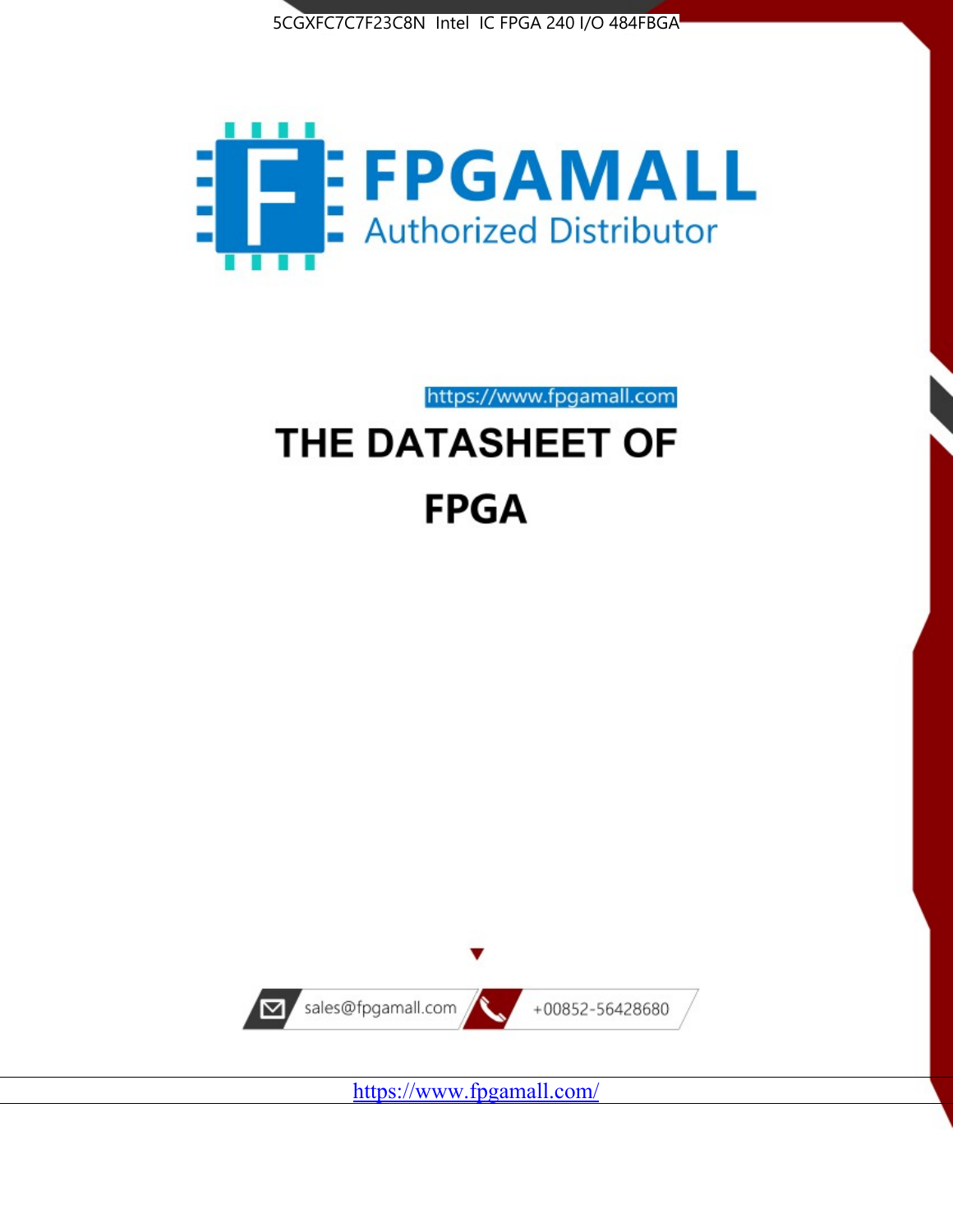5CGXFC7C7F23C8N Intel IC FPGA 240 I/O 484FBGA



# **Cyclone V Device Overview**



**CV-51001 | 2018.05.07** Latest document on the web: **[PDF](https://www.altera.com/en_US/pdfs/literature/hb/cyclone-v/cv_51001.pdf)** | **[HTML](https://www.altera.com/documentation/sam1403480548153.html)**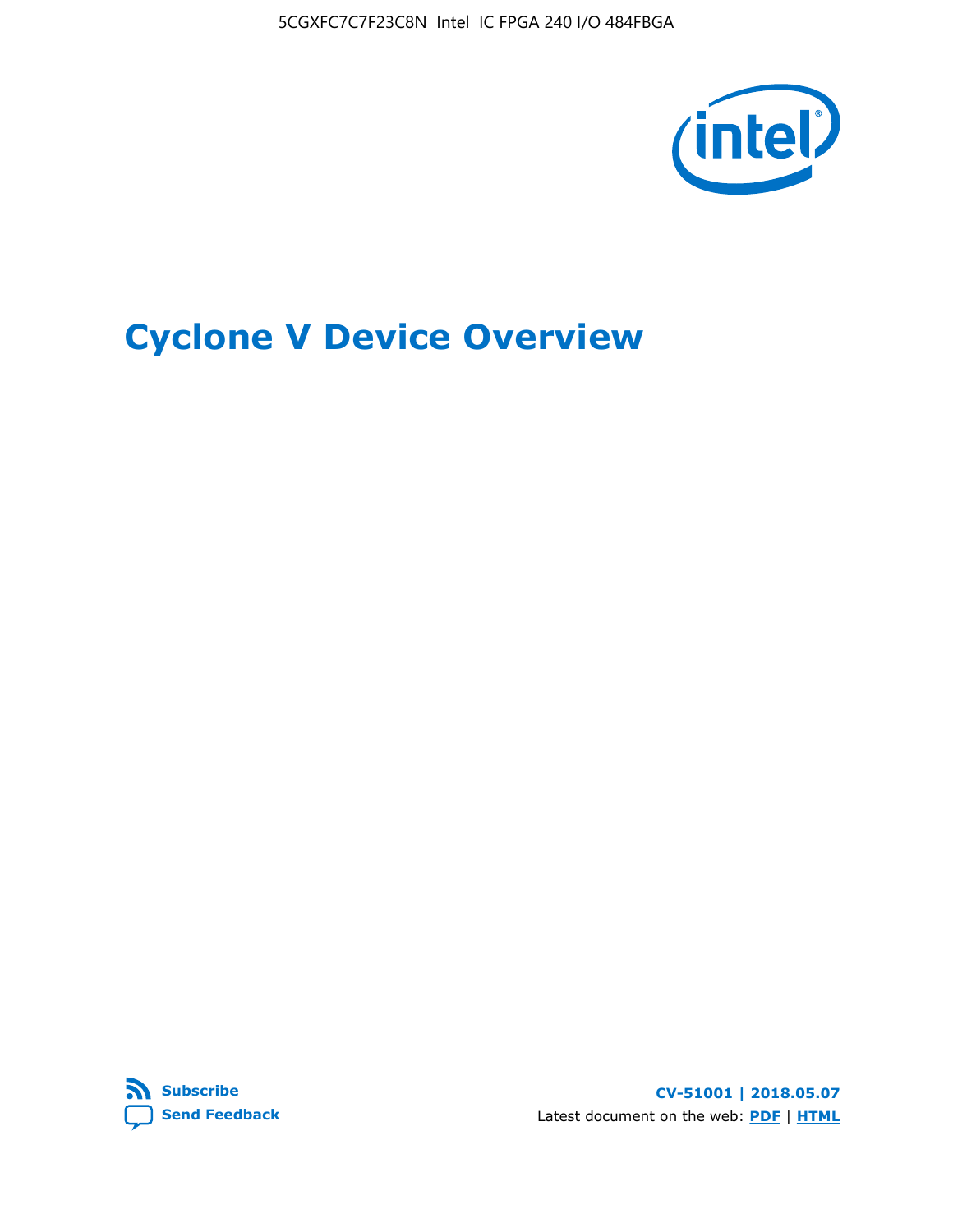

**Contents** 

# **Contents**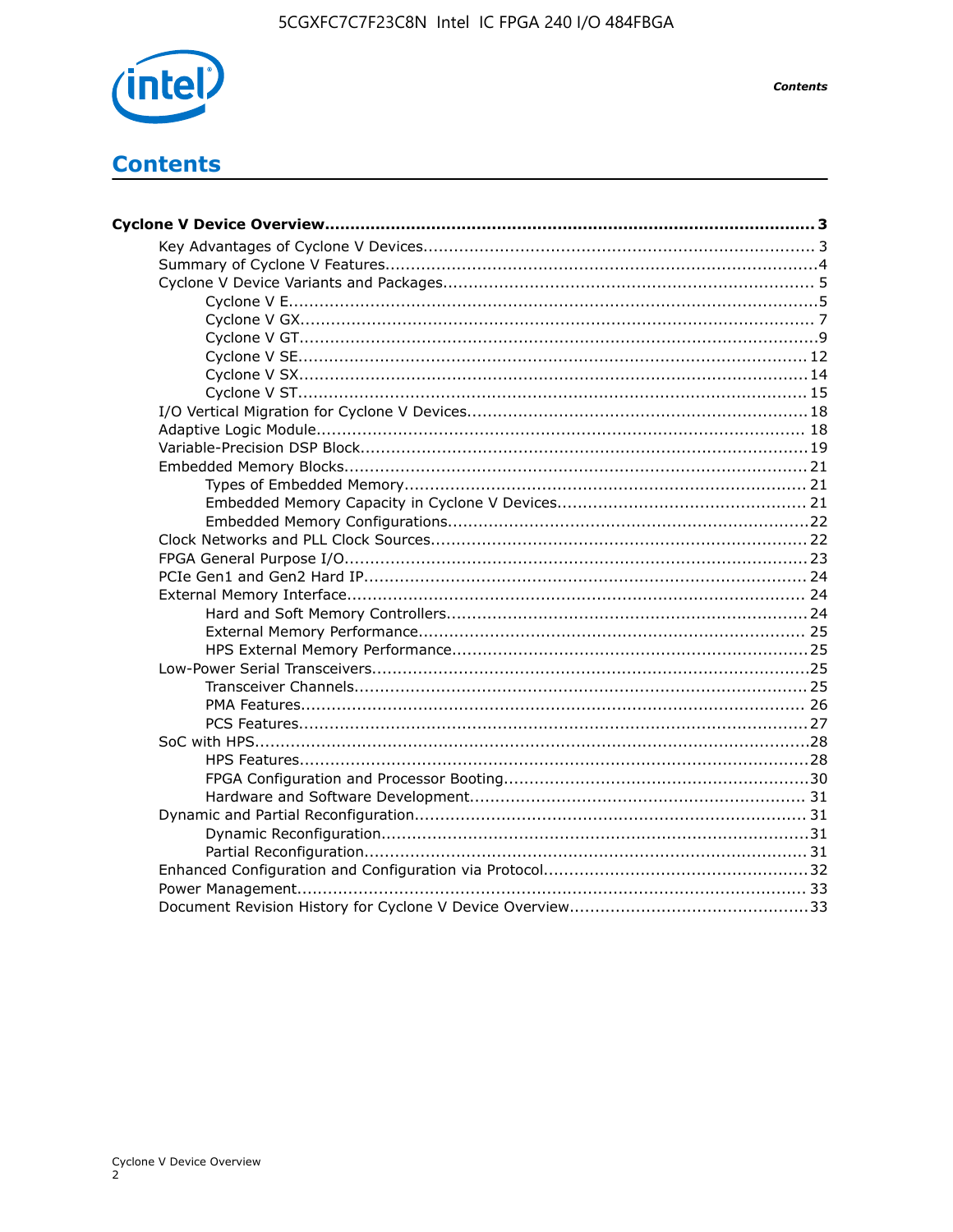

# **Cyclone V Device Overview**

The Cyclone® V devices are designed to simultaneously accommodate the shrinking power consumption, cost, and time-to-market requirements; and the increasing bandwidth requirements for high-volume and cost-sensitive applications.

Enhanced with integrated transceivers and hard memory controllers, the Cyclone V devices are suitable for applications in the industrial, wireless and wireline, military, and automotive markets.

#### **Related Information**

[Cyclone V Device Handbook: Known Issues](https://www.altera.com/support/support-resources/knowledge-base/solutions/rd12152011_347.html) Lists the planned updates to the Cyclone V Device Handbook chapters.

# **Key Advantages of Cyclone V Devices**

#### **Table 1. Key Advantages of the Cyclone V Device Family**

| <b>Advantage</b>                                                                    | <b>Supporting Feature</b>                                                                                                                                                                                                                                                    |
|-------------------------------------------------------------------------------------|------------------------------------------------------------------------------------------------------------------------------------------------------------------------------------------------------------------------------------------------------------------------------|
| Lower power consumption                                                             | Built on TSMC's 28 nm low-power (28LP) process technology and includes an<br>$\bullet$<br>abundance of hard intellectual property (IP) blocks<br>Up to 40% lower power consumption than the previous generation device                                                       |
| Improved logic integration and<br>differentiation capabilities                      | 8-input adaptive logic module (ALM)<br>٠<br>Up to 13.59 megabits (Mb) of embedded memory<br>٠<br>Variable-precision digital signal processing (DSP) blocks                                                                                                                   |
| Increased bandwidth capacity                                                        | 3.125 gigabits per second (Gbps) and 6.144 Gbps transceivers<br>٠<br>Hard memory controllers<br>٠                                                                                                                                                                            |
| Hard processor system (HPS)<br>with integrated Arm* Cortex*-A9<br>MPCore* processor | Tight integration of a dual-core Arm Cortex-A9 MPCore processor, hard IP, and an<br>$\bullet$<br>FPGA in a single Cyclone V system-on-a-chip (SoC)<br>Supports over 128 Gbps peak bandwidth with integrated data coherency between<br>٠<br>the processor and the FPGA fabric |
| Lowest system cost                                                                  | Requires only two core voltages to operate<br>٠<br>Available in low-cost wirebond packaging<br>٠<br>Includes innovative features such as Configuration via Protocol (CvP) and partial<br>٠<br>reconfiguration                                                                |

Intel Corporation. All rights reserved. Intel, the Intel logo, Altera, Arria, Cyclone, Enpirion, MAX, Nios, Quartus and Stratix words and logos are trademarks of Intel Corporation or its subsidiaries in the U.S. and/or other countries. Intel warrants performance of its FPGA and semiconductor products to current specifications in accordance with Intel's standard warranty, but reserves the right to make changes to any products and services at any time without notice. Intel assumes no responsibility or liability arising out of the application or use of any information, product, or service described herein except as expressly agreed to in writing by Intel. Intel customers are advised to obtain the latest version of device specifications before relying on any published information and before placing orders for products or services. \*Other names and brands may be claimed as the property of others.

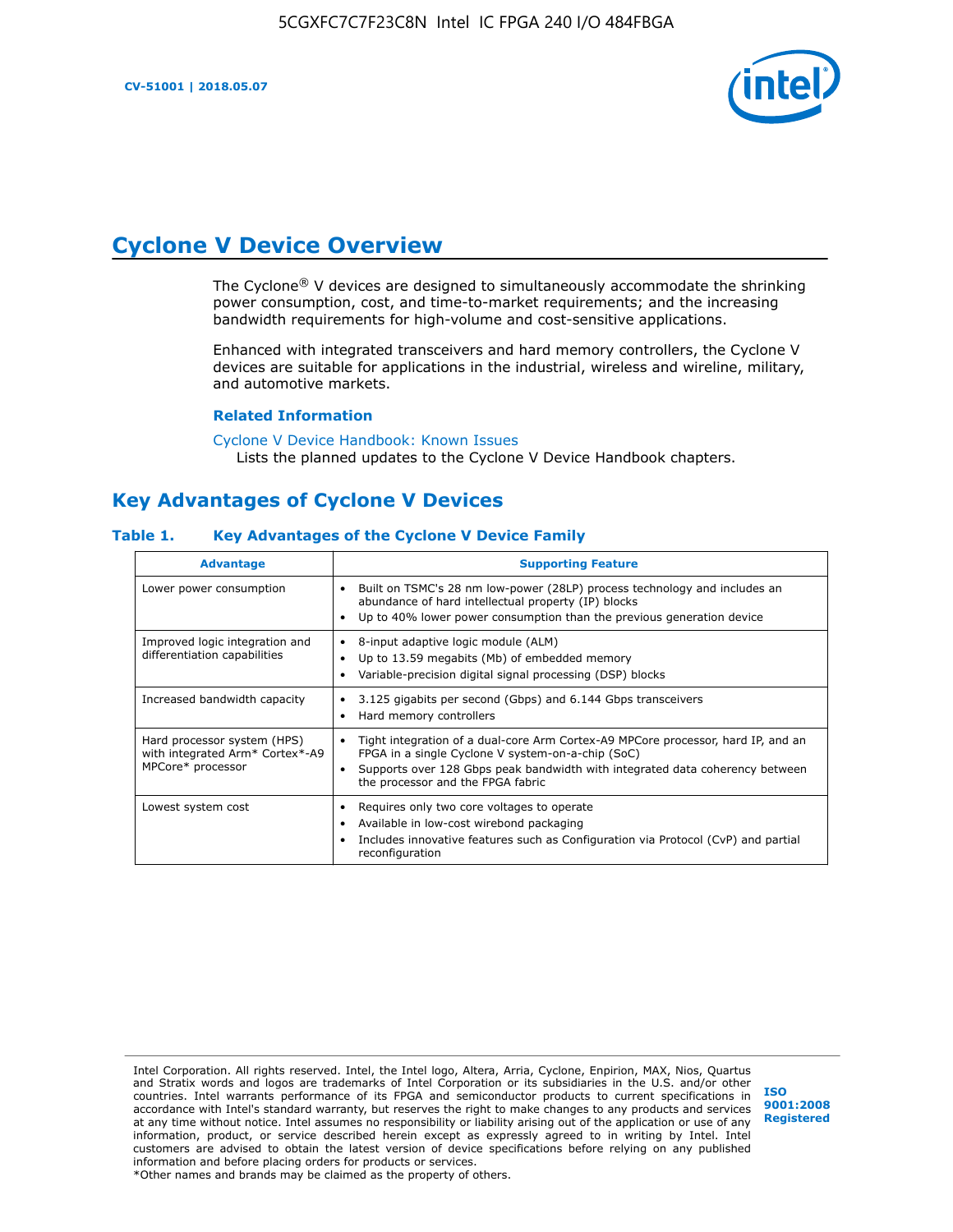

# **Summary of Cyclone V Features**

# **Table 2. Summary of Features for Cyclone V Devices**

| <b>Feature</b>                                           | <b>Description</b>                                                                                                                                                                                      |                                                                                                                                                                                                                                                                                                                                                                                                                                                                                                                                                                                                                                                                                                         |  |  |  |  |  |
|----------------------------------------------------------|---------------------------------------------------------------------------------------------------------------------------------------------------------------------------------------------------------|---------------------------------------------------------------------------------------------------------------------------------------------------------------------------------------------------------------------------------------------------------------------------------------------------------------------------------------------------------------------------------------------------------------------------------------------------------------------------------------------------------------------------------------------------------------------------------------------------------------------------------------------------------------------------------------------------------|--|--|--|--|--|
| Technology                                               | $\bullet$<br>1.1 V core voltage<br>$\bullet$                                                                                                                                                            | TSMC's 28-nm low-power (28LP) process technology                                                                                                                                                                                                                                                                                                                                                                                                                                                                                                                                                                                                                                                        |  |  |  |  |  |
| Packaging                                                | Wirebond low-halogen packages<br>$\bullet$<br>different device densities<br>RoHS-compliant and leaded $(1)$ options                                                                                     | Multiple device densities with compatible package footprints for seamless migration between                                                                                                                                                                                                                                                                                                                                                                                                                                                                                                                                                                                                             |  |  |  |  |  |
| High-performance<br>FPGA fabric                          | Enhanced 8-input ALM with four registers                                                                                                                                                                |                                                                                                                                                                                                                                                                                                                                                                                                                                                                                                                                                                                                                                                                                                         |  |  |  |  |  |
| Internal memory<br>blocks                                | of the ALMs as MLAB memory                                                                                                                                                                              | M10K-10-kilobits (Kb) memory blocks with soft error correction code (ECC)<br>Memory logic array block (MLAB)-640-bit distributed LUTRAM where you can use up to 25%                                                                                                                                                                                                                                                                                                                                                                                                                                                                                                                                     |  |  |  |  |  |
| Embedded Hard IP<br>blocks                               | Variable-precision DSP                                                                                                                                                                                  | Native support for up to three signal processing precision levels<br>(three $9 \times 9$ , two $18 \times 18$ , or one 27 x 27 multiplier) in the same<br>variable-precision DSP block<br>64-bit accumulator and cascade<br>Embedded internal coefficient memory<br>Preadder/subtractor for improved efficiency                                                                                                                                                                                                                                                                                                                                                                                         |  |  |  |  |  |
|                                                          | Memory controller                                                                                                                                                                                       | DDR3, DDR2, and LPDDR2 with 16 and 32 bit ECC support                                                                                                                                                                                                                                                                                                                                                                                                                                                                                                                                                                                                                                                   |  |  |  |  |  |
|                                                          | Embedded transceiver<br>I/O                                                                                                                                                                             | PCI Express* (PCIe*) Gen2 and Gen1 (x1, x2, or x4) hard IP with<br>multifunction support, endpoint, and root port                                                                                                                                                                                                                                                                                                                                                                                                                                                                                                                                                                                       |  |  |  |  |  |
| Clock networks                                           | Up to 550 MHz global clock network<br>$\bullet$<br>$\bullet$                                                                                                                                            | Global, quadrant, and peripheral clock networks<br>Clock networks that are not used can be powered down to reduce dynamic power                                                                                                                                                                                                                                                                                                                                                                                                                                                                                                                                                                         |  |  |  |  |  |
| Phase-locked loops<br>(PLLs)                             | $\bullet$<br>Integer mode and fractional mode<br>$\bullet$                                                                                                                                              | Precision clock synthesis, clock delay compensation, and zero delay buffering (ZDB)                                                                                                                                                                                                                                                                                                                                                                                                                                                                                                                                                                                                                     |  |  |  |  |  |
| FPGA General-purpose<br>$I/Os$ (GPIOs)                   | $\bullet$<br>$\bullet$<br>$\bullet$                                                                                                                                                                     | 875 megabits per second (Mbps) LVDS receiver and 840 Mbps LVDS transmitter<br>400 MHz/800 Mbps external memory interface<br>On-chip termination (OCT)<br>3.3 V support with up to 16 mA drive strength                                                                                                                                                                                                                                                                                                                                                                                                                                                                                                  |  |  |  |  |  |
| Low-power high-speed<br>serial interface                 | 614 Mbps to 6.144 Gbps integrated transceiver speed<br>$\bullet$<br>Transmit pre-emphasis and receiver equalization<br>$\bullet$<br>Dynamic partial reconfiguration of individual channels<br>$\bullet$ |                                                                                                                                                                                                                                                                                                                                                                                                                                                                                                                                                                                                                                                                                                         |  |  |  |  |  |
| <b>HPS</b><br>(Cyclone V SE, SX,<br>and ST devices only) | $\bullet$<br>$\bullet$<br>interfaces<br>On-chip RAM and boot ROM                                                                                                                                        | Single or dual-core Arm Cortex-A9 MPCore processor-up to 925 MHz maximum frequency with<br>support for symmetric and asymmetric multiprocessing<br>Interface peripherals-10/100/1000 Ethernet media access control (EMAC), USB 2.0<br>On-The-GO (OTG) controller, quad serial peripheral interface (QSPI) flash controller, NAND<br>flash controller, Secure Digital/MultiMediaCard (SD/MMC) controller, UART, controller area<br>network (CAN), serial peripheral interface (SPI), I <sup>2</sup> C interface, and up to 85 HPS GPIO<br>System peripherals—general-purpose timers, watchdog timers, direct memory access (DMA)<br>controller, FPGA configuration manager, and clock and reset managers |  |  |  |  |  |
|                                                          |                                                                                                                                                                                                         | continued                                                                                                                                                                                                                                                                                                                                                                                                                                                                                                                                                                                                                                                                                               |  |  |  |  |  |

<sup>(1)</sup> Contact Intel for availability.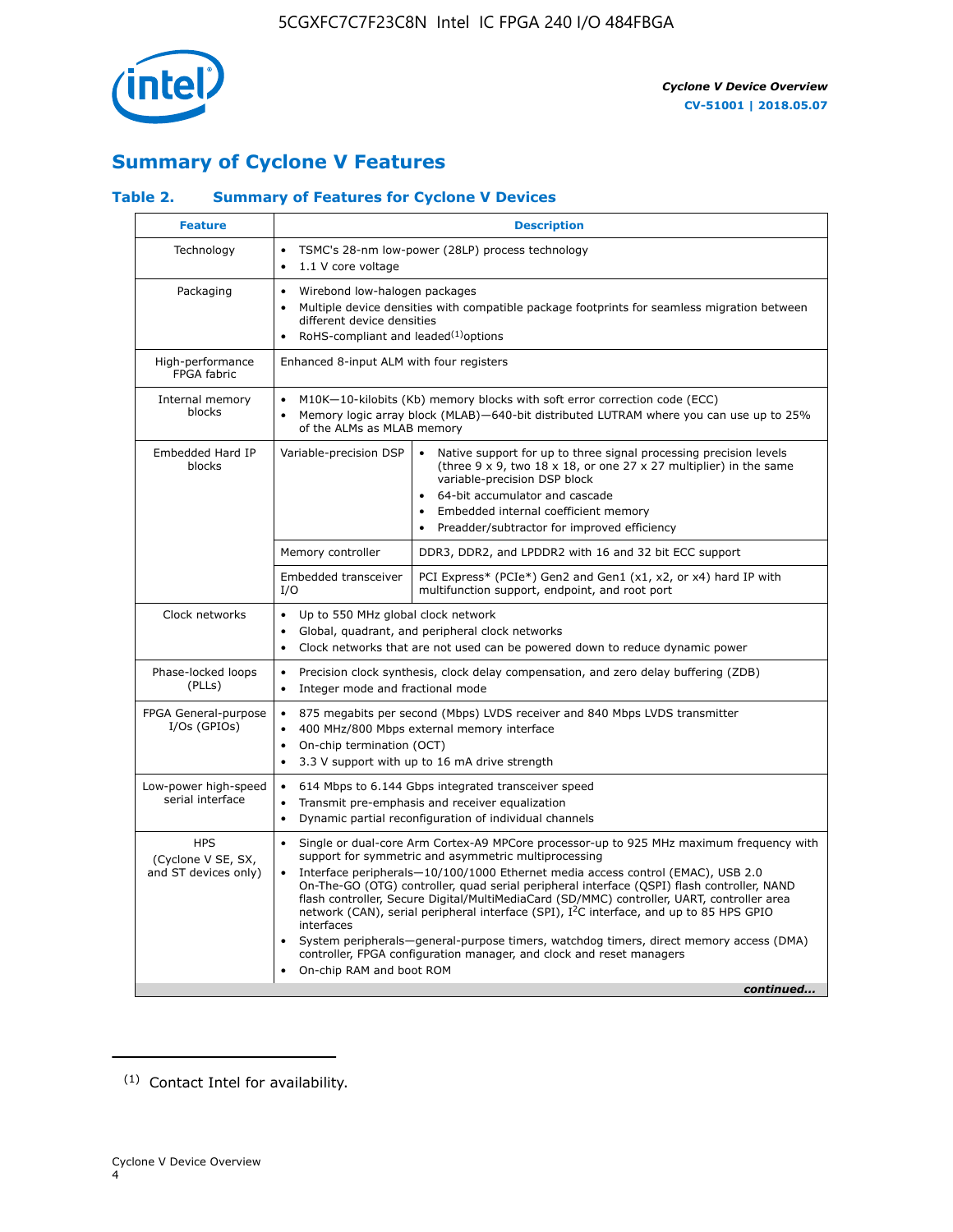

| <b>Feature</b> | <b>Description</b>                                                                                                                                                                                                                                                                                                                                                                                               |
|----------------|------------------------------------------------------------------------------------------------------------------------------------------------------------------------------------------------------------------------------------------------------------------------------------------------------------------------------------------------------------------------------------------------------------------|
|                | HPS-FPGA bridges—include the FPGA-to-HPS, HPS-to-FPGA, and lightweight HPS-to-FPGA<br>bridges that allow the FPGA fabric to issue transactions to slaves in the HPS, and vice versa<br>FPGA-to-HPS SDRAM controller subsystem—provides a configurable interface to the multiport<br>front end (MPFE) of the HPS SDRAM controller<br>Arm CoreSight™ JTAG debug access port, trace port, and on-chip trace storage |
| Configuration  | Tamper protection—comprehensive design protection to protect your valuable IP investments<br>Enhanced advanced encryption standard (AES) design security features<br>CvP<br>Dynamic reconfiguration of the FPGA<br>Active serial (AS) x1 and x4, passive serial (PS), JTAG, and fast passive parallel (FPP) x8 and<br>x16 configuration options<br>Internal scrubbing (2)<br>Partial reconfiguration (3)         |

# **Cyclone V Device Variants and Packages**

## **Table 3. Device Variants for the Cyclone V Device Family**

| <b>Variant</b> | <b>Description</b>                                                                                                      |
|----------------|-------------------------------------------------------------------------------------------------------------------------|
| Cyclone V E    | Optimized for the lowest system cost and power requirement for a wide spectrum of general logic<br>and DSP applications |
| Cyclone V GX   | Optimized for the lowest cost and power requirement for 614 Mbps to 3.125 Gbps transceiver<br>applications              |
| Cyclone V GT   | The FPGA industry's lowest cost and lowest power requirement for 6.144 Gbps transceiver<br>applications                 |
| Cyclone V SE   | SoC with integrated Arm-based HPS                                                                                       |
| Cyclone V SX   | SoC with integrated Arm-based HPS and 3.125 Gbps transceivers                                                           |
| Cyclone V ST   | SoC with integrated Arm-based HPS and 6.144 Gbps transceivers                                                           |

# **Cyclone V E**

This section provides the available options, maximum resource counts, and package plan for the Cyclone V E devices.

The information in this section is correct at the time of publication. For the latest information and to get more details, refer to the Product Selector Guide.

#### **Related Information**

[Product Selector Guide](https://www.altera.com/products/product-selector-guide.html)

Provides the latest information about Intel products.

<sup>(2)</sup> The SEU internal scrubbing feature is available for Cyclone V E, GX, SE, and SX devices with the "SC" suffix in the part number. For device availability and ordering, contact your local Intel sales representatives.

 $(3)$  The partial reconfiguration feature is available for Cyclone V E, GX, SE, and SX devices with the "SC" suffix in the part number. For device availability and ordering, contact your local Intel® sales representatives.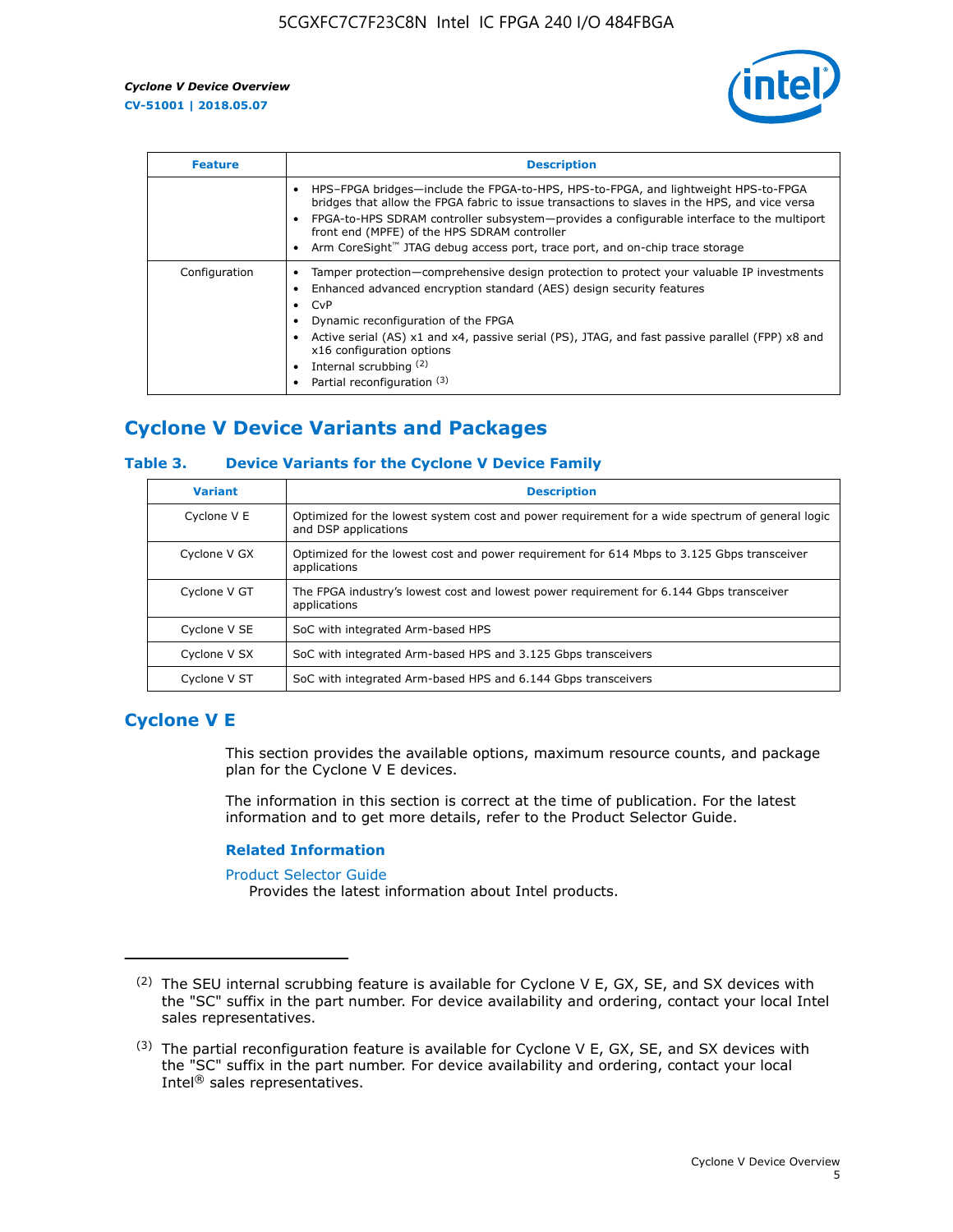# **Available Options**

# **Figure 1. Sample Ordering Code and Available Options for Cyclone V E Devices**

The SEU internal scrubbing feature is available for Cyclone V E, GX, SE, and SX devices with the "SC" suffix in the part number. For device availability and ordering, contact your local Intel sales representatives.



# **Maximum Resources**

## **Table 4. Maximum Resource Counts for Cyclone V E Devices**

| <b>Resource</b>              |             |                          | <b>Member Code</b> |                |                |                |  |  |  |
|------------------------------|-------------|--------------------------|--------------------|----------------|----------------|----------------|--|--|--|
|                              |             | A2                       | A <sub>4</sub>     | <b>A5</b>      | <b>A7</b>      | A <sub>9</sub> |  |  |  |
| Logic Elements (LE) (K)      |             | 25                       | 49                 | 77             | 150            | 301            |  |  |  |
| <b>ALM</b>                   |             | 9,430                    | 18,480             | 29,080         | 56,480         | 113,560        |  |  |  |
| Register                     |             | 37,736                   | 73,920             | 116,320        | 225,920        | 454,240        |  |  |  |
| Memory (Kb)                  | M10K        | 1,760                    | 3,080              | 4,460          | 6,860          | 12,200         |  |  |  |
|                              | <b>MLAB</b> | 196                      | 303                | 424            | 836            | 1,717          |  |  |  |
| Variable-precision DSP Block |             | 25                       | 66                 | 150            | 156            | 342            |  |  |  |
| 18 x 18 Multiplier           |             | 50                       | 132                | 300            | 312            | 684            |  |  |  |
| PLL                          |             | $\overline{4}$           | 4                  | 6              | $\overline{7}$ | 8              |  |  |  |
| GPIO                         |             | 224<br>224<br>240<br>480 |                    |                | 480            |                |  |  |  |
| <b>LVDS</b>                  | Transmitter | 56                       | 56                 | 60             | 120            | 120            |  |  |  |
|                              | Receiver    | 56                       | 56                 | 60             | 120            | 120            |  |  |  |
| Hard Memory Controller       |             | $\mathbf{1}$             | $\mathbf{1}$       | $\overline{2}$ | 2              | 2              |  |  |  |

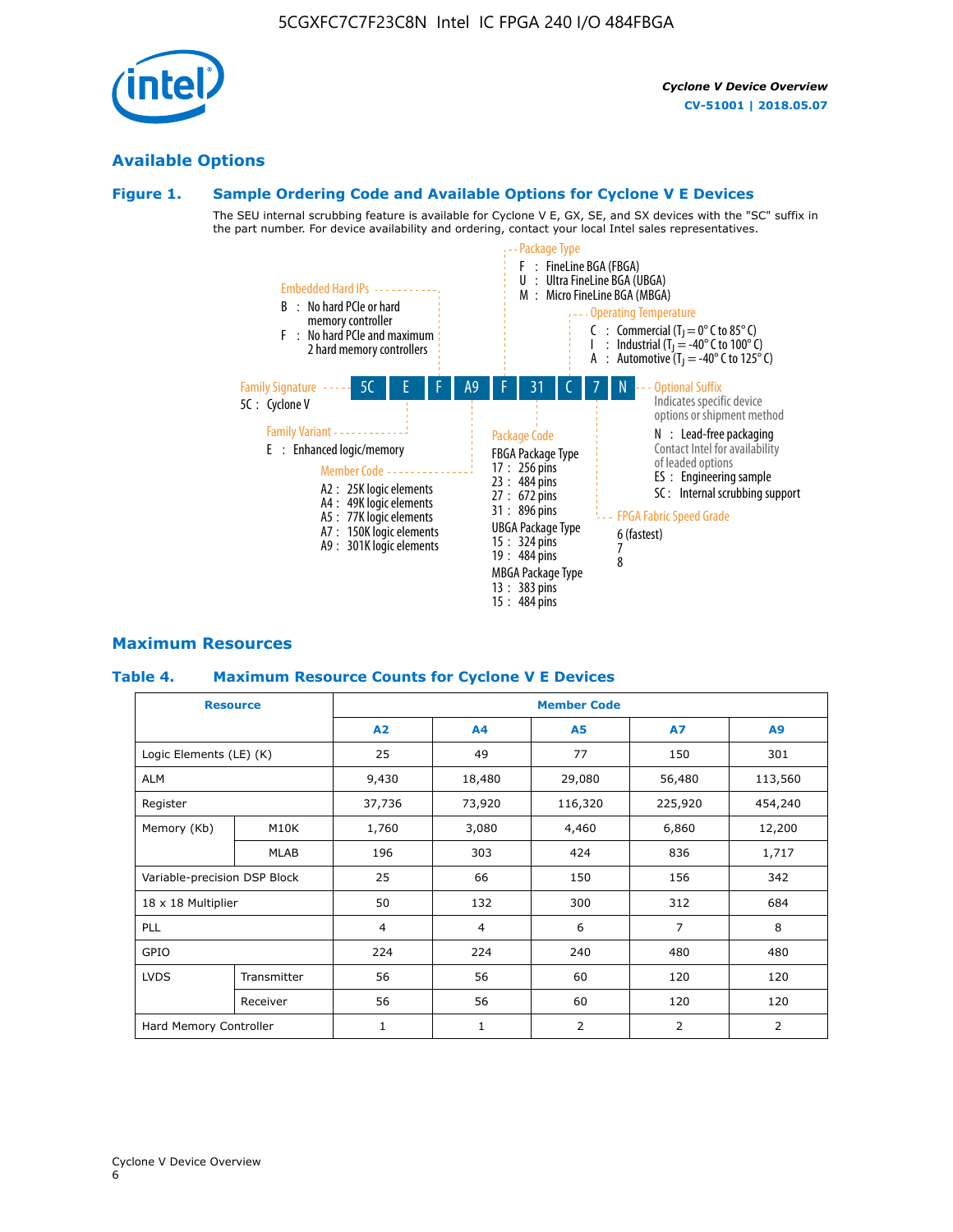

## **Related Information**

[True LVDS Buffers in Devices, I/O Features in Cyclone V Devices](https://www.altera.com/documentation/sam1403481100977.html#sam1403480885395) Provides the number of LVDS channels in each device package.

#### **Package Plan**

#### **Table 5. Package Plan for Cyclone V E Devices**

| <b>Member</b><br><b>Code</b> | <b>M383</b><br>$(13 \text{ mm})$ | M484<br>$(15 \text{ mm})$ | <b>U324</b><br>$(15 \text{ mm})$ | <b>F256</b><br>$(17 \text{ mm})$ | <b>U484</b><br>$(19$ mm) | <b>F484</b><br>$(23$ mm $)$ | <b>F672</b><br>$(27 \, \text{mm})$ | <b>F896</b><br>$(31$ mm $)$ |
|------------------------------|----------------------------------|---------------------------|----------------------------------|----------------------------------|--------------------------|-----------------------------|------------------------------------|-----------------------------|
|                              | <b>GPIO</b>                      | <b>GPIO</b>               | <b>GPIO</b>                      | <b>GPIO</b>                      | <b>GPIO</b>              | <b>GPIO</b>                 | <b>GPIO</b>                        | <b>GPIO</b>                 |
| A2                           | 223                              |                           | 176                              | 128                              | 224                      | 224                         | –                                  |                             |
| A4                           | 223                              |                           | 176                              | 128                              | 224                      | 224                         | –                                  |                             |
| A5                           | 175                              |                           |                                  |                                  | 224                      | 240                         |                                    |                             |
| A7                           |                                  | 240                       |                                  |                                  | 240                      | 240                         | 336                                | 480                         |
| A9                           |                                  |                           |                                  |                                  | 240                      | 224                         | 336                                | 480                         |

# **Cyclone V GX**

This section provides the available options, maximum resource counts, and package plan for the Cyclone V GX devices.

The information in this section is correct at the time of publication. For the latest information and to get more details, refer to the *Product Selector Guide*.

## **Related Information**

[Product Selector Guide](https://www.altera.com/products/product-selector-guide.html)

Provides the latest information about Intel products.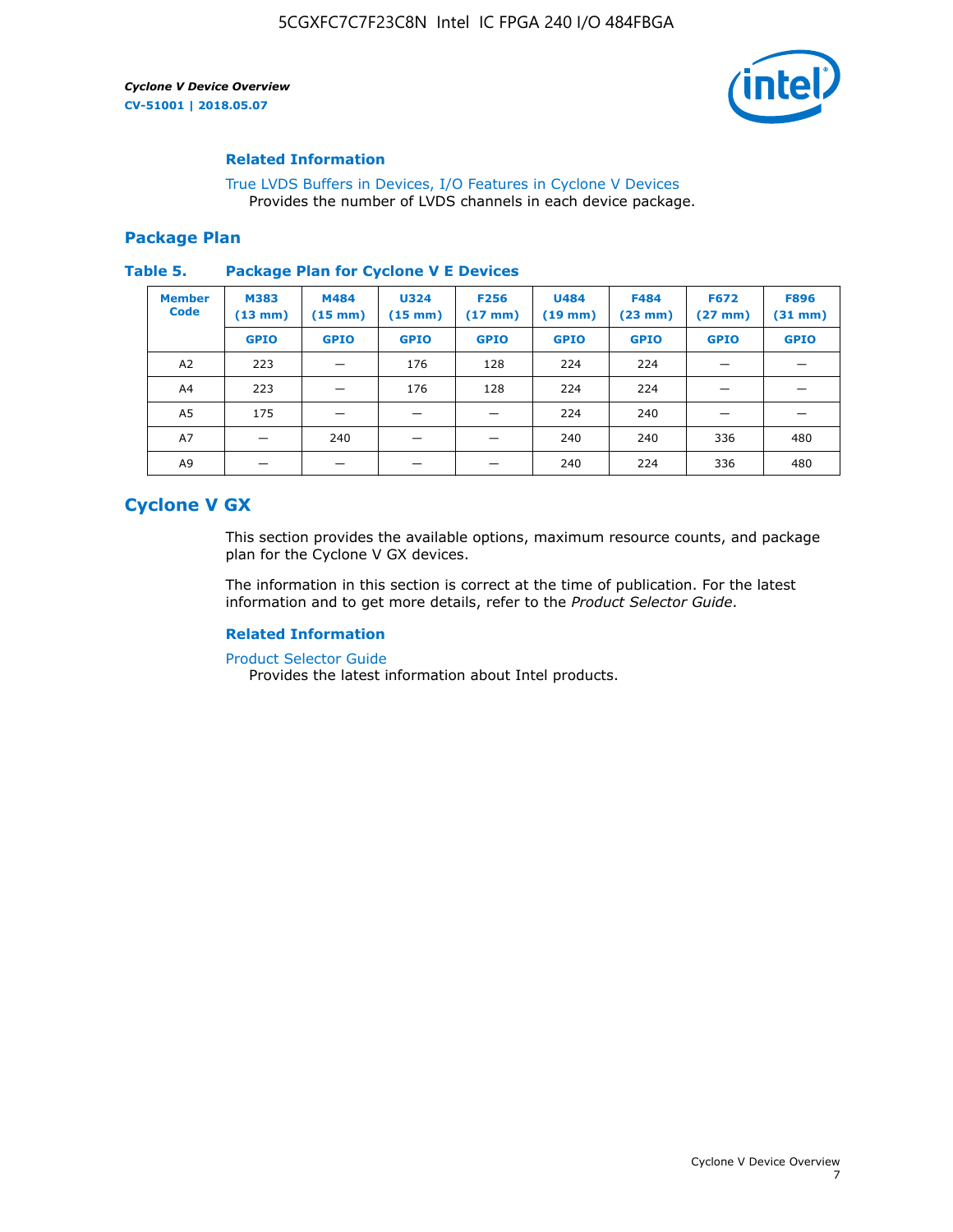

# **Available Options**

#### **Figure 2. Sample Ordering Code and Available Options for Cyclone V GX Devices**

The SEU internal scrubbing feature is available for Cyclone V E, GX, SE, and SX devices with the "SC" suffix in the part number. For device availability and ordering, contact your local Intel sales representatives.



# **Maximum Resources**

## **Table 6. Maximum Resource Counts for Cyclone V GX Devices**

| <b>Resource</b>              |             | <b>Member Code</b> |                |                |                |           |  |  |
|------------------------------|-------------|--------------------|----------------|----------------|----------------|-----------|--|--|
|                              |             | C <sub>3</sub>     | C <sub>4</sub> | C <sub>5</sub> | C7             | C9        |  |  |
| Logic Elements (LE) (K)      |             | 36                 | 50             | 77             | 150            | 301       |  |  |
| <b>ALM</b>                   |             | 13,460             | 18,860         | 29,080         | 56,480         | 113,560   |  |  |
| Register                     |             | 53,840             | 75,440         | 116,320        | 225,920        | 454,240   |  |  |
| Memory (Kb)                  | M10K        | 1,350              | 2,500          | 4,460          | 6,860          | 12,200    |  |  |
|                              | <b>MLAB</b> | 182                | 424            | 424            | 836            | 1,717     |  |  |
| Variable-precision DSP Block |             | 57                 | 70             | 150            | 156            | 342       |  |  |
| 18 x 18 Multiplier           |             | 114                | 140            | 300            | 312            | 684       |  |  |
| PLL                          |             | $\overline{4}$     | 6              | 6              | $\overline{7}$ | 8         |  |  |
| 3 Gbps Transceiver           |             | 3                  | 6              | 6              | 9              |           |  |  |
| GPIO <sup>(4)</sup>          |             | 208                | 336            | 336            | 480            | 560       |  |  |
|                              |             |                    |                |                |                | continued |  |  |

 $(4)$  The number of GPIOs does not include transceiver I/Os. In the Intel Quartus® Prime software, the number of user I/Os includes transceiver I/Os.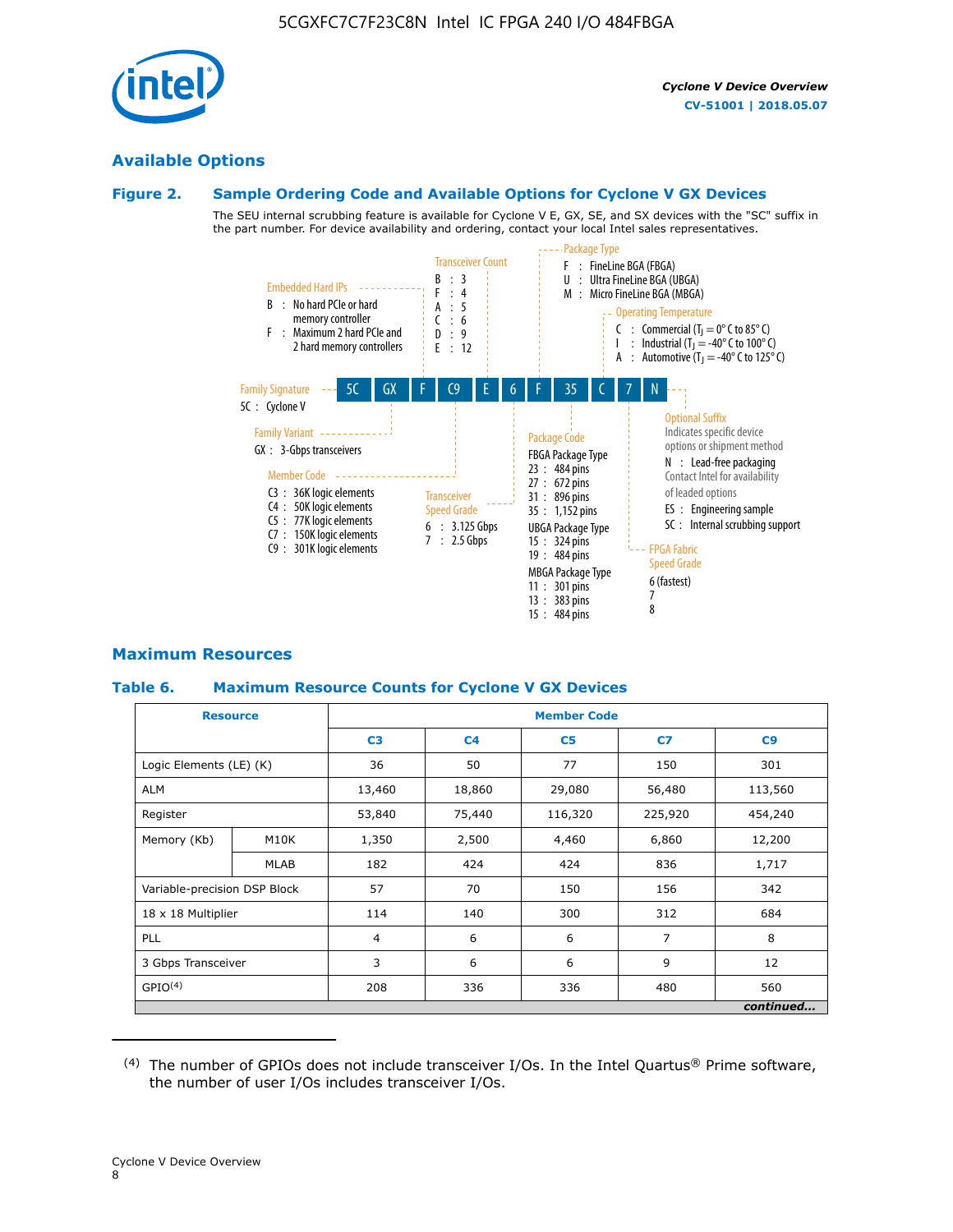

| <b>Resource</b>        |             | <b>Member Code</b> |                |                |     |                |  |  |
|------------------------|-------------|--------------------|----------------|----------------|-----|----------------|--|--|
|                        |             | C <sub>3</sub>     | C <sub>4</sub> | C <sub>5</sub> | C7  | C <sub>9</sub> |  |  |
| <b>LVDS</b>            | Transmitter | 52                 | 84             | 84             | 120 | 140            |  |  |
|                        | Receiver    | 52                 | 84             | 84             | 120 | 140            |  |  |
| PCIe Hard IP Block     |             |                    |                |                |     |                |  |  |
| Hard Memory Controller |             |                    | h              |                |     |                |  |  |

## **Related Information**

[True LVDS Buffers in Devices, I/O Features in Cyclone V Devices](https://www.altera.com/documentation/sam1403481100977.html#sam1403480885395) Provides the number of LVDS channels in each device package.

# **Package Plan**

## **Table 7. Package Plan for Cyclone V GX Devices**

| <b>Member</b><br><b>Code</b> | <b>M301</b><br>$(11$ mm) |                | <b>M383</b><br>$(13 \text{ mm})$ |             | M484        | $(15 \text{ mm})$ | <b>U324</b><br>$(15 \text{ mm})$ |             | <b>U484</b><br>$(19$ mm) |             |
|------------------------------|--------------------------|----------------|----------------------------------|-------------|-------------|-------------------|----------------------------------|-------------|--------------------------|-------------|
|                              | <b>GPIO</b>              | <b>XCVR</b>    | <b>GPIO</b>                      | <b>XCVR</b> | <b>GPIO</b> | <b>XCVR</b>       | <b>GPIO</b>                      | <b>XCVR</b> | <b>GPIO</b>              | <b>XCVR</b> |
| C <sub>3</sub>               |                          |                |                                  |             |             |                   | 144                              | 3           | 208                      | 3           |
| C <sub>4</sub>               | 129                      | $\overline{4}$ | 175                              | 6           |             |                   | –                                |             | 224                      | 6           |
| C5                           | 129                      | 4              | 175                              | 6           |             |                   |                                  |             | 224                      | 6           |
| C7                           | _                        |                |                                  |             | 240         | 3                 |                                  |             | 240                      | 6           |
| C <sub>9</sub>               |                          |                |                                  |             |             |                   |                                  |             | 240                      | 5           |

| <b>Member</b><br><b>Code</b> | <b>F484</b> | $(23$ mm)   | <b>F672</b> | $(27 \text{ mm})$ | <b>F896</b><br>$(31 \text{ mm})$ |             | F1152<br>$(35 \text{ mm})$ |             |
|------------------------------|-------------|-------------|-------------|-------------------|----------------------------------|-------------|----------------------------|-------------|
|                              | <b>GPIO</b> | <b>XCVR</b> | <b>GPIO</b> | <b>XCVR</b>       | <b>GPIO</b>                      | <b>XCVR</b> | <b>GPIO</b>                | <b>XCVR</b> |
| C <sub>3</sub>               | 208         | 3           |             |                   |                                  |             |                            |             |
| C4                           | 240         | 6           | 336         | 6                 |                                  |             |                            |             |
| C5                           | 240         | 6           | 336         | 6                 |                                  |             |                            |             |
| C <sub>7</sub>               | 240         | 6           | 336         | 9                 | 480                              | 9           |                            |             |
| C <sub>9</sub>               | 224         | 6           | 336         | 9                 | 480                              | 12          | 560                        | 12          |

# **Cyclone V GT**

This section provides the available options, maximum resource counts, and package plan for the Cyclone V GT devices.

The information in this section is correct at the time of publication. For the latest information and to get more details, refer to the *Product Selector Guide*.

#### **Related Information**

#### [Product Selector Guide](https://www.altera.com/products/product-selector-guide.html)

Provides the latest information about Intel products.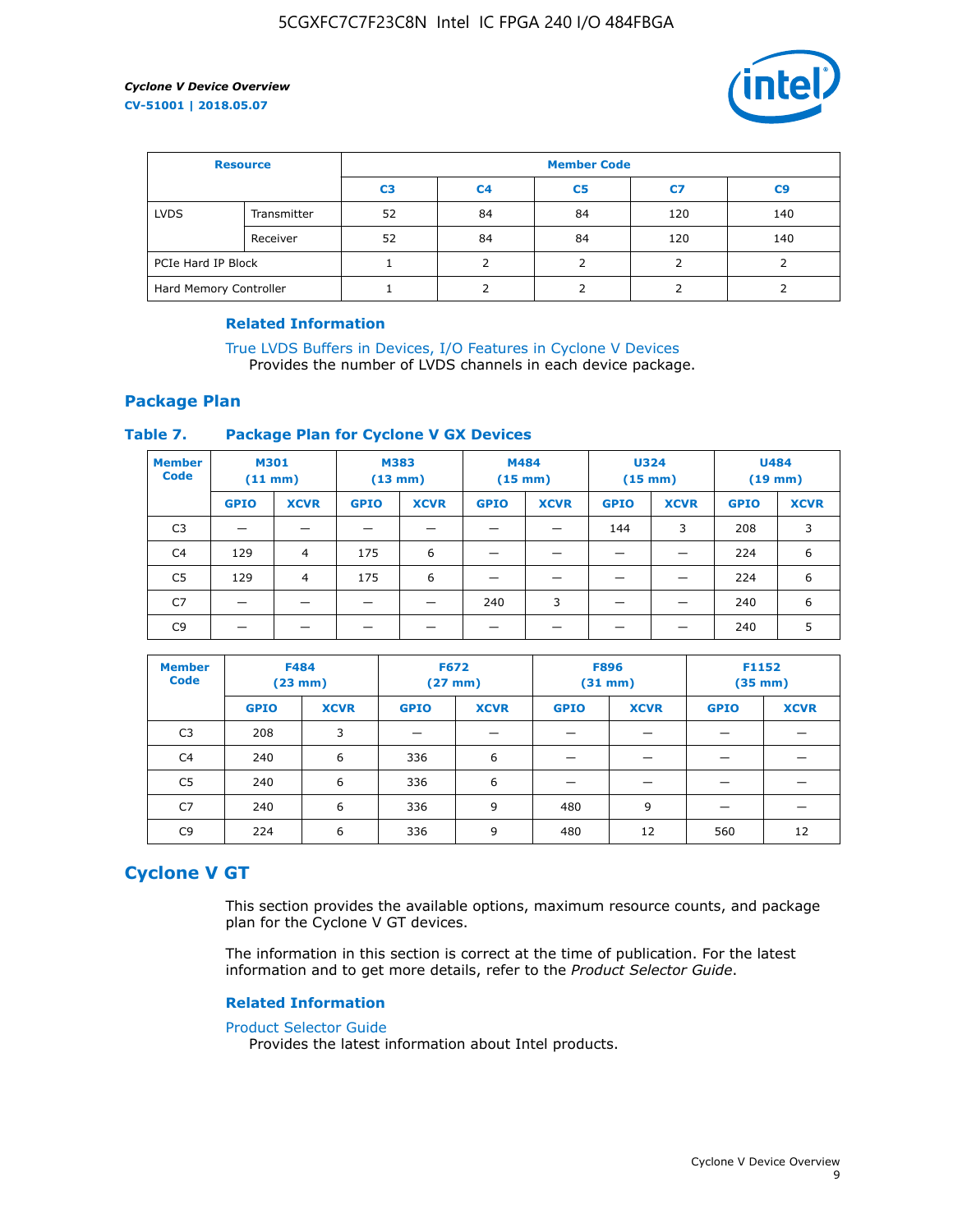

# **Available Options**

# **Figure 3. Sample Ordering Code and Available Options for Cyclone V GT Devices**



## **Maximum Resources**

#### **Table 8. Maximum Resource Counts for Cyclone V GT Devices**

|                              | <b>Resource</b> | <b>Member Code</b> |         |                |  |  |
|------------------------------|-----------------|--------------------|---------|----------------|--|--|
|                              |                 | D <sub>5</sub>     | D7      | D <sub>9</sub> |  |  |
| Logic Elements (LE) (K)      |                 | 77                 | 150     | 301            |  |  |
| <b>ALM</b>                   |                 | 29,080             | 56,480  | 113,560        |  |  |
| Register                     |                 | 116,320            | 225,920 | 454,240        |  |  |
| Memory (Kb)                  | M10K            | 4,460              | 6,860   | 12,200         |  |  |
|                              | <b>MLAB</b>     | 424                | 836     | 1,717          |  |  |
| Variable-precision DSP Block |                 | 150                | 156     | 342            |  |  |
| 18 x 18 Multiplier           |                 | 300                | 312     | 684            |  |  |
| PLL                          |                 | 6                  | 7       | 8              |  |  |
| 6 Gbps Transceiver           |                 | 6                  | 9       | 12             |  |  |
| GPIO <sup>(5)</sup>          |                 | 336                | 480     | 560            |  |  |
| <b>LVDS</b>                  | Transmitter     | 84                 | 120     | 140            |  |  |
|                              |                 |                    |         | continued      |  |  |

<sup>(5)</sup> The number of GPIOs does not include transceiver I/Os. In the Intel Quartus Prime software, the number of user I/Os includes transceiver I/Os.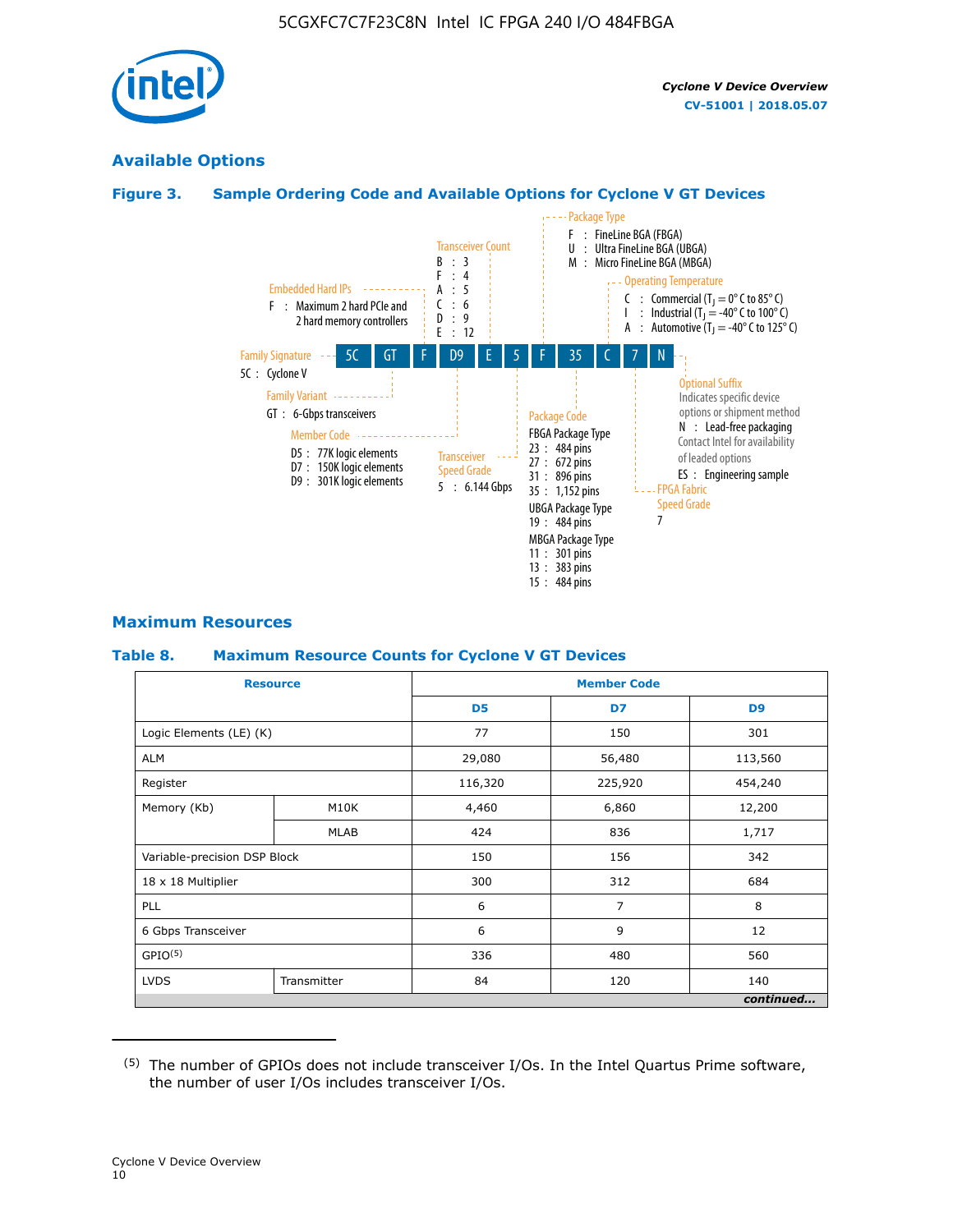

| <b>Resource</b>        |          | <b>Member Code</b> |     |     |  |  |
|------------------------|----------|--------------------|-----|-----|--|--|
|                        |          | D5                 | D7  | D9  |  |  |
|                        | Receiver | 84                 | 120 | 140 |  |  |
| PCIe Hard IP Block     |          |                    |     |     |  |  |
| Hard Memory Controller |          |                    |     |     |  |  |

## **Related Information**

[True LVDS Buffers in Devices, I/O Features in Cyclone V Devices](https://www.altera.com/documentation/sam1403481100977.html#sam1403480885395) Provides the number of LVDS channels in each device package.

# **Package Plan**

## **Table 9. Package Plan for Cyclone V GT Devices**

Transceiver counts shown are for transceiver ≤5 Gbps . 6 Gbps transceiver channel count support depends on the package and channel usage. For more information about the 6 Gbps transceiver channel count, refer to the *Cyclone V Device Handbook Volume 2: Transceivers*.

| <b>Member</b><br><b>Code</b> | <b>M301</b><br>(11 mm)   |                | M383<br>$(13 \text{ mm})$ |             | M484<br>$(15 \text{ mm})$ |             | <b>U484</b><br>$(19$ mm) |             |
|------------------------------|--------------------------|----------------|---------------------------|-------------|---------------------------|-------------|--------------------------|-------------|
|                              | <b>GPIO</b>              | <b>XCVR</b>    | <b>GPIO</b>               | <b>XCVR</b> | <b>GPIO</b>               | <b>XCVR</b> | <b>GPIO</b>              | <b>XCVR</b> |
| D <sub>5</sub>               | 129                      | $\overline{4}$ | 175                       | 6           | -                         | -           | 224                      | 6           |
| D7                           | -                        | -              |                           |             | 240                       | 3           | 240                      | 6           |
| D <sub>9</sub>               | $\overline{\phantom{0}}$ | _              |                           |             | -                         |             | 240                      | 5           |

| <b>Member</b><br><b>Code</b> | <b>F484</b><br>$(23 \text{ mm})$ |             | <b>F672</b><br>$(27 \text{ mm})$ |             | <b>F896</b><br>$(31$ mm $)$ |             | F1152<br>$(35$ mm $)$ |             |
|------------------------------|----------------------------------|-------------|----------------------------------|-------------|-----------------------------|-------------|-----------------------|-------------|
|                              | <b>GPIO</b>                      | <b>XCVR</b> | <b>GPIO</b>                      | <b>XCVR</b> | <b>GPIO</b>                 | <b>XCVR</b> | <b>GPIO</b>           | <b>XCVR</b> |
| D <sub>5</sub>               | 240                              | 6           | 336                              | 6           | -                           |             |                       |             |
| D7                           | 240                              | 6           | 336                              | q(6)        | 480                         | q(6)        | -                     | _           |
| D <sub>9</sub>               | 224                              | 6           | 336                              | q(6)        | 480                         | 12(7)       | 560                   | 12(7)       |

## **Related Information**

[6.144-Gbps Support Capability in Cyclone V GT Devices, Cyclone V Device Handbook](https://www.altera.com/documentation/nik1409855456781.html#nik1409855410757) [Volume 2: Transceivers](https://www.altera.com/documentation/nik1409855456781.html#nik1409855410757)

Provides more information about 6 Gbps transceiver channel count.

<sup>(6)</sup> If you require CPRI (at 6.144 Gbps) and PCIe Gen2 transmit jitter compliance, Intel recommends that you use only up to three full-duplex transceiver channels for CPRI, and up to six full-duplex channels for PCIe Gen2. The CMU channels are not considered full-duplex channels.

 $(7)$  If you require CPRI (at 6.144 Gbps) and PCIe Gen2 transmit jitter compliance, Intel recommends that you use only up to three full-duplex transceiver channels for CPRI, and up to eight full-duplex channels for PCIe Gen2. The CMU channels are not considered full-duplex channels.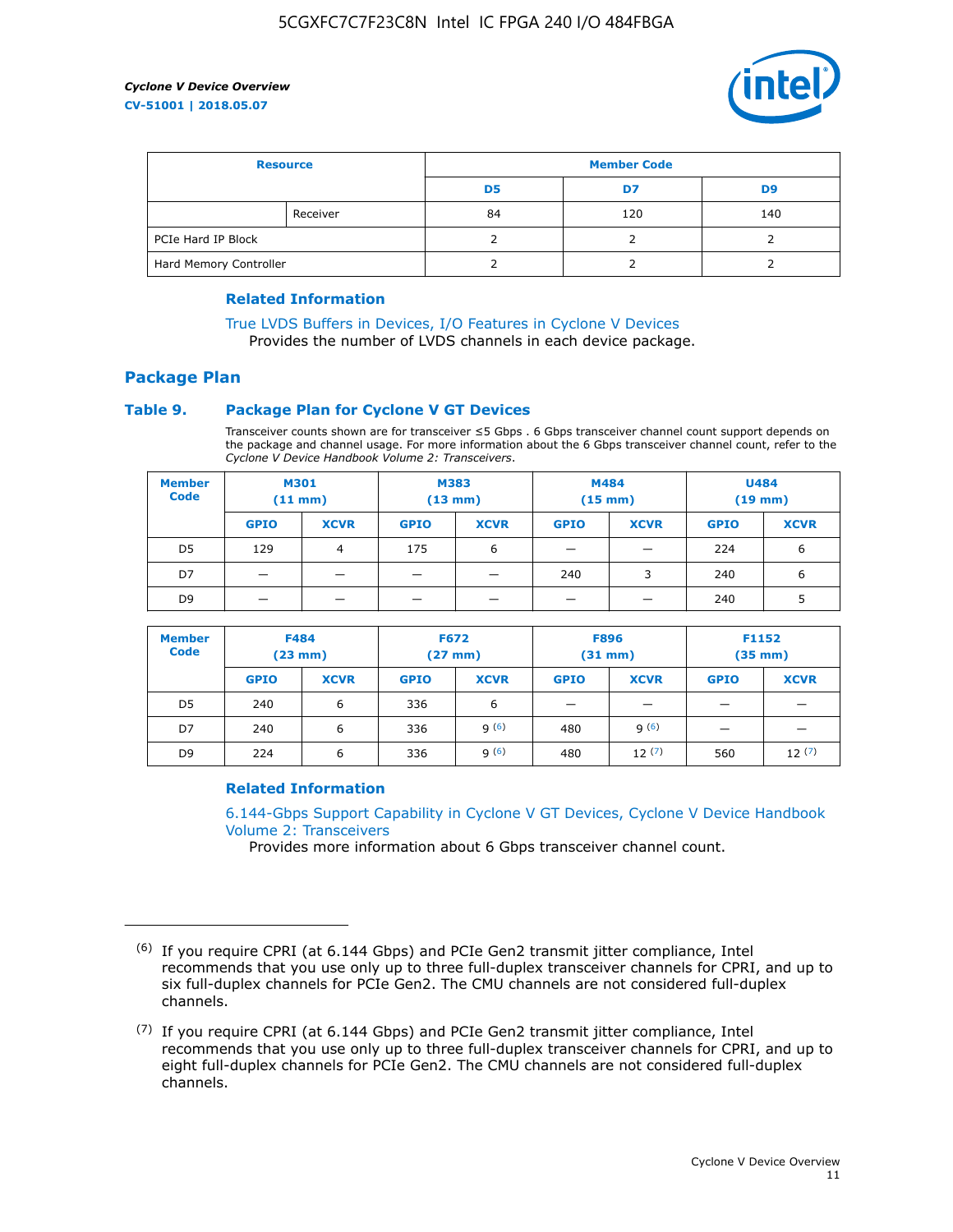

# **Cyclone V SE**

This section provides the available options, maximum resource counts, and package plan for the Cyclone V SE devices.

The information in this section is correct at the time of publication. For the latest information and to get more details, refer to the *Product Selector Guide*.

#### **Related Information**

#### [Product Selector Guide](https://www.altera.com/products/product-selector-guide.html)

Provides the latest information about Intel products.

# **Available Options**

#### **Figure 4. Sample Ordering Code and Available Options for Cyclone V SE Devices**

The SEU internal scrubbing feature is available for Cyclone V E, GX, SE, and SX devices with the "SC" suffix in the part number. For device availability and ordering, contact your local Intel sales representatives.

Cyclone V SE and SX low-power devices (L power option) offer 30% static power reduction for devices with 25K LE and 40K LE, and 20% static power reduction for devices with 85K LE and 110K LE.

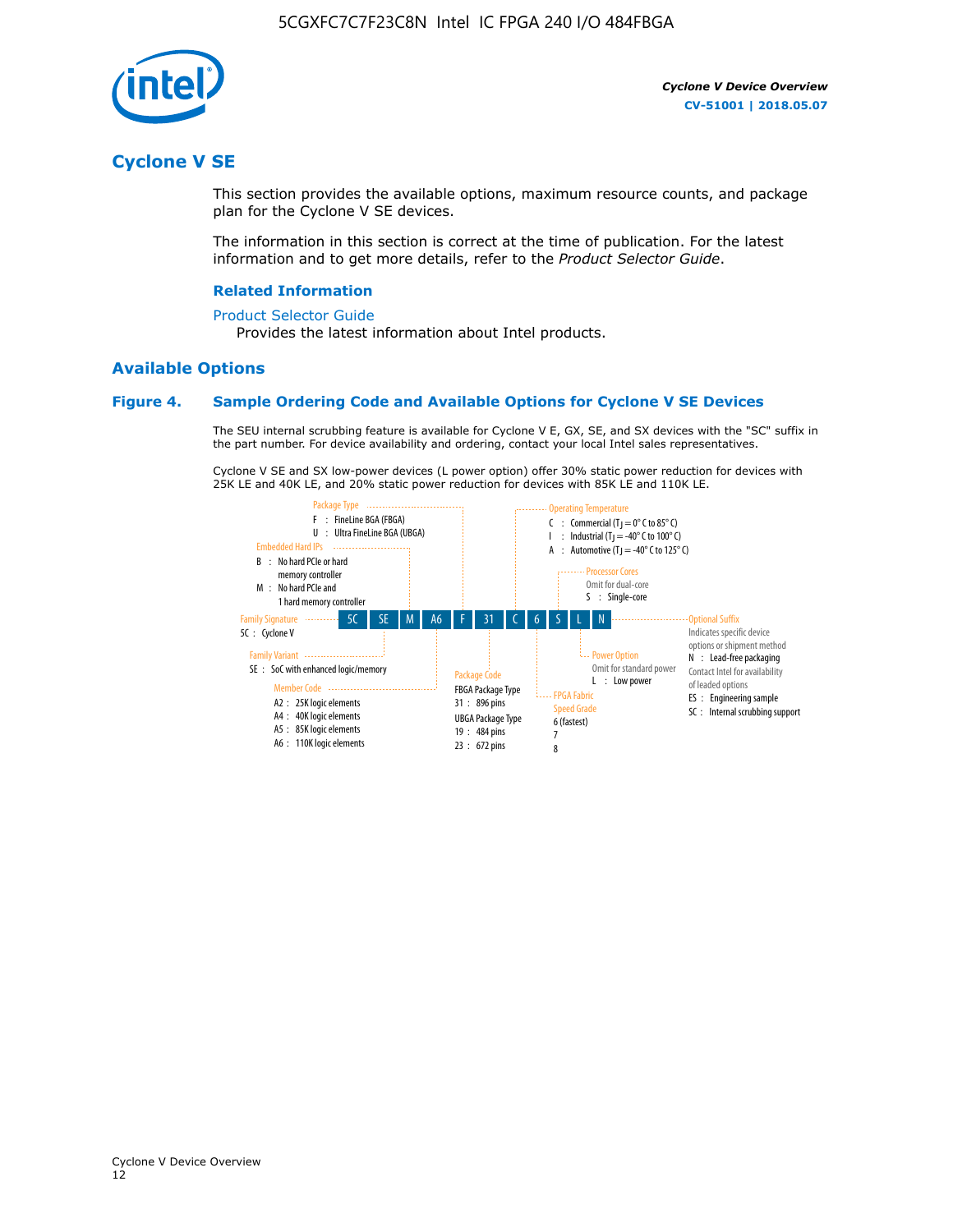

# **Maximum Resources**

#### **Table 10. Maximum Resource Counts for Cyclone V SE Devices**

|                                | <b>Resource</b> | <b>Member Code</b>       |                          |                      |                      |  |
|--------------------------------|-----------------|--------------------------|--------------------------|----------------------|----------------------|--|
|                                |                 | A <sub>2</sub>           | A <sub>4</sub>           | <b>A5</b>            | A6                   |  |
| Logic Elements (LE) (K)        |                 | 25                       | 40                       | 85                   | 110                  |  |
| <b>ALM</b>                     |                 | 9,430                    | 15,880                   | 32,070               | 41,910               |  |
| Register                       |                 | 37,736                   | 60,376                   | 128,300              | 166,036              |  |
| Memory (Kb)                    | M10K            | 1,400                    | 2,700                    | 3,970                | 5,570                |  |
|                                | <b>MLAB</b>     | 138                      | 231                      | 480                  | 621                  |  |
| Variable-precision DSP Block   |                 | 36                       | 84                       | 87                   | 112                  |  |
| 18 x 18 Multiplier             |                 | 72                       | 168                      | 174                  | 224                  |  |
| <b>FPGA PLL</b>                |                 | 5                        | 5                        | 6                    | 6                    |  |
| <b>HPS PLL</b>                 |                 | 3                        | 3                        | 3                    | 3                    |  |
| <b>FPGA GPIO</b>               |                 | 145                      | 145                      | 288                  | 288                  |  |
| HPS I/O                        |                 | 181                      | 181                      | 181                  | 181                  |  |
| <b>LVDS</b>                    | Transmitter     | 32                       | 32                       | 72                   | 72                   |  |
|                                | Receiver        | 37                       | 37                       | 72                   | 72                   |  |
| FPGA Hard Memory Controller    |                 | 1                        | $\mathbf{1}$             | $\mathbf{1}$         | $\mathbf{1}$         |  |
| HPS Hard Memory Controller     |                 | $\mathbf{1}$             | $\mathbf{1}$             | $\mathbf{1}$         | $\mathbf{1}$         |  |
| Arm Cortex-A9 MPCore Processor |                 | Single- or dual-<br>core | Single- or dual-<br>core | Single- or dual-core | Single- or dual-core |  |

# **Related Information**

[True LVDS Buffers in Devices, I/O Features in Cyclone V Devices](https://www.altera.com/documentation/sam1403481100977.html#sam1403480885395) Provides the number of LVDS channels in each device package.

# **Package Plan**

#### **Table 11. Package Plan for Cyclone V SE Devices**

The HPS I/O counts are the number of I/Os in the HPS and does not correlate with the number of HPS-specific I/O pins in the FPGA. Each HPS-specific pin in the FPGA may be mapped to several HPS I/Os.

| <b>Member Code</b> | <b>U484</b><br>$(19$ mm) |           | <b>U672</b><br>(23 mm) |           | <b>F896</b><br>$(31$ mm $)$ |           |
|--------------------|--------------------------|-----------|------------------------|-----------|-----------------------------|-----------|
|                    | <b>FPGA GPIO</b>         | HPS $I/O$ | <b>FPGA GPIO</b>       | HPS $I/O$ | <b>FPGA GPIO</b>            | HPS $I/O$ |
| A <sub>2</sub>     | 66                       | 151       | 145                    | 181       |                             |           |
| A4                 | 66                       | 151       | 145                    | 181       |                             |           |
| A <sub>5</sub>     | 66                       | 151       | 145                    | 181       | 288                         | 181       |
| A6                 | 66                       | 151       | 145                    | 181       | 288                         | 181       |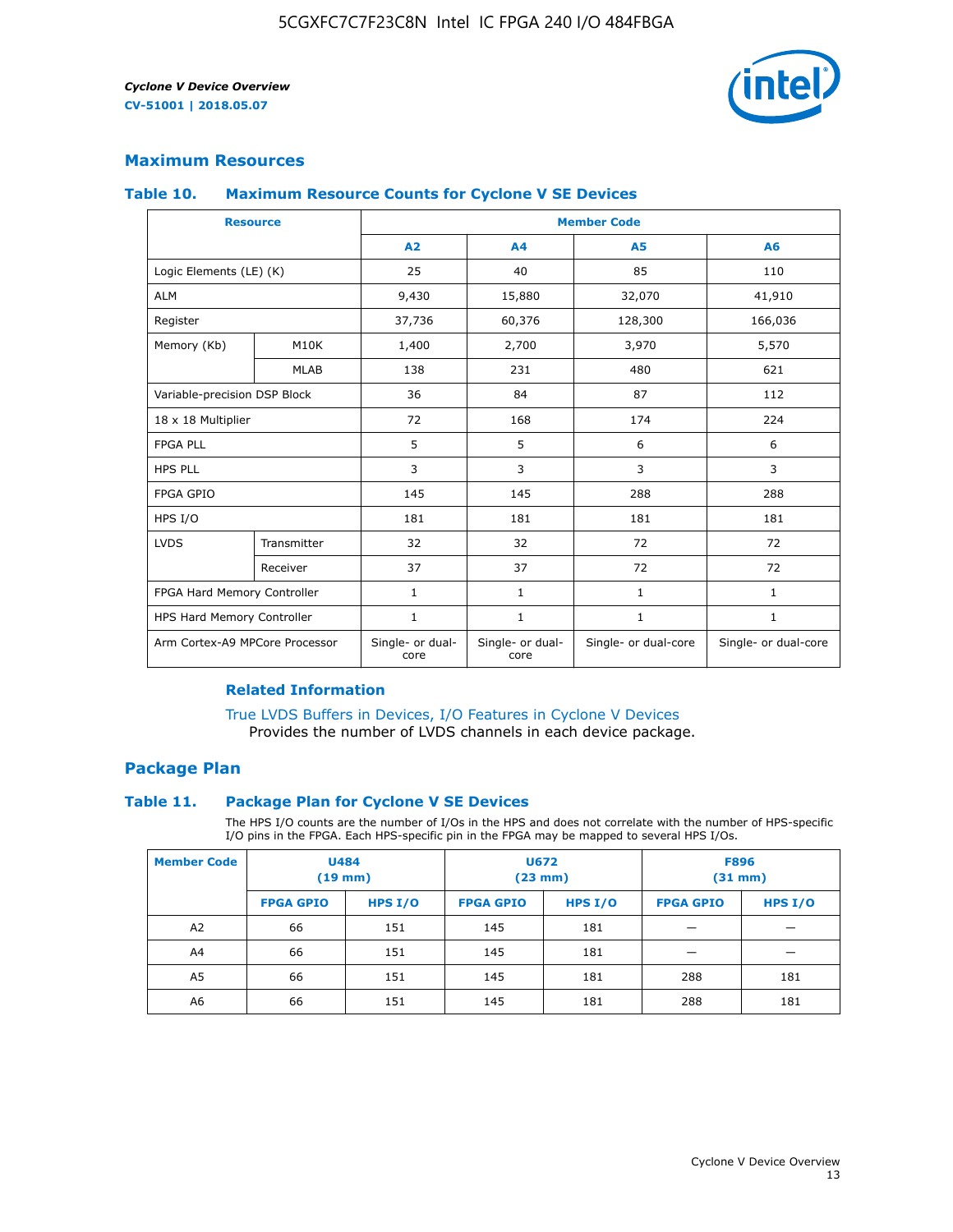

# **Cyclone V SX**

This section provides the available options, maximum resource counts, and package plan for the Cyclone V SX devices.

The information in this section is correct at the time of publication. For the latest information and to get more details, refer to the *Product Selector Guide*.

#### **Related Information**

#### [Product Selector Guide](https://www.altera.com/products/product-selector-guide.html)

Provides the latest information about Intel products.

# **Available Options**

## **Figure 5. Sample Ordering Code and Available Options for Cyclone V SX Devices**

The SEU internal scrubbing feature is available for Cyclone V E, GX, SE, and SX devices with the "SC" suffix in the part number. For device availability and ordering, contact your local Intel sales representatives.

Cyclone V SE and SX low-power devices (L power option) offer 30% static power reduction for devices with 25K LE and 40K LE, and 20% static power reduction for devices with 85K LE and 110K LE.



## **Maximum Resources**

#### **Table 12. Maximum Resource Counts for Cyclone V SX Devices**

|                              | <b>Resource</b> | <b>Member Code</b> |                |                |           |  |
|------------------------------|-----------------|--------------------|----------------|----------------|-----------|--|
|                              |                 | C <sub>2</sub>     | C <sub>4</sub> | C <sub>5</sub> | C6        |  |
| Logic Elements (LE) (K)      |                 | 25                 | 40             | 85             | 110       |  |
| <b>ALM</b>                   |                 | 9,430              | 15,880         | 32,070         | 41,910    |  |
| Register                     |                 | 37,736             | 60,376         | 128,300        | 166,036   |  |
| Memory (Kb)                  | M10K            | 1,400              | 2,700          | 3,970          | 5,570     |  |
|                              | <b>MLAB</b>     | 138                | 231            | 480            | 621       |  |
| Variable-precision DSP Block |                 | 36                 | 84             | 87             | 112       |  |
| 18 x 18 Multiplier           |                 | 72                 | 168            | 174            | 224       |  |
| <b>FPGA PLL</b>              |                 | 5                  | 5              | 6              | 6         |  |
|                              |                 |                    |                |                | continued |  |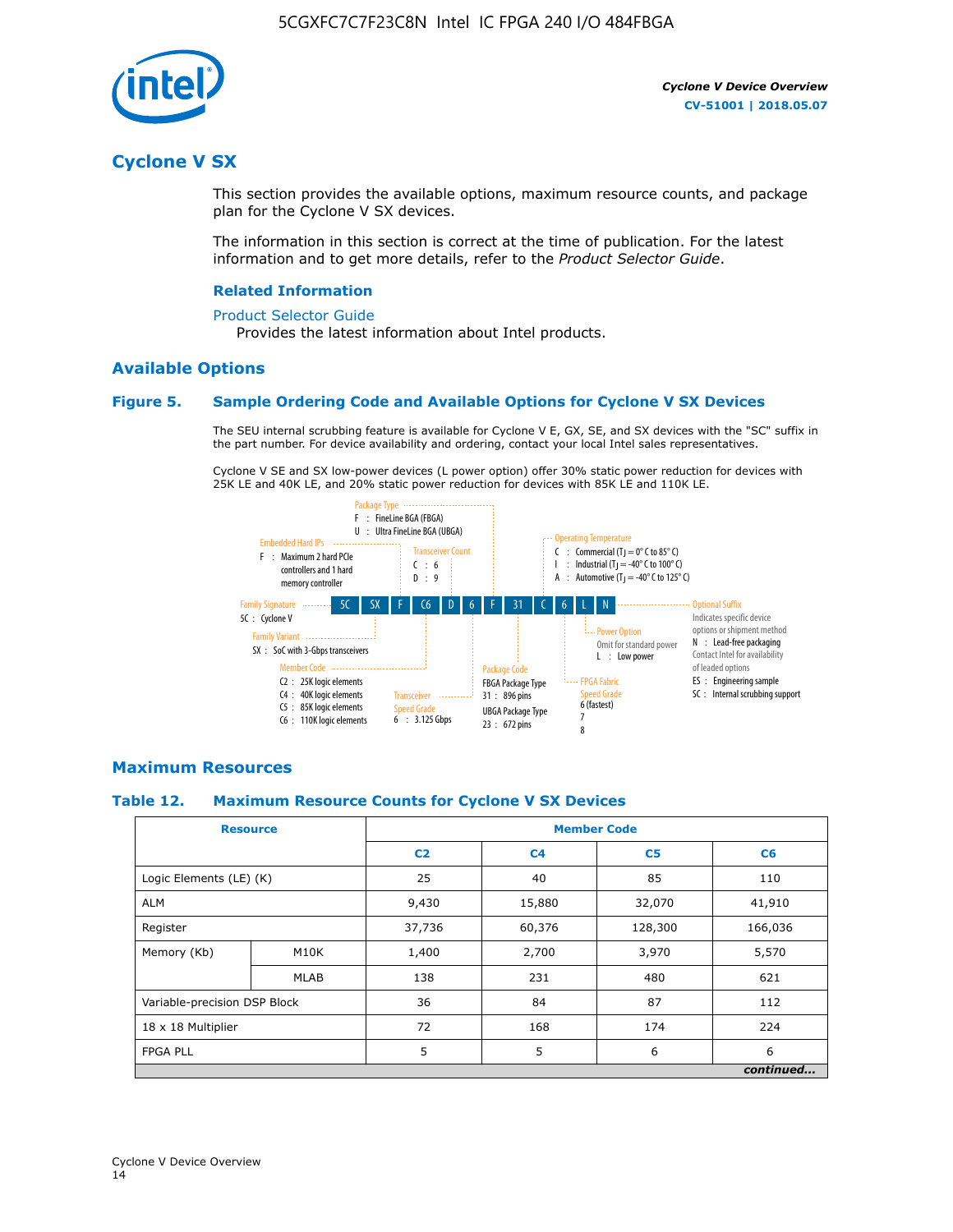

| <b>Resource</b>                |             | <b>Member Code</b> |                |                |              |  |  |
|--------------------------------|-------------|--------------------|----------------|----------------|--------------|--|--|
|                                |             | C <sub>2</sub>     | C <sub>4</sub> | C <sub>5</sub> | C6           |  |  |
| <b>HPS PLL</b>                 |             | 3                  | 3              | 3              | 3            |  |  |
| 3 Gbps Transceiver             |             | 6                  | 6              | 9              | 9            |  |  |
| FPGA GPIO <sup>(8)</sup>       |             | 145                | 145            | 288            | 288          |  |  |
| HPS I/O                        |             | 181                | 181            | 181            | 181          |  |  |
| <b>LVDS</b>                    | Transmitter | 32                 | 32             | 72             | 72           |  |  |
|                                | Receiver    | 37                 | 37             | 72             | 72           |  |  |
| PCIe Hard IP Block             |             | $\overline{2}$     | $\overline{2}$ | 2(9)           | 2(9)         |  |  |
| FPGA Hard Memory Controller    |             | 1                  | $\mathbf{1}$   | 1              | $\mathbf{1}$ |  |  |
| HPS Hard Memory Controller     |             | 1                  | $\mathbf{1}$   | 1              | 1            |  |  |
| Arm Cortex-A9 MPCore Processor |             | Dual-core          | Dual-core      | Dual-core      | Dual-core    |  |  |

## **Related Information**

[True LVDS Buffers in Devices, I/O Features in Cyclone V Devices](https://www.altera.com/documentation/sam1403481100977.html#sam1403480885395) Provides the number of LVDS channels in each device package.

# **Package Plan**

#### **Table 13. Package Plan for Cyclone V SX Devices**

The HPS I/O counts are the number of I/Os in the HPS and does not correlate with the number of HPS-specific I/O pins in the FPGA. Each HPS-specific pin in the FPGA may be mapped to several HPS I/Os.

| <b>Member Code</b> | U672<br>(23 mm)  |           | <b>F896</b><br>$(31$ mm $)$ |                  |           |             |
|--------------------|------------------|-----------|-----------------------------|------------------|-----------|-------------|
|                    | <b>FPGA GPIO</b> | HPS $I/O$ | <b>XCVR</b>                 | <b>FPGA GPIO</b> | HPS $I/O$ | <b>XCVR</b> |
| C <sub>2</sub>     | 145              | 181       | 6                           |                  |           |             |
| C <sub>4</sub>     | 145              | 181       | 6                           |                  |           |             |
| C5                 | 145              | 181       | 6                           | 288              | 181       | 9           |
| C6                 | 145              | 181       | 6                           | 288              | 181       | 9           |

# **Cyclone V ST**

This section provides the available options, maximum resource counts, and package plan for the Cyclone V ST devices.

The information in this section is correct at the time of publication. For the latest information and to get more details, refer to the *Product Selector Guide*.

 $(8)$  The number of GPIOs does not include transceiver I/Os. In the Intel Quartus Prime software, the number of user I/Os includes transceiver I/Os.

<sup>(9)</sup> 1 PCIe Hard IP Block in U672 package.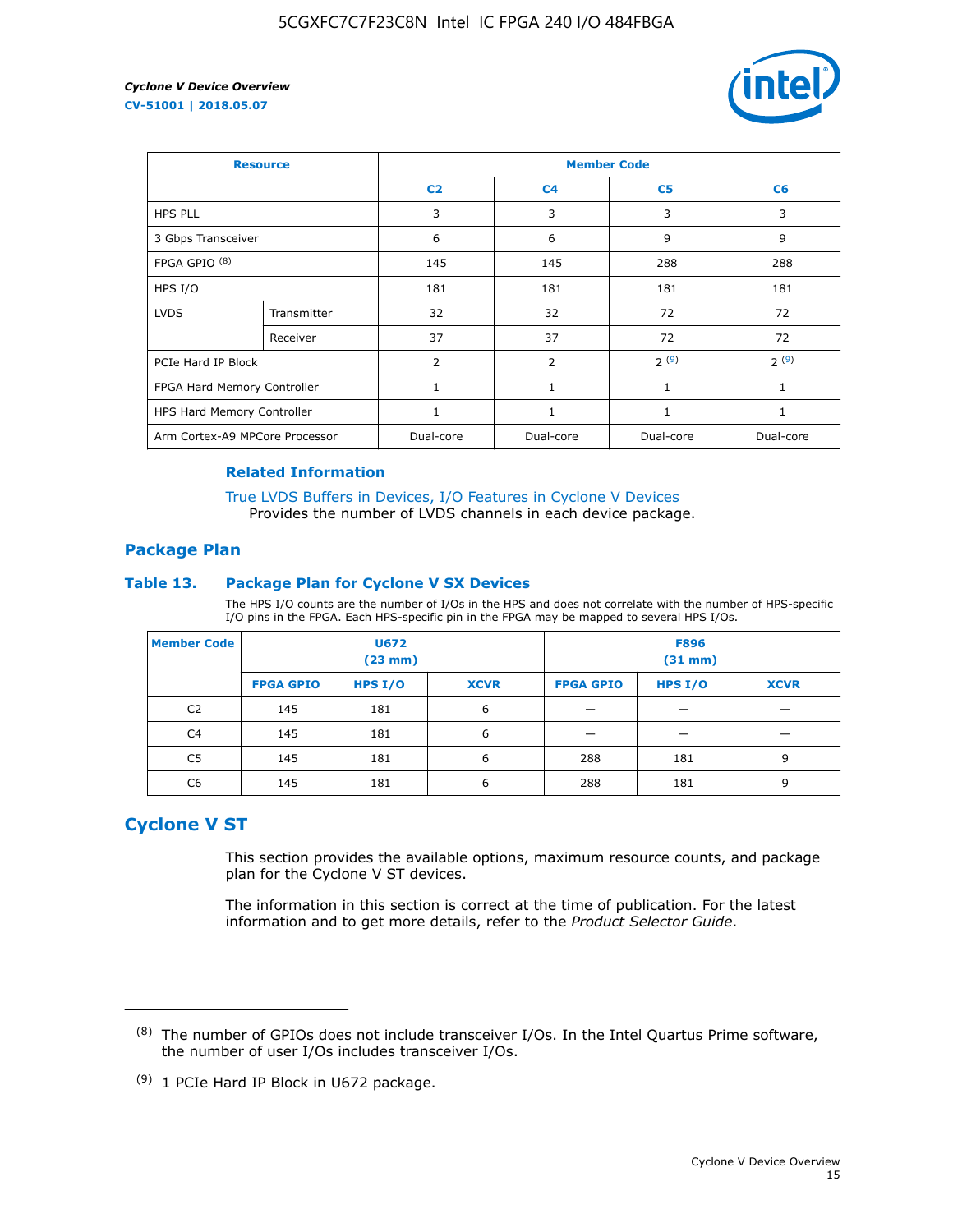

# **Related Information**

[Product Selector Guide](https://www.altera.com/products/product-selector-guide.html) Provides the latest information about Intel products.

# **Available Options**

## **Figure 6. Sample Ordering Code and Available Options for Cyclone V ST Devices**



# **Maximum Resources**

## **Table 14. Maximum Resource Counts for Cyclone V ST Devices**

| <b>Resource</b>              |             |                | <b>Member Code</b> |
|------------------------------|-------------|----------------|--------------------|
|                              |             | D <sub>5</sub> | D <sub>6</sub>     |
| Logic Elements (LE) (K)      |             | 85             | 110                |
| <b>ALM</b>                   |             | 32,070         | 41,910             |
| Register                     |             | 128,300        | 166,036            |
| Memory (Kb)                  | M10K        | 3,970          | 5,570              |
|                              | <b>MLAB</b> | 480            | 621                |
| Variable-precision DSP Block |             | 87             | 112                |
| 18 x 18 Multiplier           |             | 174            | 224                |
| <b>FPGA PLL</b>              |             | 6              | 6                  |
| <b>HPS PLL</b>               |             | 3              | 3                  |
| 6.144 Gbps Transceiver       |             | 9              | 9                  |
| FPGA GPIO(10)                |             | 288            | 288                |
| HPS I/O                      |             | 181            | 181                |
| <b>LVDS</b>                  | Transmitter | 72             | 72                 |
|                              |             |                | continued          |

<sup>(10)</sup> The number of GPIOs does not include transceiver I/Os. In the Intel Quartus Prime software, the number of user I/Os includes transceiver I/Os.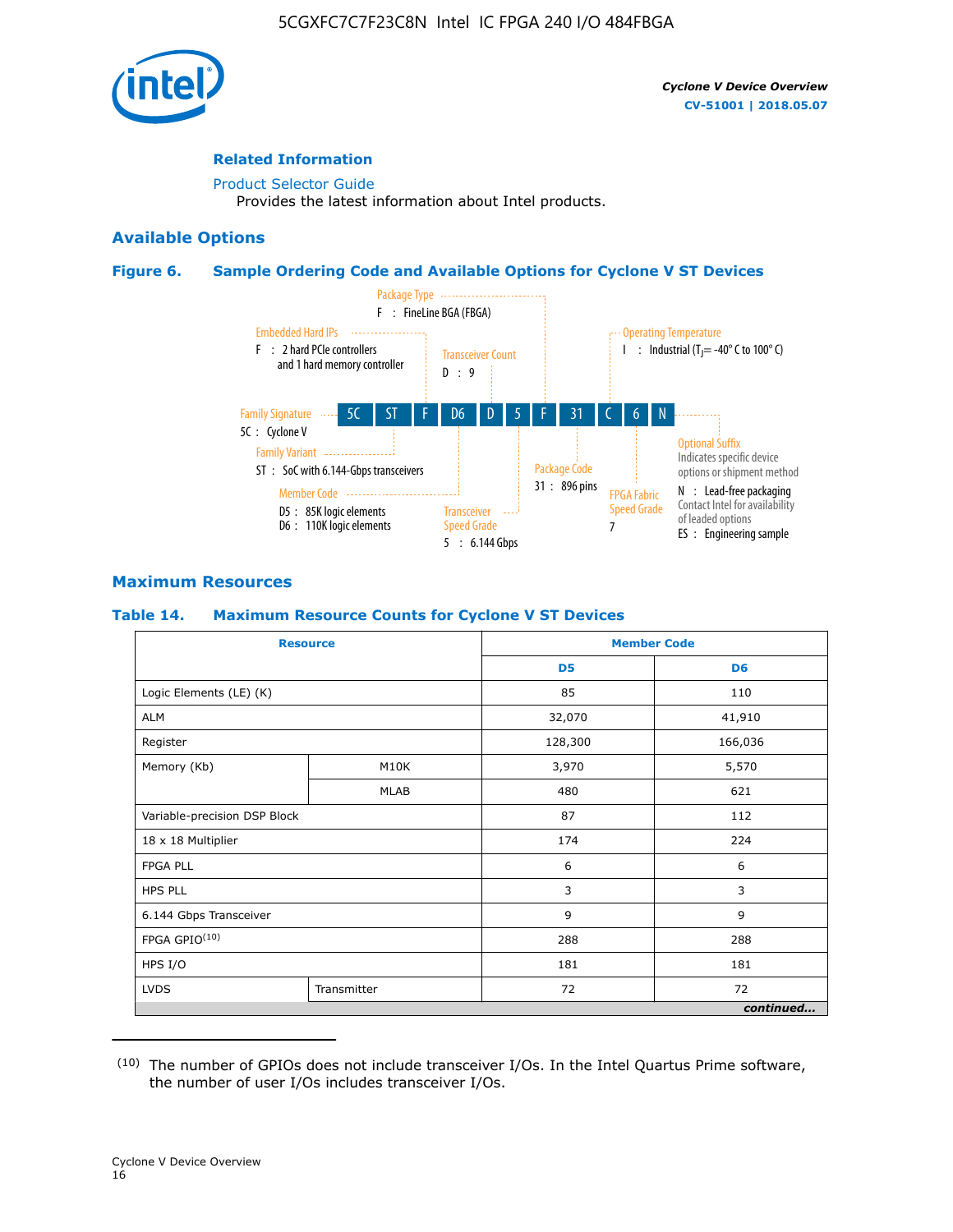

| <b>Resource</b>                |          | <b>Member Code</b> |                |  |
|--------------------------------|----------|--------------------|----------------|--|
|                                |          | D <sub>5</sub>     | D <sub>6</sub> |  |
|                                | Receiver | 72                 | 72             |  |
| PCIe Hard IP Block             |          |                    |                |  |
| FPGA Hard Memory Controller    |          |                    |                |  |
| HPS Hard Memory Controller     |          |                    |                |  |
| Arm Cortex-A9 MPCore Processor |          | Dual-core          | Dual-core      |  |

#### **Related Information**

# [True LVDS Buffers in Devices, I/O Features in Cyclone V Devices](https://www.altera.com/documentation/sam1403481100977.html#sam1403480885395)

Provides the number of LVDS channels in each device package.

# **Package Plan**

## **Table 15. Package Plan for Cyclone V ST Devices**

- The HPS I/O counts are the number of I/Os in the HPS and does not correlate with the number of HPSspecific I/O pins in the FPGA. Each HPS-specific pin in the FPGA may be mapped to several HPS I/Os.
- Transceiver counts shown are for transceiver ≤5 Gbps . 6 Gbps transceiver channel count support depends on the package and channel usage. For more information about the 6 Gbps transceiver channel count, refer to the *Cyclone V Device Handbook Volume 2: Transceivers*.

| <b>Member Code</b> | <b>F896</b><br>$(31$ mm $)$ |           |             |  |  |
|--------------------|-----------------------------|-----------|-------------|--|--|
|                    | <b>FPGA GPIO</b>            | HPS $I/O$ | <b>XCVR</b> |  |  |
| D <sub>5</sub>     | 288                         | 181       | 9(11)       |  |  |
| D <sub>6</sub>     | 288                         | 181       | q(11)       |  |  |

## **Related Information**

[6.144-Gbps Support Capability in Cyclone V GT Devices, Cyclone V Device Handbook](https://www.altera.com/documentation/nik1409855456781.html#nik1409855410757) [Volume 2: Transceivers](https://www.altera.com/documentation/nik1409855456781.html#nik1409855410757)

Provides more information about 6 Gbps transceiver channel count.

<sup>(11)</sup> If you require CPRI (at 4.9152 Gbps) and PCIe Gen2 transmit jitter compliance, Intel recommends that you use only up to seven full-duplex transceiver channels for CPRI, and up to six full-duplex channels for PCIe Gen2. The CMU channels are not considered full-duplex channels.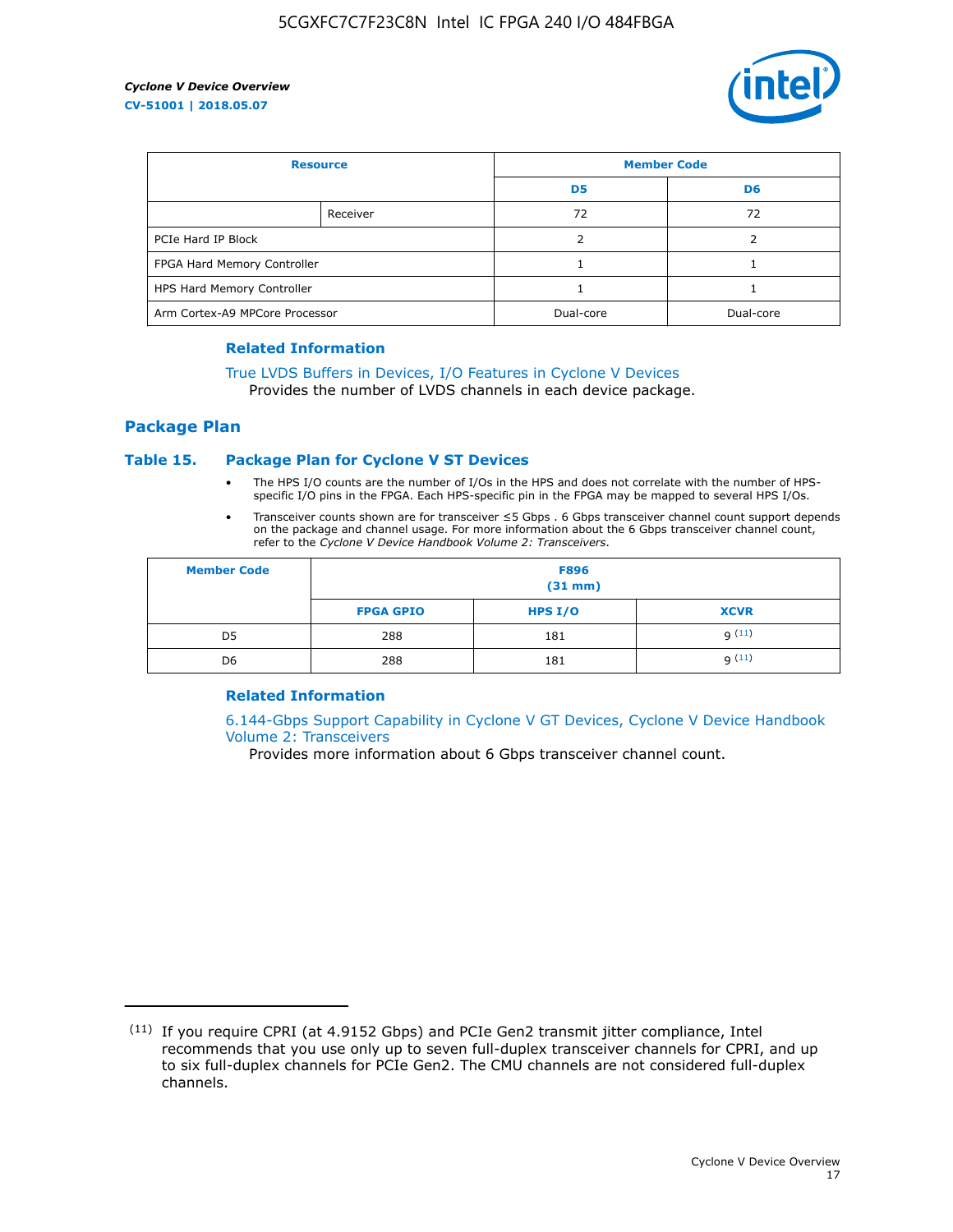

# **I/O Vertical Migration for Cyclone V Devices**

## **Figure 7. Vertical Migration Capability Across Cyclone V Device Packages and Densities**

The arrows indicate the vertical migration paths. The devices included in each vertical migration path are shaded. You can also migrate your design across device densities in the same package option if the devices have the same dedicated pins, configuration pins, and power pins.



You can achieve the vertical migration shaded in red if you use only up to 175 GPIOs for the M383 package, and 138 GPIOs for the U672 package. These migration paths are not shown in the Intel Quartus Prime software Pin Migration View.

*Note:* To verify the pin migration compatibility, use the Pin Migration View window in the Intel Quartus Prime software Pin Planner.

# **Adaptive Logic Module**

Cyclone V devices use a 28 nm ALM as the basic building block of the logic fabric.

The ALM, as shown in following figure, uses an 8-input fracturable look-up table (LUT) with four dedicated registers to help improve timing closure in register-rich designs and achieve an even higher design packing capability than previous generations.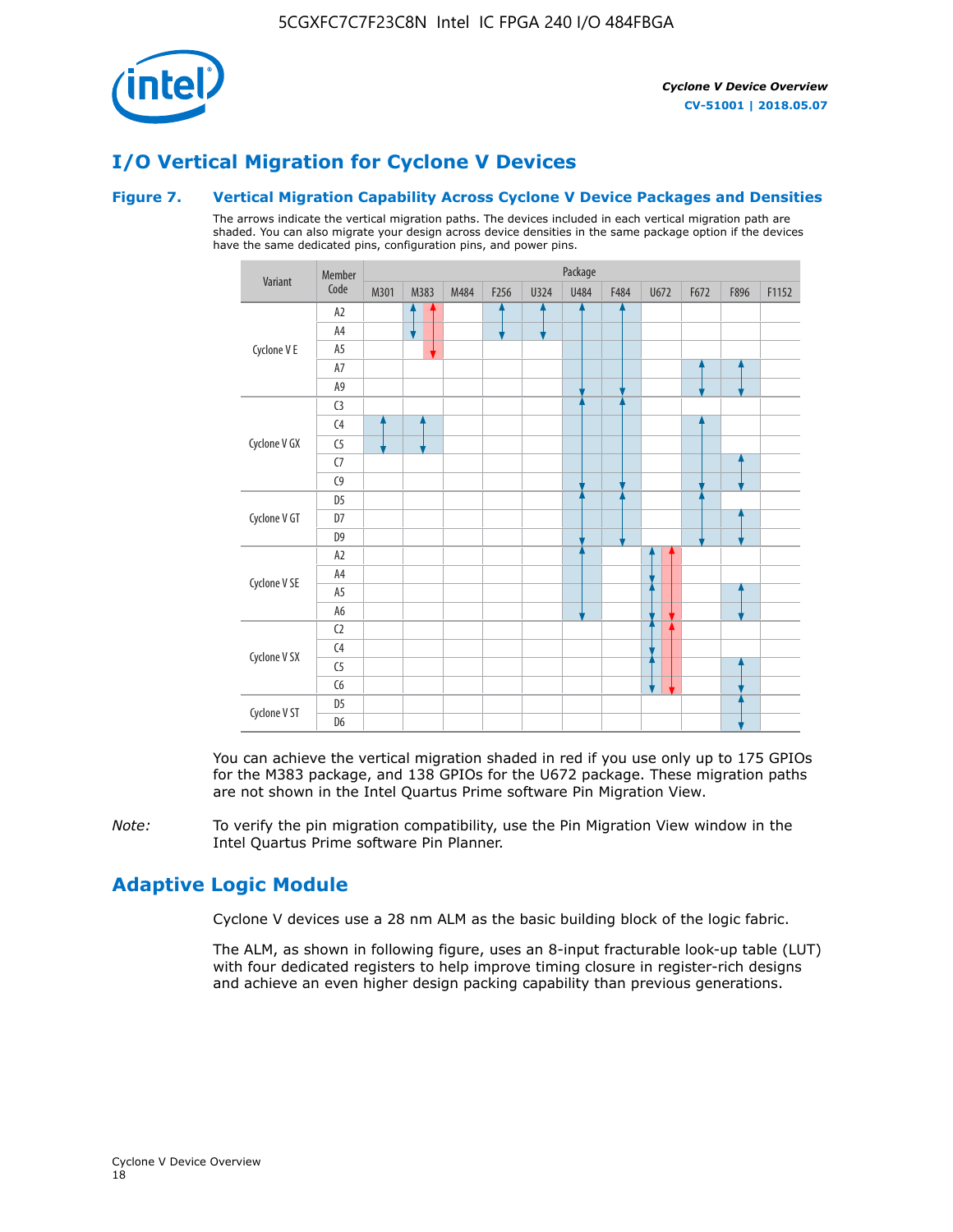

#### **Figure 8. ALM for Cyclone V Devices**



You can configure up to 25% of the ALMs in the Cyclone V devices as distributed memory using MLABs.

#### **Related Information**

Embedded Memory Capacity in Cyclone V Devices on page 21 Lists the embedded memory capacity for each device.

# **Variable-Precision DSP Block**

Cyclone V devices feature a variable-precision DSP block that supports these features:

- Configurable to support signal processing precisions ranging from  $9 \times 9$ ,  $18 \times 18$ and 27 x 27 bits natively
- A 64-bit accumulator
- A hard preadder that is available in both 18- and 27-bit modes
- Cascaded output adders for efficient systolic finite impulse response (FIR) filters
- Internal coefficient register banks, 8 deep, for each multiplier in 18- or 27-bit mode
- Fully independent multiplier operation
- A second accumulator feedback register to accommodate complex multiplyaccumulate functions
- Fully independent Efficient support for single-precision floating point arithmetic
- The inferability of all modes by the Intel Quartus Prime design software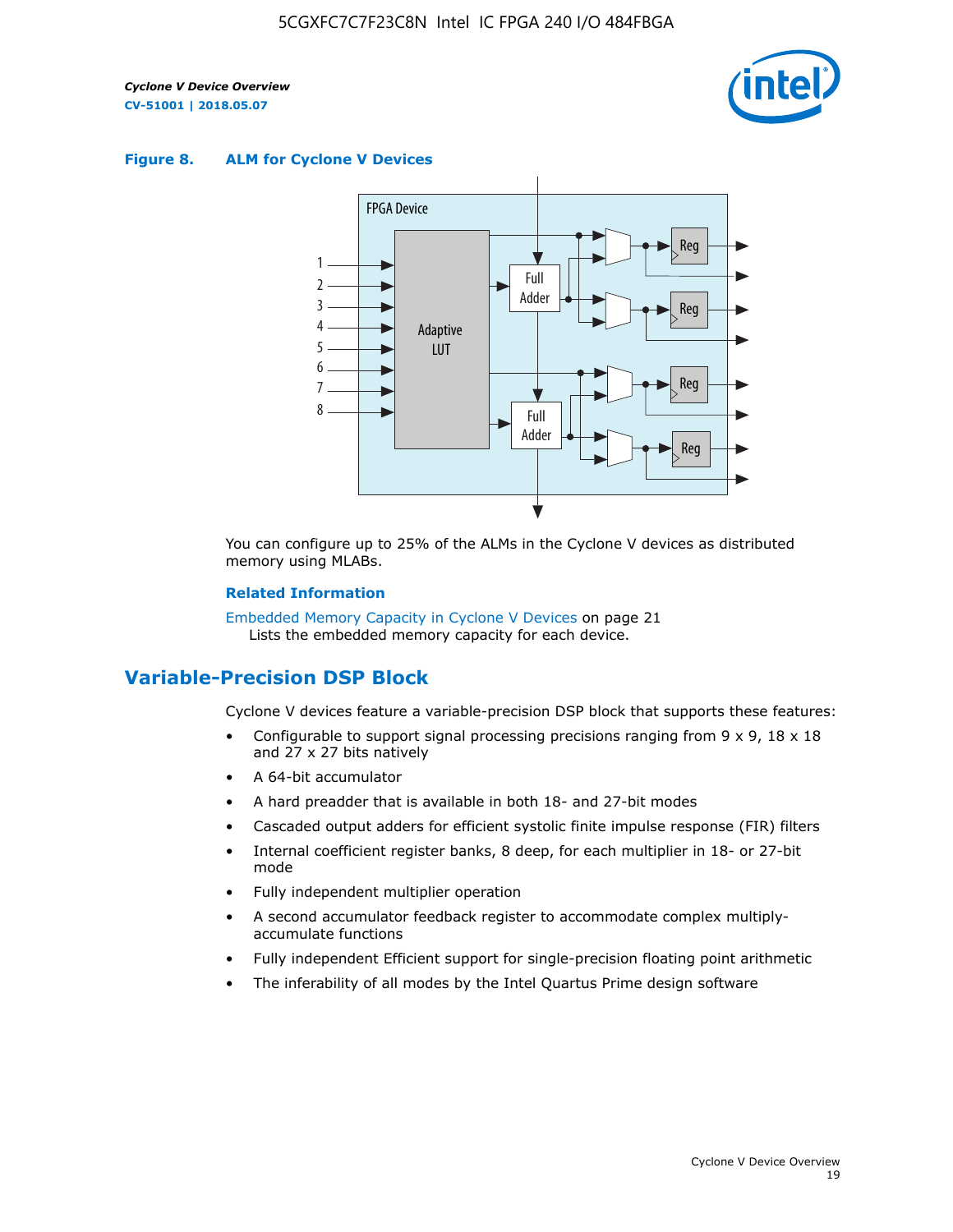

# **Table 16. Variable-Precision DSP Block Configurations for Cyclone V Devices**

| <b>Usage Example</b>                                       | <b>Multiplier Size (Bit)</b> | <b>DSP Block Resource</b> |
|------------------------------------------------------------|------------------------------|---------------------------|
| Low precision fixed point for video<br>applications        | Three $9 \times 9$           |                           |
| Medium precision fixed point in FIR<br>filters             | Two 18 x 18                  |                           |
| FIR filters and general DSP usage                          | Two 18 x 18 with accumulate  |                           |
| High precision fixed- or floating-point<br>implementations | One 27 x 27 with accumulate  |                           |

You can configure each DSP block during compilation as independent three  $9 \times 9$ , two 18 x 18, or one 27 x 27 multipliers. With a dedicated 64 bit cascade bus, you can cascade multiple variable-precision DSP blocks to implement even higher precision DSP functions efficiently.

## **Table 17. Number of Multipliers in Cyclone V Devices**

The table lists the variable-precision DSP resources by bit precision for each Cyclone V device.

| <b>Variant</b>  | <b>Member</b><br><b>Code</b> | <b>Variable-</b><br>precision |                                   | <b>Independent Input and Output</b><br><b>Multiplications Operator</b> | $18 \times 18$<br><b>Multiplier</b> | $18 \times 18$<br><b>Multiplier</b> |                                                              |
|-----------------|------------------------------|-------------------------------|-----------------------------------|------------------------------------------------------------------------|-------------------------------------|-------------------------------------|--------------------------------------------------------------|
|                 |                              | <b>DSP Block</b>              | $9 \times 9$<br><b>Multiplier</b> | $18 \times 18$<br><b>Multiplier</b>                                    | $27 \times 27$<br><b>Multiplier</b> | <b>Adder Mode</b>                   | <b>Adder</b><br><b>Summed</b><br>with 36 bit<br><b>Input</b> |
| Cyclone V E     | A2                           | 25                            | 75                                | 50                                                                     | 25                                  | 25                                  | 25                                                           |
|                 | A4                           | 66                            | 198                               | 132                                                                    | 66                                  | 66                                  | 66                                                           |
|                 | A5                           | 150                           | 450                               | 300                                                                    | 150                                 | 150                                 | 150                                                          |
|                 | A7                           | 156                           | 468                               | 312                                                                    | 156                                 | 156                                 | 156                                                          |
|                 | A9                           | 342                           | 1,026                             | 684                                                                    | 342                                 | 342                                 | 342                                                          |
| Cyclone V<br>GX | C <sub>3</sub>               | 57                            | 171                               | 114                                                                    | 57                                  | 57                                  | 57                                                           |
|                 | C <sub>4</sub>               | 70                            | 210                               | 140                                                                    | 70                                  | 70                                  | 70                                                           |
|                 | C <sub>5</sub>               | 150                           | 450                               | 300                                                                    | 150                                 | 150                                 | 150                                                          |
|                 | C7                           | 156                           | 468                               | 312                                                                    | 156                                 | 156                                 | 156                                                          |
|                 | C <sub>9</sub>               | 342                           | 1,026                             | 684                                                                    | 342                                 | 342                                 | 342                                                          |
| Cyclone V GT    | D <sub>5</sub>               | 150                           | 450                               | 300                                                                    | 150                                 | 150                                 | 150                                                          |
|                 | D7                           | 156                           | 468                               | 312                                                                    | 156                                 | 156                                 | 156                                                          |
|                 | D <sub>9</sub>               | 342                           | 1,026                             | 684                                                                    | 342                                 | 342                                 | 342                                                          |
| Cyclone V SE    | A <sub>2</sub>               | 36                            | 108                               | 72                                                                     | 36                                  | 36                                  | 36                                                           |
|                 | A4                           | 84                            | 252                               | 168                                                                    | 84                                  | 84                                  | 84                                                           |
|                 | A5                           | 87                            | 261                               | 174                                                                    | 87                                  | 87                                  | 87                                                           |
|                 | A <sub>6</sub>               | 112                           | 336                               | 224                                                                    | 112                                 | 112                                 | 112                                                          |
| Cyclone V SX    | C <sub>2</sub>               | 36                            | 108                               | 72                                                                     | 36                                  | 36                                  | 36                                                           |
|                 | C <sub>4</sub>               | 84                            | 252                               | 168                                                                    | 84                                  | 84                                  | 84                                                           |
|                 | C <sub>5</sub>               | 87                            | 261                               | 174                                                                    | 87                                  | 87                                  | 87                                                           |
|                 |                              |                               |                                   |                                                                        |                                     |                                     | continued                                                    |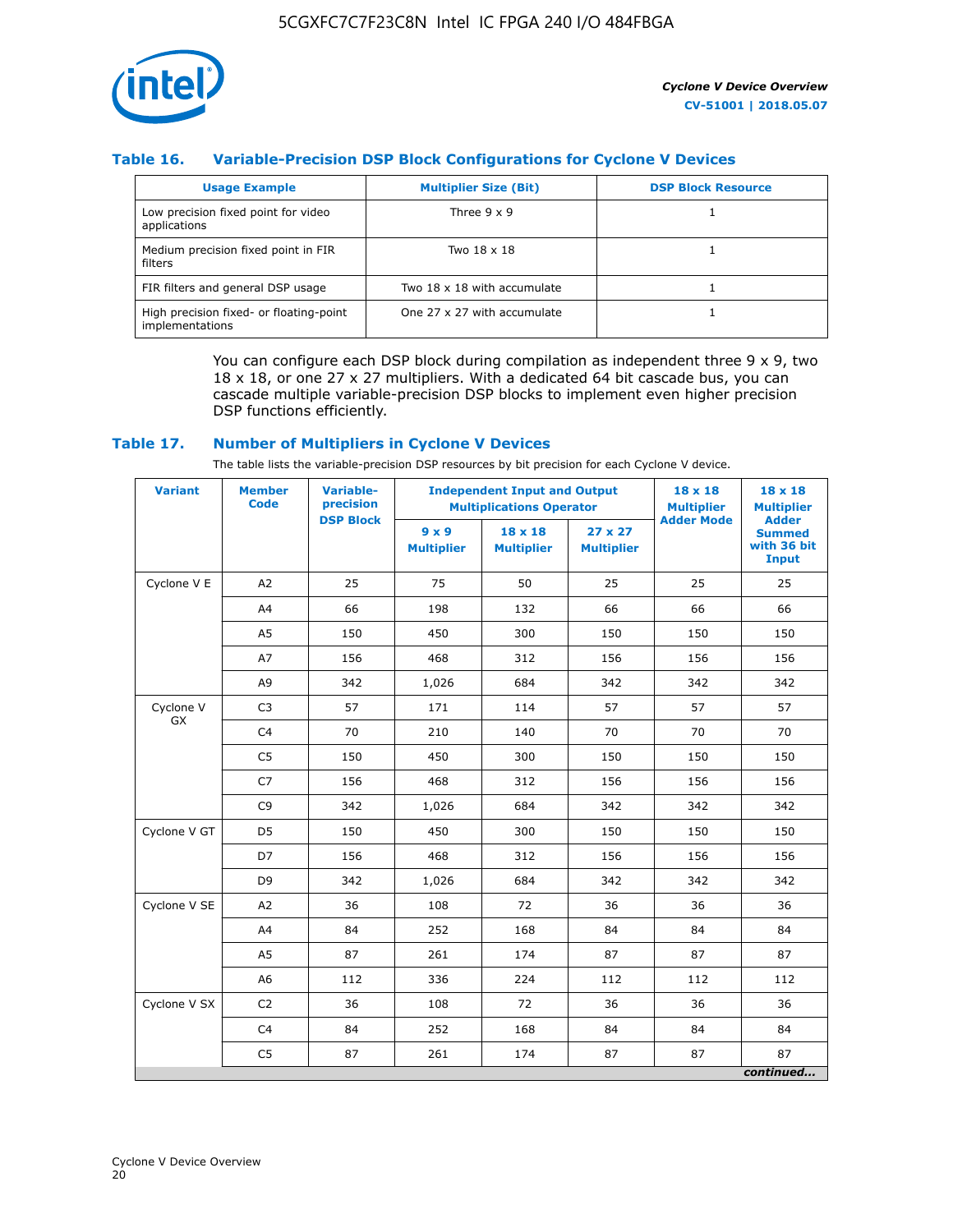

| <b>Variant</b> | Variable-<br><b>Member</b><br>precision<br><b>Code</b> |                  | <b>Independent Input and Output</b><br><b>Multiplications Operator</b> | $18 \times 18$<br><b>Multiplier</b> | $18 \times 18$<br><b>Multiplier</b><br><b>Adder</b> |                   |                                       |
|----------------|--------------------------------------------------------|------------------|------------------------------------------------------------------------|-------------------------------------|-----------------------------------------------------|-------------------|---------------------------------------|
|                |                                                        | <b>DSP Block</b> | $9 \times 9$<br><b>Multiplier</b>                                      | $18 \times 18$<br><b>Multiplier</b> | $27 \times 27$<br><b>Multiplier</b>                 | <b>Adder Mode</b> | <b>Summed</b><br>with 36 bit<br>Input |
|                | C6                                                     | 112              | 336                                                                    | 224                                 | 112                                                 | 112               | 112                                   |
| Cyclone V ST   | D <sub>5</sub>                                         | 87               | 261                                                                    | 174                                 | 87                                                  | 87                | 87                                    |
|                | D <sub>6</sub>                                         | 112              | 336                                                                    | 224                                 | 112                                                 | 112               | 112                                   |

# **Embedded Memory Blocks**

The embedded memory blocks in the devices are flexible and designed to provide an optimal amount of small- and large-sized memory arrays to fit your design requirements.

# **Types of Embedded Memory**

The Cyclone V devices contain two types of memory blocks:

- 10 Kb M10K blocks—blocks of dedicated memory resources. The M10K blocks are ideal for larger memory arrays while still providing a large number of independent ports.
- 640 bit memory logic array blocks (MLABs)—enhanced memory blocks that are configured from dual-purpose logic array blocks (LABs). The MLABs are ideal for wide and shallow memory arrays. The MLABs are optimized for implementation of shift registers for digital signal processing (DSP) applications, wide shallow FIFO buffers, and filter delay lines. Each MLAB is made up of ten adaptive logic modules (ALMs). In the Cyclone V devices, you can configure these ALMs as ten 32 x 2 blocks, giving you one 32 x 20 simple dual-port SRAM block per MLAB.

# **Embedded Memory Capacity in Cyclone V Devices**

## **Table 18. Embedded Memory Capacity and Distribution in Cyclone V Devices**

|                | <b>Member</b>  | <b>M10K</b>  |                     | <b>MLAB</b>  | <b>Total RAM Bit</b> |        |  |  |  |
|----------------|----------------|--------------|---------------------|--------------|----------------------|--------|--|--|--|
| <b>Variant</b> | <b>Code</b>    | <b>Block</b> | <b>RAM Bit (Kb)</b> | <b>Block</b> | <b>RAM Bit (Kb)</b>  | (Kb)   |  |  |  |
| Cyclone V E    | A2             | 176          | 1,760               | 314          | 196                  | 1,956  |  |  |  |
|                | A4             | 308          | 3,080               | 485          | 303                  | 3,383  |  |  |  |
|                | A5             | 446          | 4,460               | 679          | 424                  | 4,884  |  |  |  |
|                | A7             | 686          | 6,860               | 1338         | 836                  | 7,696  |  |  |  |
|                | A9             | 1,220        | 12,200              | 2748         | 1,717                | 13,917 |  |  |  |
| Cyclone V GX   | C <sub>3</sub> | 135          | 1,350               | 291          | 182                  | 1,532  |  |  |  |
|                | C4             | 250          | 2,500               | 678          | 424                  | 2,924  |  |  |  |
|                | C5             | 446          | 4,460               | 678          | 424                  | 4,884  |  |  |  |
|                | C7             | 686          | 6,860               | 1338         | 836                  | 7,696  |  |  |  |
|                | C <sub>9</sub> | 1,220        | 12,200              | 2748         | 1,717                | 13,917 |  |  |  |
|                | continued      |              |                     |              |                      |        |  |  |  |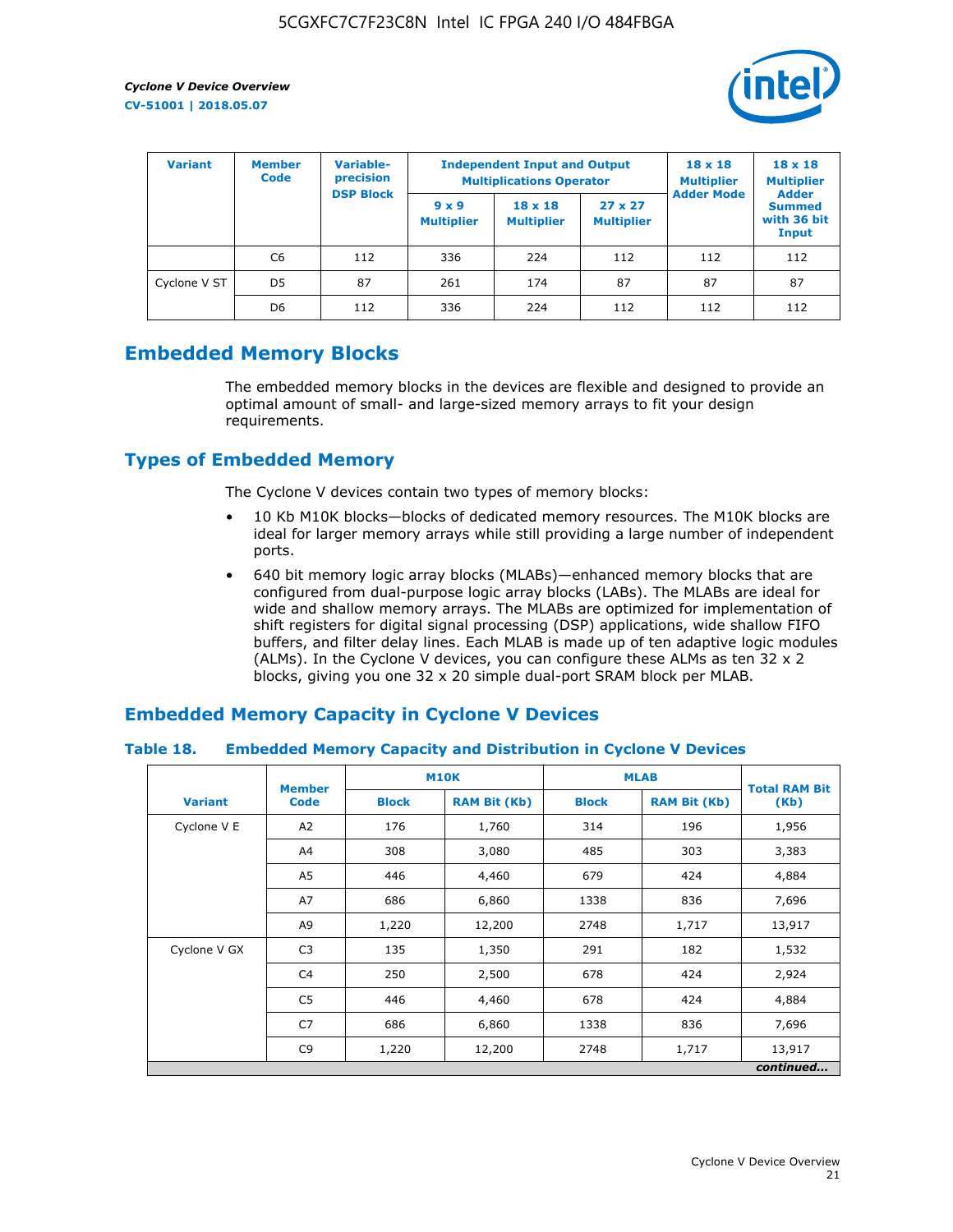

|                | <b>Member</b>  | <b>M10K</b>  |                     | <b>MLAB</b>  | <b>Total RAM Bit</b> |        |
|----------------|----------------|--------------|---------------------|--------------|----------------------|--------|
| <b>Variant</b> | <b>Code</b>    | <b>Block</b> | <b>RAM Bit (Kb)</b> | <b>Block</b> | <b>RAM Bit (Kb)</b>  | (Kb)   |
| Cyclone V GT   | D <sub>5</sub> | 446          | 4,460               | 679          | 424                  | 4,884  |
|                | D7             | 686          | 6,860               | 1338         | 836                  | 7,696  |
|                | D <sub>9</sub> | 1,220        | 12,200              | 2748         | 1,717                | 13,917 |
| Cyclone V SE   | A <sub>2</sub> | 140          | 1,400               | 221          | 138                  | 1,538  |
|                | A4             | 270          | 2,700               | 370          | 231                  | 2,460  |
|                | A5             | 397          | 3,970               | 768          | 480                  | 4,450  |
|                | A <sub>6</sub> | 553          | 5,530               | 994          | 621                  | 6,151  |
| Cyclone V SX   | C <sub>2</sub> | 140          | 1,400               | 221          | 138                  | 1,538  |
|                | C <sub>4</sub> | 270          | 2,700               | 370          | 231                  | 2,460  |
|                | C <sub>5</sub> | 397          | 3,970               | 768          | 480                  | 4,450  |
|                | C <sub>6</sub> | 553          | 5,530               | 994          | 621                  | 6,151  |
| Cyclone V ST   | D <sub>5</sub> | 397          | 3,970               | 768          | 480                  | 4,450  |
|                | D <sub>6</sub> | 553          | 5,530               | 994          | 621                  | 6,151  |

# **Embedded Memory Configurations**

# **Table 19. Supported Embedded Memory Block Configurations for Cyclone V Devices**

This table lists the maximum configurations supported for the embedded memory blocks. The information is applicable only to the single-port RAM and ROM modes.

| <b>Memory Block</b> | Depth (bits) | <b>Programmable Width</b> |
|---------------------|--------------|---------------------------|
| MLAB                | 32           | x16, x18, or x20          |
| M10K                | 256          | x40 or x32                |
|                     | 512          | x20 or x16                |
|                     | 1K           | $x10$ or $x8$             |
|                     | 2K           | $x5$ or $x4$              |
|                     | 4K           | x2                        |
|                     | 8K           | x1                        |

# **Clock Networks and PLL Clock Sources**

550 MHz Cyclone V devices have 16 global clock networks capable of up to operation. The clock network architecture is based on Intel's global, quadrant, and peripheral clock structure. This clock structure is supported by dedicated clock input pins and fractional PLLs.

*Note:* To reduce power consumption, the Intel Quartus Prime software identifies all unused sections of the clock network and powers them down.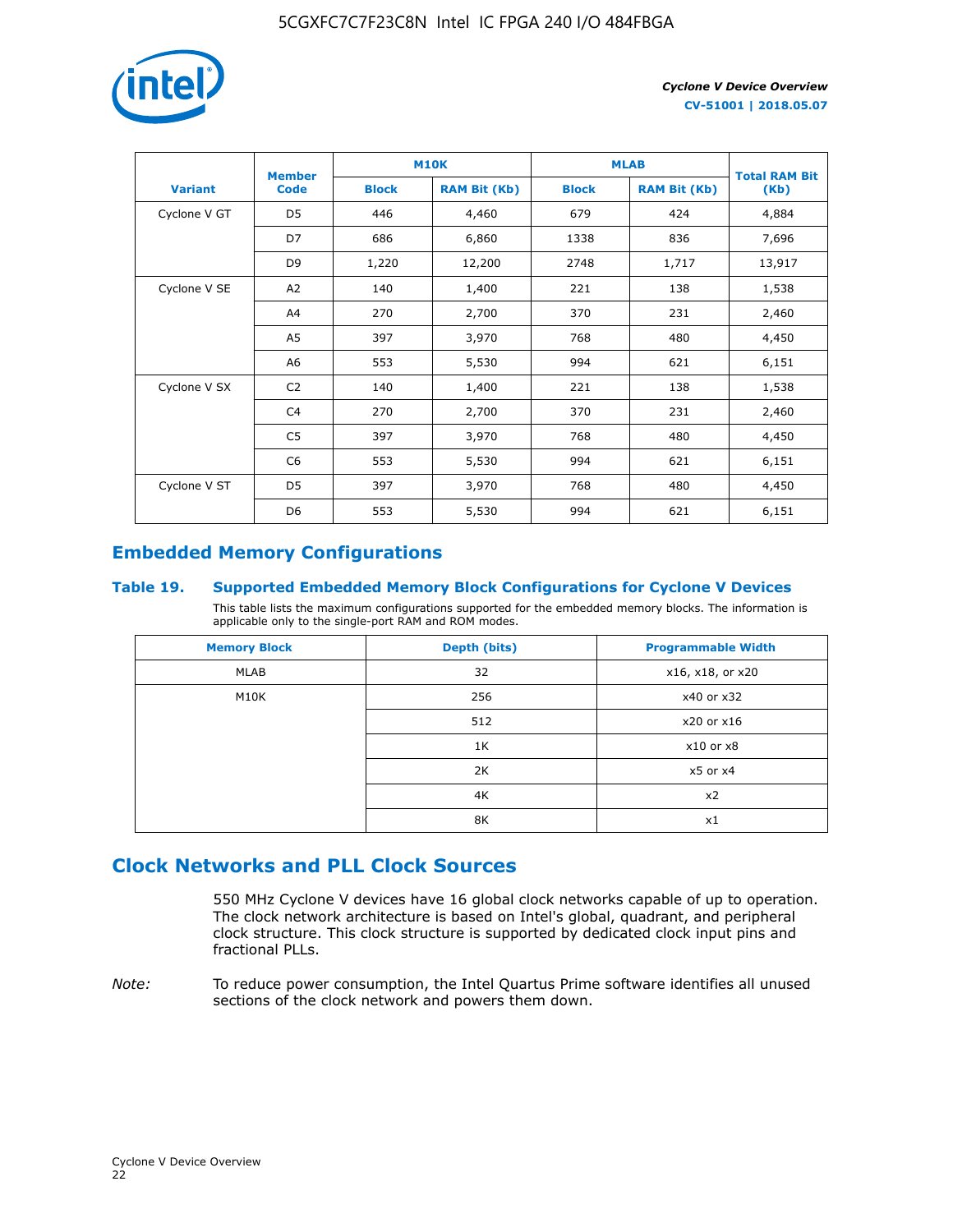

# **PLL Features**

The PLLs in the Cyclone V devices support the following features:

- Frequency synthesis
- On-chip clock deskew
- Jitter attenuation
- Programmable output clock duty cycles
- PLL cascading
- Reference clock switchover
- Programmable bandwidth
- User-mode reconfiguration of PLLs
- Low power mode for each fractional PLL
- Dynamic phase shift
- Direct, source synchronous, zero delay buffer, external feedback, and LVDS compensation modes

#### **Fractional PLL**

In addition to integer PLLs, the Cyclone V devices use a fractional PLL architecture. The devices have up to eight PLLs, each with nine output counters. You can use the output counters to reduce PLL usage in two ways:

- Reduce the number of oscillators that are required on your board by using fractional PLLs
- Reduce the number of clock pins that are used in the device by synthesizing multiple clock frequencies from a single reference clock source

If you use the fractional PLL mode, you can use the PLLs for precision fractional-N frequency synthesis—removing the need for off-chip reference clock sources in your design.

The transceiver fractional PLLs that are not used by the transceiver I/Os can be used as general purpose fractional PLLs by the FPGA fabric.

# **FPGA General Purpose I/O**

Cyclone V devices offer highly configurable GPIOs. The following list describes the features of the GPIOs:

- Programmable bus hold and weak pull-up
- LVDS output buffer with programmable differential output voltage ( $V_{OD}$ ) and programmable pre-emphasis
- On-chip parallel termination ( $R<sub>T</sub>$  OCT) for all I/O banks with OCT calibration to limit the termination impedance variation
- On-chip dynamic termination that has the ability to swap between series and parallel termination, depending on whether there is read or write on a common bus for signal integrity
- Easy timing closure support using the hard read FIFO in the input register path, and delay-locked loop (DLL) delay chain with fine and coarse architecture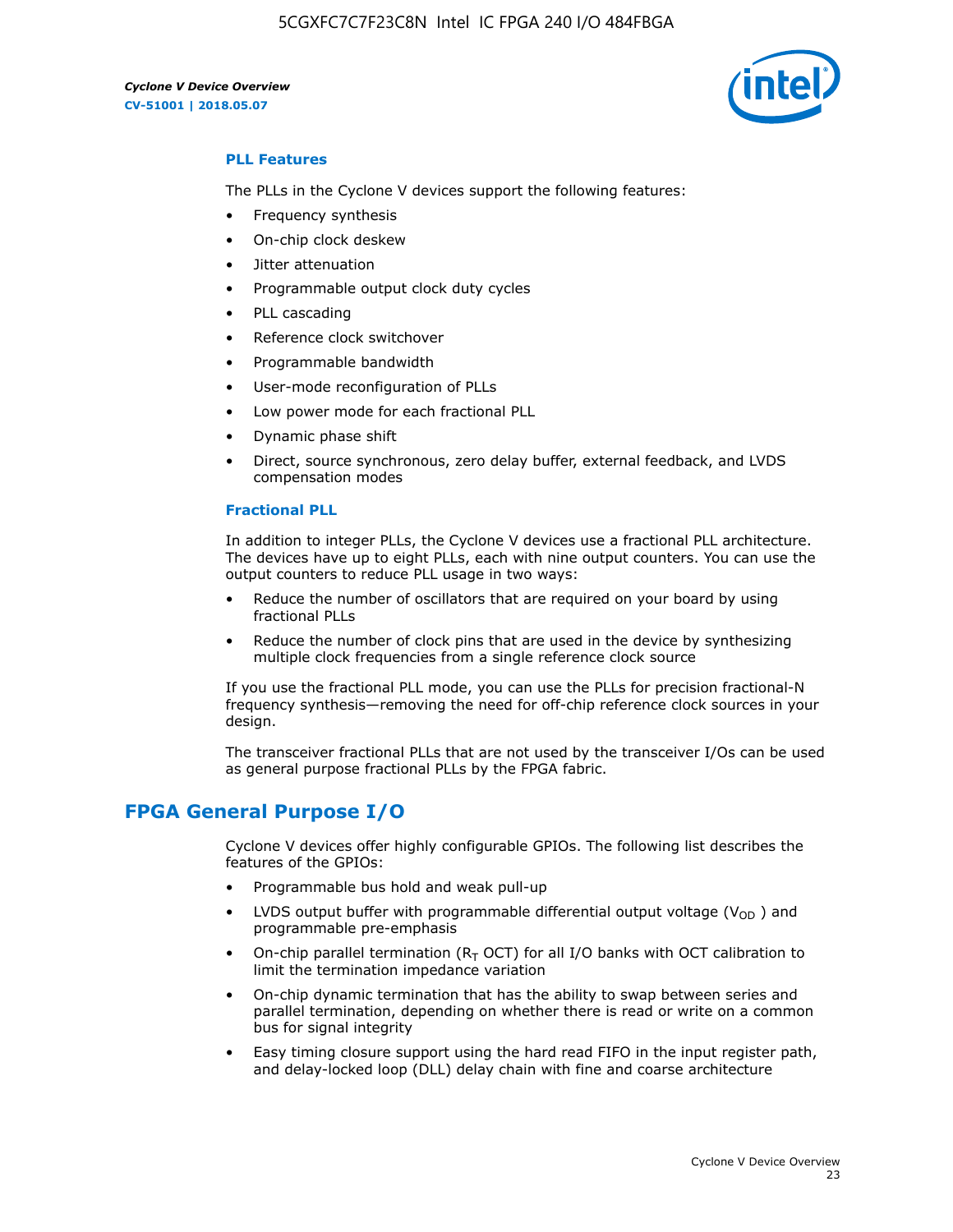

# **PCIe Gen1 and Gen2 Hard IP**

Cyclone V GX, GT, SX, and ST devices contain PCIe hard IP that is designed for performance and ease-of-use. The PCIe hard IP consists of the MAC, data link, and transaction layers.

The PCIe hard IP supports PCIe Gen2 and Gen1 end point and root port for up to x4 lane configuration. The PCIe Gen2 x4 support is PCIe-compatible.

The PCIe endpoint support includes multifunction support for up to eight functions, as shown in the following figure. The integrated multifunction support reduces the FPGA logic requirements by up to 20,000 LEs for PCIe designs that require multiple peripherals.

## **Figure 9. PCIe Multifunction for Cyclone V Devices**



The Cyclone V PCIe hard IP operates independently from the core logic. This independent operation allows the PCIe link to wake up and complete link training in less than 100 ms while the Cyclone V device completes loading the programming file for the rest of the device.

In addition, the PCIe hard IP in the Cyclone V device provides improved end-to-end datapath protection using ECC.

# **External Memory Interface**

This section provides an overview of the external memory interface in Cyclone V devices.

# **Hard and Soft Memory Controllers**

Cyclone V devices support up to two hard memory controllers for DDR3, DDR2, and LPDDR2 SDRAM devices. Each controller supports 8 to 32 bit components of up to 4 gigabits (Gb) in density with two chip selects and optional ECC. For the Cyclone V SoC devices, an additional hard memory controller in the HPS supports DDR3, DDR2, and LPDDR2 SDRAM devices.

All Cyclone V devices support soft memory controllers for DDR3, DDR2, and LPDDR2 SDRAM devices for maximum flexibility.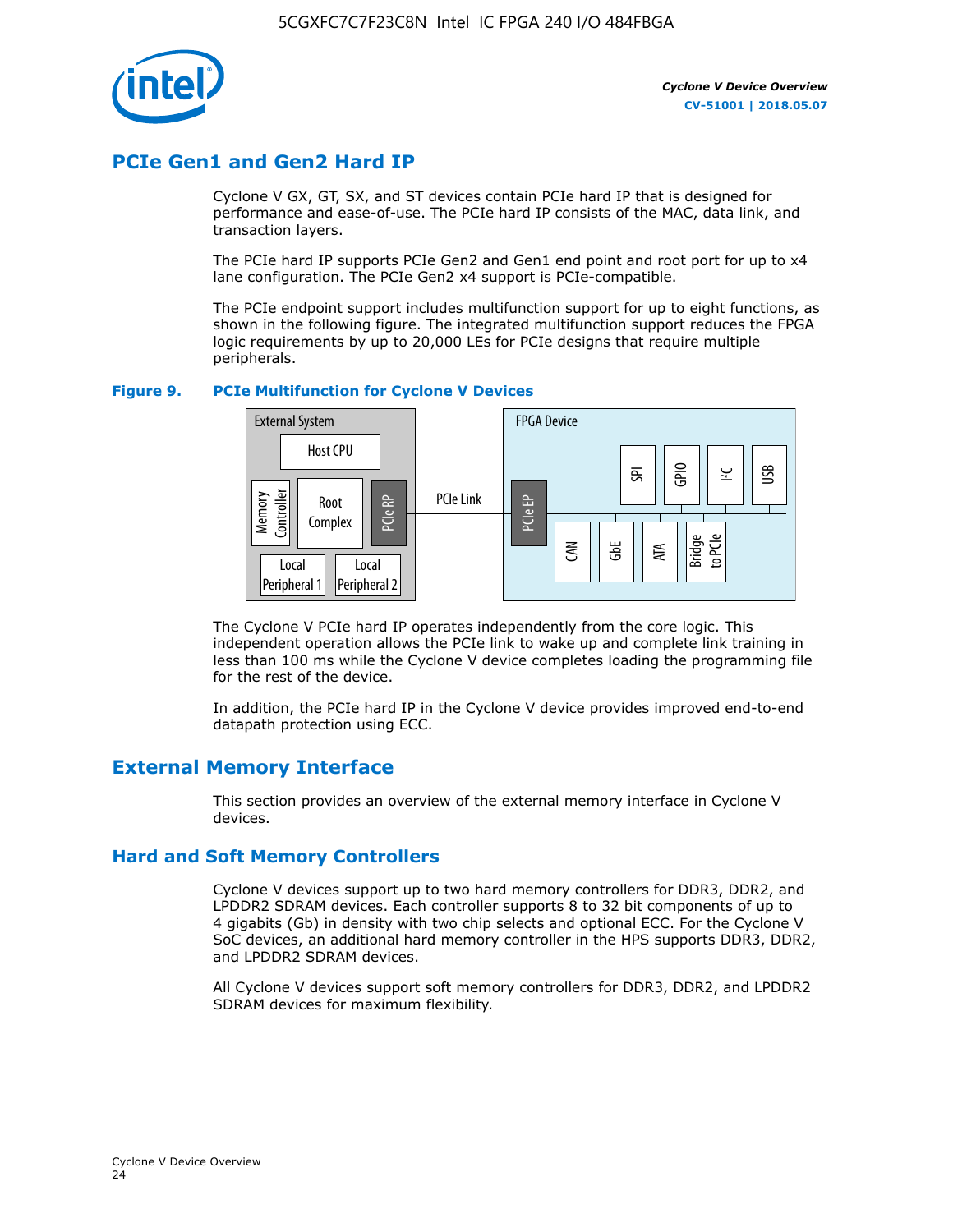

# **External Memory Performance**

## **Table 20. External Memory Interface Performance in Cyclone V Devices**

The maximum and minimum operating frequencies depend on the memory interface standards and the supported delay-locked loop (DLL) frequency listed in the device datasheet.

| <b>Interface</b>  | <b>Voltage</b> | <b>Maximum Frequency (MHz)</b> | <b>Minimum Frequency</b> |       |  |
|-------------------|----------------|--------------------------------|--------------------------|-------|--|
|                   | $(\mathsf{V})$ | <b>Hard Controller</b>         | <b>Soft Controller</b>   | (MHz) |  |
| <b>DDR3 SDRAM</b> | 1.5            | 400                            | 303                      | 303   |  |
|                   | 1.35           | 400                            | 303                      | 303   |  |
| <b>DDR2 SDRAM</b> | 1.8            | 400                            | 300                      | 167   |  |
| LPDDR2 SDRAM      | 1.2            | 333                            | 300                      | 167   |  |

#### **Related Information**

[External Memory Interface Spec Estimator](https://www.altera.com/solutions/technology/external-memory/spec-estimator.html)

For the latest information and to estimate the external memory system performance specification, use Intel's External Memory Interface Spec Estimator tool.

# **HPS External Memory Performance**

# **Table 21. HPS External Memory Interface Performance**

The hard processor system (HPS) is available in Cyclone V SoC devices only.

| <b>Interface</b>  | <b>Voltage (V)</b> | <b>HPS Hard Controller (MHz)</b> |
|-------------------|--------------------|----------------------------------|
| <b>DDR3 SDRAM</b> | 1.5                | 400                              |
|                   | 1.35               | 400                              |
| <b>DDR2 SDRAM</b> | 1.8                | 400                              |
| LPDDR2 SDRAM      | 1.2                | 333                              |

# **Related Information**

#### [External Memory Interface Spec Estimator](https://www.altera.com/solutions/technology/external-memory/spec-estimator.html)

For the latest information and to estimate the external memory system performance specification, use Intel's External Memory Interface Spec Estimator tool.

# **Low-Power Serial Transceivers**

Cyclone V devices deliver the industry's lowest power 6.144 Gbps transceivers at an estimated 88 mW maximum power consumption per channel. Cyclone V transceivers are designed to be compliant with a wide range of protocols and data rates.

# **Transceiver Channels**

The transceivers are positioned on the left outer edge of the device. The transceiver channels consist of the physical medium attachment (PMA), physical coding sublayer (PCS), and clock networks.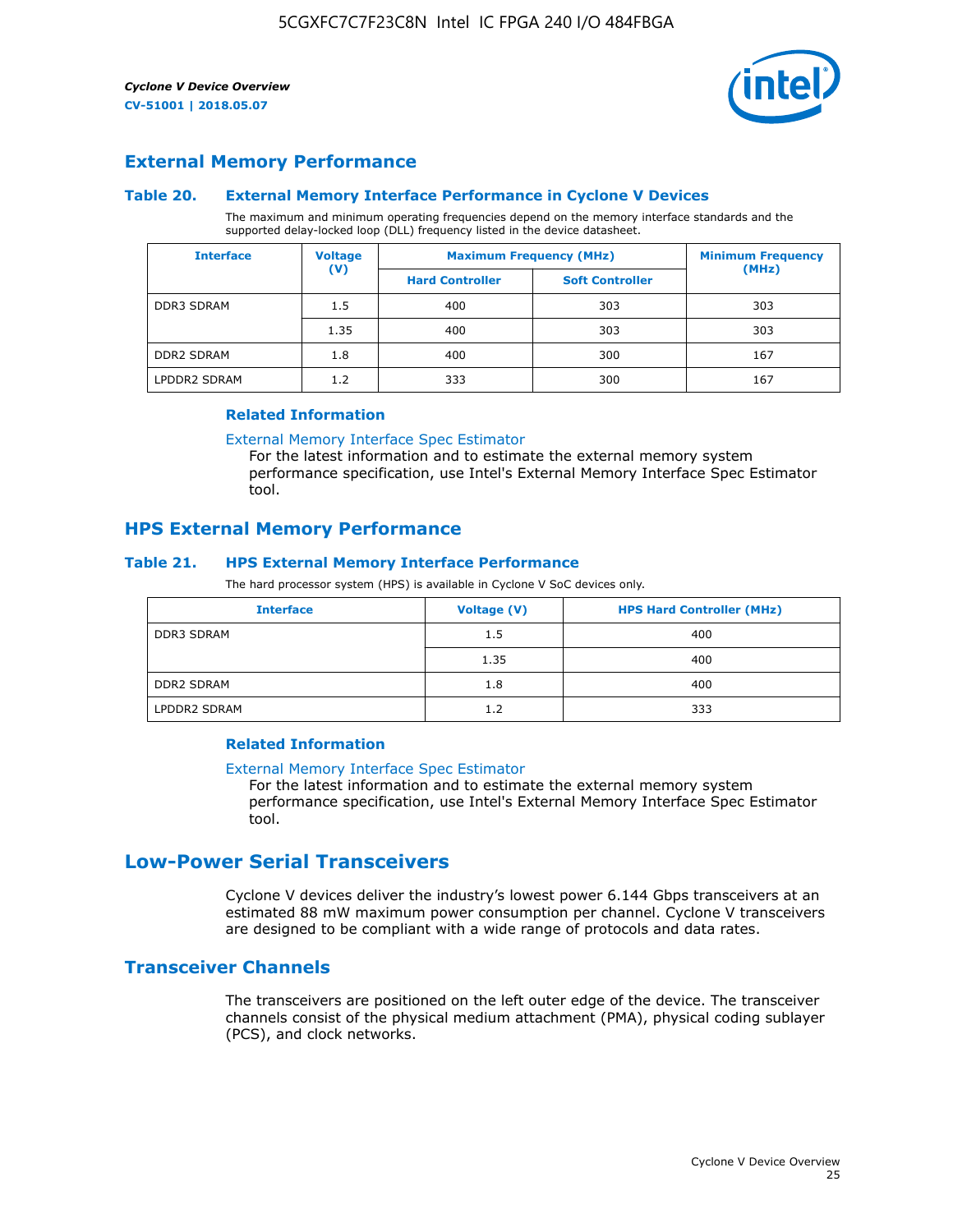

#### **Figure 10. Device Chip Overview for Cyclone V GX and GT Devices**

The figure shows a Cyclone V FPGA with transceivers. Different Cyclone V devices may have a different floorplans than the one shown here.



# **PMA Features**

To prevent core and I/O noise from coupling into the transceivers, the PMA block is isolated from the rest of the chip—ensuring optimal signal integrity. For the transceivers, you can use the channel PLL of an unused receiver PMA as an additional transmit PLL.

#### **Table 22. PMA Features of the Transceivers in Cyclone V Devices**

| <b>Features</b>                                    | <b>Capability</b>                                                                                       |
|----------------------------------------------------|---------------------------------------------------------------------------------------------------------|
| Backplane support                                  | Driving capability up to 6.144 Gbps                                                                     |
| PLL-based clock recovery                           | Superior jitter tolerance                                                                               |
| Programmable deserialization and word<br>alignment | Flexible deserialization width and configurable word alignment pattern                                  |
| Equalization and pre-emphasis                      | Up to 14.37 dB of pre-emphasis and up to 4.7 dB of equalization<br>No decision feedback equalizer (DFE) |
| Ring oscillator transmit PLLs                      | 614 Mbps to 6.144 Gbps                                                                                  |
| Input reference clock range                        | 20 MHz to 400 MHz                                                                                       |
| Transceiver dynamic reconfiguration                | Allows the reconfiguration of a single channel without affecting the operation of<br>other channels     |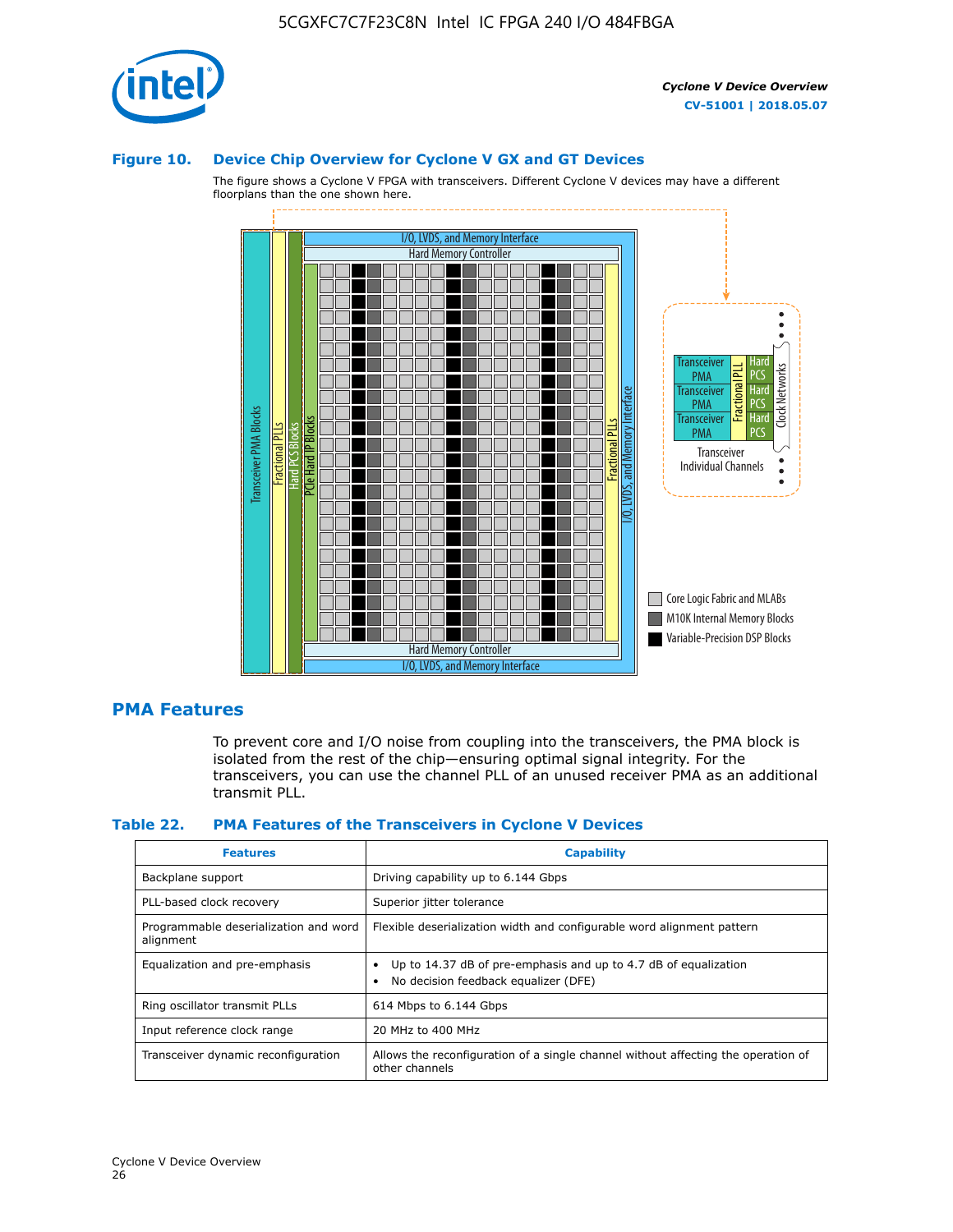

# **PCS Features**

The Cyclone V core logic connects to the PCS through an 8, 10, 16, 20, 32, or 40 bit interface, depending on the transceiver data rate and protocol. Cyclone V devices contain PCS hard IP to support PCIe Gen1 and Gen2, Gbps Ethernet (GbE), Serial RapidIO® (SRIO), and Common Public Radio Interface (CPRI).

Most of the standard and proprietary protocols from 614 Mbps to 6.144 Gbps are supported.

| Table 23. | <b>Transceiver PCS Features for Cyclone V Devices</b> |  |  |  |
|-----------|-------------------------------------------------------|--|--|--|
|-----------|-------------------------------------------------------|--|--|--|

| <b>PCS Support</b>                 | <b>Data Rates</b><br>(Gbps)        | <b>Transmitter Data Path Feature</b>                                                                         | <b>Receiver Data Path Feature</b>                                                                                                                                                                                                  |  |  |  |
|------------------------------------|------------------------------------|--------------------------------------------------------------------------------------------------------------|------------------------------------------------------------------------------------------------------------------------------------------------------------------------------------------------------------------------------------|--|--|--|
| 3-Gbps and 6-Gbps Basic            | 0.614 to 6.144                     | • Phase compensation FIFO<br>Byte serializer<br>8B/10B encoder<br>Transmitter bit-slip                       | Word aligner<br>$\bullet$<br>Deskew FIFO<br>$\bullet$<br>Rate-match FIFO<br>$\bullet$<br>8B/10B decoder<br>$\bullet$<br>Byte deserializer<br>$\bullet$<br>Byte ordering<br>$\bullet$<br>Receiver phase compensation<br><b>FIFO</b> |  |  |  |
| PCIe Gen1<br>(x1, x2, x4)          | $2.5$ and $5.0$                    | Dedicated PCIe PHY IP core<br>PIPE 2.0 interface to the core<br>$\bullet$<br>logic                           | Dedicated PCIe PHY IP core<br>$\bullet$<br>PIPE 2.0 interface to the core<br>$\bullet$<br>logic                                                                                                                                    |  |  |  |
| PCIe Gen2<br>$(x1, x2, x4)^{(12)}$ |                                    |                                                                                                              |                                                                                                                                                                                                                                    |  |  |  |
| GbE                                | 1.25                               | • Custom PHY IP core with preset<br>feature<br>GbE transmitter synchronization<br>$\bullet$<br>state machine | • Custom PHY IP core with preset<br>feature<br>GbE receiver synchronization<br>state machine                                                                                                                                       |  |  |  |
| $XAUI$ $(13)$                      | 3.125                              | Dedicated XAUI PHY IP core<br>$\bullet$                                                                      | Dedicated XAUI PHY IP core<br>$\bullet$                                                                                                                                                                                            |  |  |  |
| <b>HiGig</b>                       | 3.75                               | XAUI synchronization state<br>$\bullet$<br>machine for bonding four<br>channels                              | XAUI synchronization state<br>$\bullet$<br>machine for realigning four<br>channels                                                                                                                                                 |  |  |  |
| SRIO 1.3 and 2.1                   | 1.25 to 3.125                      | • Custom PHY IP core with preset<br>feature<br>• SRIO version 2.1-compliant x2<br>and x4 channel bonding     | • Custom PHY IP core with preset<br>feature<br>• SRIO version 2.1-compliant x2<br>and x4 deskew state machine                                                                                                                      |  |  |  |
| SDI, SD/HD, and 3G-SDI             | $0.27^{(14)}$ , 1.485,<br>and 2.97 | Custom PHY IP core with preset<br>feature                                                                    | Custom PHY IP core with preset<br>feature                                                                                                                                                                                          |  |  |  |
| JESD204A                           | $0.3125^{(15)}$ to<br>3.125        |                                                                                                              |                                                                                                                                                                                                                                    |  |  |  |
| continued                          |                                    |                                                                                                              |                                                                                                                                                                                                                                    |  |  |  |

<sup>(12)</sup> PCIe Gen2 is supported for Cyclone V GT and ST devices. The PCIe Gen2 x4 support is PCIe-compatible.

<sup>(13)</sup> XAUI is supported through the soft PCS.

<sup>(14)</sup> The 0.27-Gbps data rate is supported using oversampling user logic that you must implement in the FPGA fabric.

<sup>(15)</sup> The 0.3125-Gbps data rate is supported using oversampling user logic that you must implement in the FPGA fabric.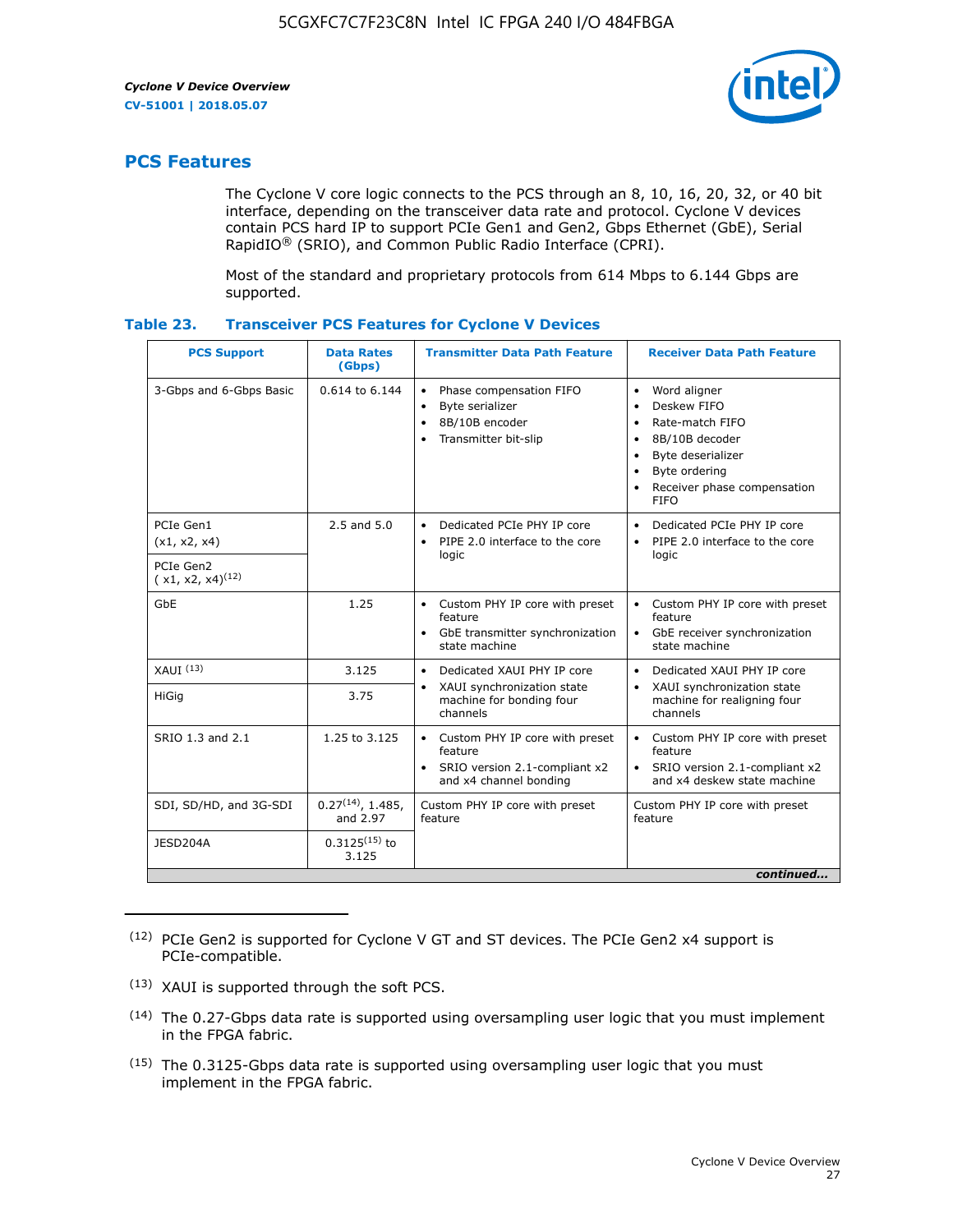

| <b>PCS Support</b>       | <b>Data Rates</b><br>(Gbps) | <b>Transmitter Data Path Feature</b>                         | <b>Receiver Data Path Feature</b>                                                                        |
|--------------------------|-----------------------------|--------------------------------------------------------------|----------------------------------------------------------------------------------------------------------|
| Serial ATA Gen1 and Gen2 | $1.5$ and $3.0$             | Custom PHY IP core with preset<br>feature<br>Electrical idle | Custom PHY IP core with preset<br>feature<br>Signal detect<br>Wider spread of asynchronous<br><b>SSC</b> |
| CPRI 4.1 $(16)$          | 0.6144 to 6.144             | Dedicated deterministic latency<br>٠<br>PHY IP core          | Dedicated deterministic latency<br>PHY IP core                                                           |
| OBSAI RP3                | 0.768 to 3.072              | Transmitter (TX) manual bit-slip<br>$\bullet$<br>mode        | Receiver (RX) deterministic<br>latency state machine                                                     |
| V-by-One HS              | Up to 3.75                  | Custom PHY IP core                                           | Custom PHY IP core                                                                                       |
| DisplayPort $1.2^{(17)}$ | 1.62 and 2.7                |                                                              | Wider spread of asynchronous<br><b>SSC</b>                                                               |

# **SoC with HPS**

Each SoC combines an FPGA fabric and an HPS in a single device. This combination delivers the flexibility of programmable logic with the power and cost savings of hard IP in these ways:

- Reduces board space, system power, and bill of materials cost by eliminating a discrete embedded processor
- Allows you to differentiate the end product in both hardware and software, and to support virtually any interface standard
- Extends the product life and revenue through in-field hardware and software updates

# **HPS Features**

The HPS consists of a dual-core Arm Cortex-A9 MPCore processor, a rich set of peripherals, and a shared multiport SDRAM memory controller, as shown in the following figure.

<sup>(16)</sup> High-voltage output mode (1000-BASE-CX) is not supported.

<sup>(17)</sup> Pending characterization.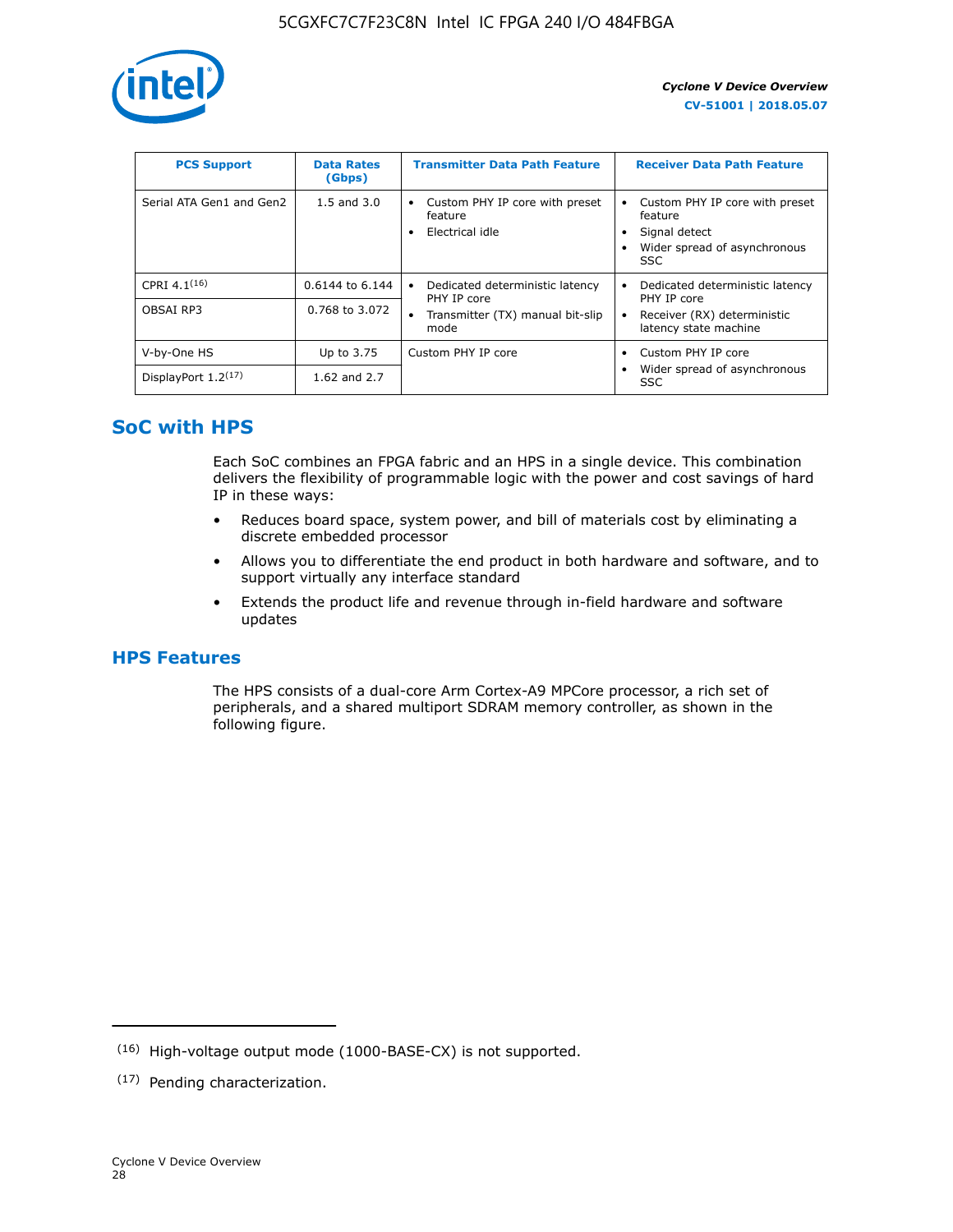



# **Figure 11. HPS with Dual-Core Arm Cortex-A9 MPCore Processor**

# **System Peripherals and Debug Access Port**

Each Ethernet MAC, USB OTG, NAND flash controller, and SD/MMC controller module has an integrated DMA controller. For modules without an integrated DMA controller, an additional DMA controller module provides up to eight channels of high-bandwidth data transfers. Peripherals that communicate off-chip are multiplexed with other peripherals at the HPS pin level. This allows you to choose which peripherals to interface with other devices on your PCB.

The debug access port provides interfaces to industry standard JTAG debug probes and supports Arm CoreSight debug and core traces to facilitate software development.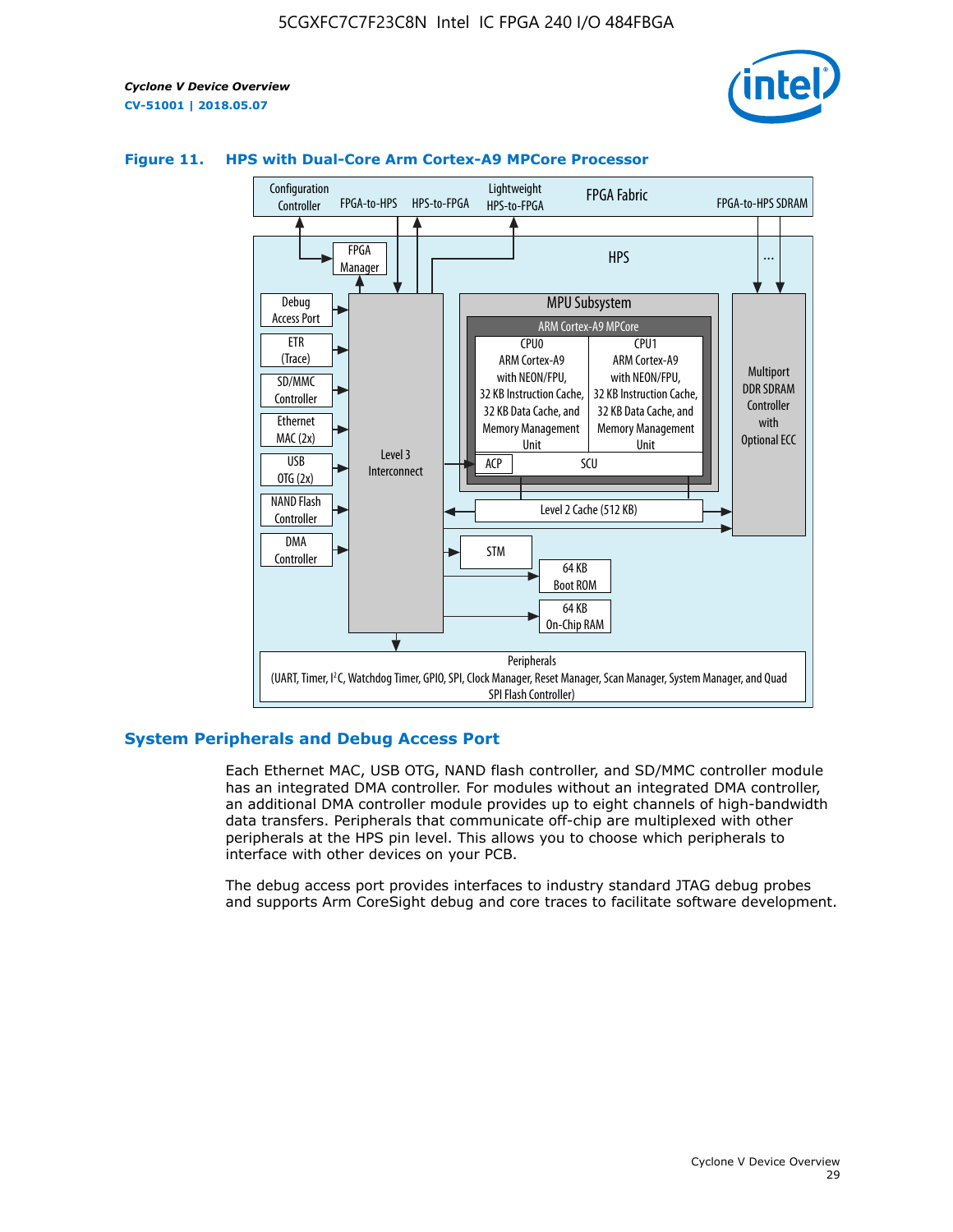

# **HPS–FPGA AXI Bridges**

The HPS–FPGA bridges, which support the Advanced Microcontroller Bus Architecture (AMBA<sup>®</sup>) Advanced eXtensible Interface (AXI<sup>™</sup>) specifications, consist of the following bridges:

- FPGA-to-HPS AXI bridge—a high-performance bus supporting 32, 64, and 128 bit data widths that allows the FPGA fabric to issue transactions to slaves in the HPS.
- HPS-to-FPGA AXI bridge—a high-performance bus supporting 32, 64, and 128 bit data widths that allows the HPS to issue transactions to slaves in the FPGA fabric.
- Lightweight HPS-to-FPGA AXI bridge—a lower latency 32 bit width bus that allows the HPS to issue transactions to slaves in the FPGA fabric. This bridge is primarily used for control and status register (CSR) accesses to peripherals in the FPGA fabric.

The HPS–FPGA AXI bridges allow masters in the FPGA fabric to communicate with slaves in the HPS logic, and vice versa. For example, the HPS-to-FPGA AXI bridge allows you to share memories instantiated in the FPGA fabric with one or both microprocessors in the HPS, while the FPGA-to-HPS AXI bridge allows logic in the FPGA fabric to access the memory and peripherals in the HPS.

Each HPS–FPGA bridge also provides asynchronous clock crossing for data transferred between the FPGA fabric and the HPS.

#### **HPS SDRAM Controller Subsystem**

The HPS SDRAM controller subsystem contains a multiport SDRAM controller and DDR PHY that are shared between the FPGA fabric (through the FPGA-to-HPS SDRAM interface), the level 2 (L2) cache, and the level 3 (L3) system interconnect. The FPGA-to-HPS SDRAM interface supports AMBA AXI and Avalon® Memory-Mapped (Avalon-MM) interface standards, and provides up to six individual ports for access by masters implemented in the FPGA fabric.

To maximize memory performance, the SDRAM controller subsystem supports command and data reordering, deficit round-robin arbitration with aging, and high-priority bypass features. The SDRAM controller subsystem supports DDR2, DDR3, or LPDDR2 devices up to 4 Gb in density operating at up to 400 MHz (800 Mbps data rate).

## **FPGA Configuration and Processor Booting**

The FPGA fabric and HPS in the SoC are powered independently. You can reduce the clock frequencies or gate the clocks to reduce dynamic power, or shut down the entire FPGA fabric to reduce total system power.

You can configure the FPGA fabric and boot the HPS independently, in any order, providing you with more design flexibility:

- You can boot the HPS independently. After the HPS is running, the HPS can fully or partially reconfigure the FPGA fabric at any time under software control. The HPS can also configure other FPGAs on the board through the FPGA configuration controller.
- You can power up both the HPS and the FPGA fabric together, configure the FPGA fabric first, and then boot the HPS from memory accessible to the FPGA fabric.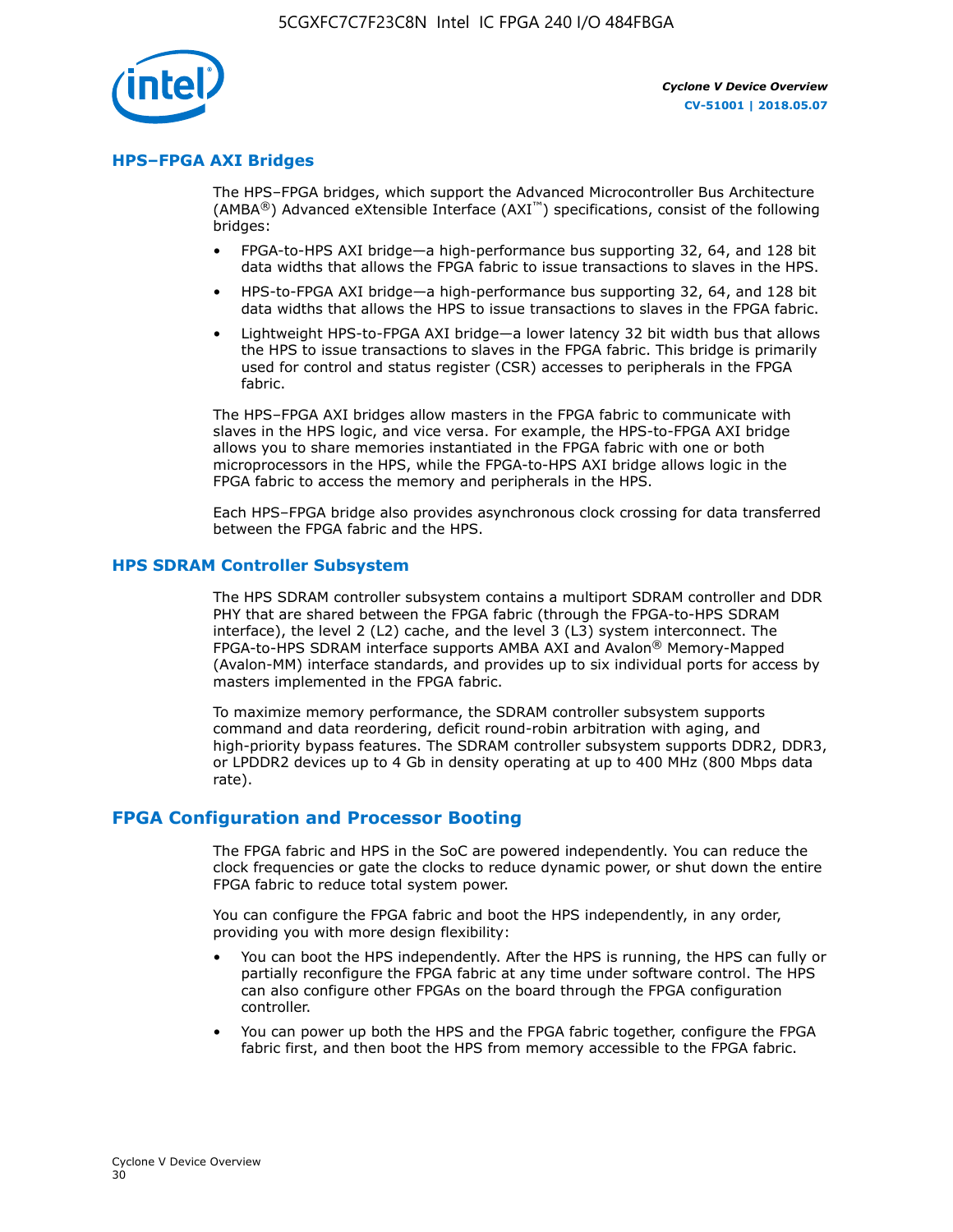

*Note:* Although the FPGA fabric and HPS are on separate power domains, the HPS must remain powered up during operation while the FPGA fabric can be powered up or down as required.

## **Related Information**

[Cyclone V Device Family Pin Connection Guidelines](https://www.altera.com/content/dam/altera-www/global/en_US/pdfs/literature/dp/cyclone-v/pcg-01014.pdf)

Provides detailed information about power supply pin connection guidelines and power regulator sharing.

# **Hardware and Software Development**

For hardware development, you can configure the HPS and connect your soft logic in the FPGA fabric to the HPS interfaces using the Platform Designer (Standard) system integration tool in the Intel Quartus Prime software.

For software development, the Arm-based SoC devices inherit the rich software development ecosystem available for the Arm Cortex-A9 MPCore processor. The software development process for Intel SoCs follows the same steps as those for other SoC devices from other manufacturers. Support for Linux, VxWorks®, and other operating systems is available for the SoCs. For more information on the operating systems support availability, contact the Intel sales team.

You can begin device-specific firmware and software development on the Intel SoC Virtual Target. The Virtual Target is a fast PC-based functional simulation of a target development system—a model of a complete development board that runs on a PC. The Virtual Target enables the development of device-specific production software that can run unmodified on actual hardware.

#### **Related Information**

[International Altera Sales Support Offices](https://www.altera.com/about/contact/contact/international-altera-sales-offices.html)

# **Dynamic and Partial Reconfiguration**

The Cyclone V devices support dynamic reconfiguration and partial reconfiguration.

# **Dynamic Reconfiguration**

The dynamic reconfiguration feature allows you to dynamically change the transceiver data rates, PMA settings, or protocols of a channel, without affecting data transfer on adjacent channels. This feature is ideal for applications that require on-the-fly multiprotocol or multirate support. You can reconfigure the PMA and PCS blocks with dynamic reconfiguration.

# **Partial Reconfiguration**

*Note:* The partial reconfiguration feature is available for Cyclone V E, GX, SE, and SX devices with the "SC" suffix in the part number. For device availability and ordering, contact your local Intel sales representatives.

> Partial reconfiguration allows you to reconfigure part of the device while other sections of the device remain operational. This capability is important in systems with critical uptime requirements because it allows you to make updates or adjust functionality without disrupting services.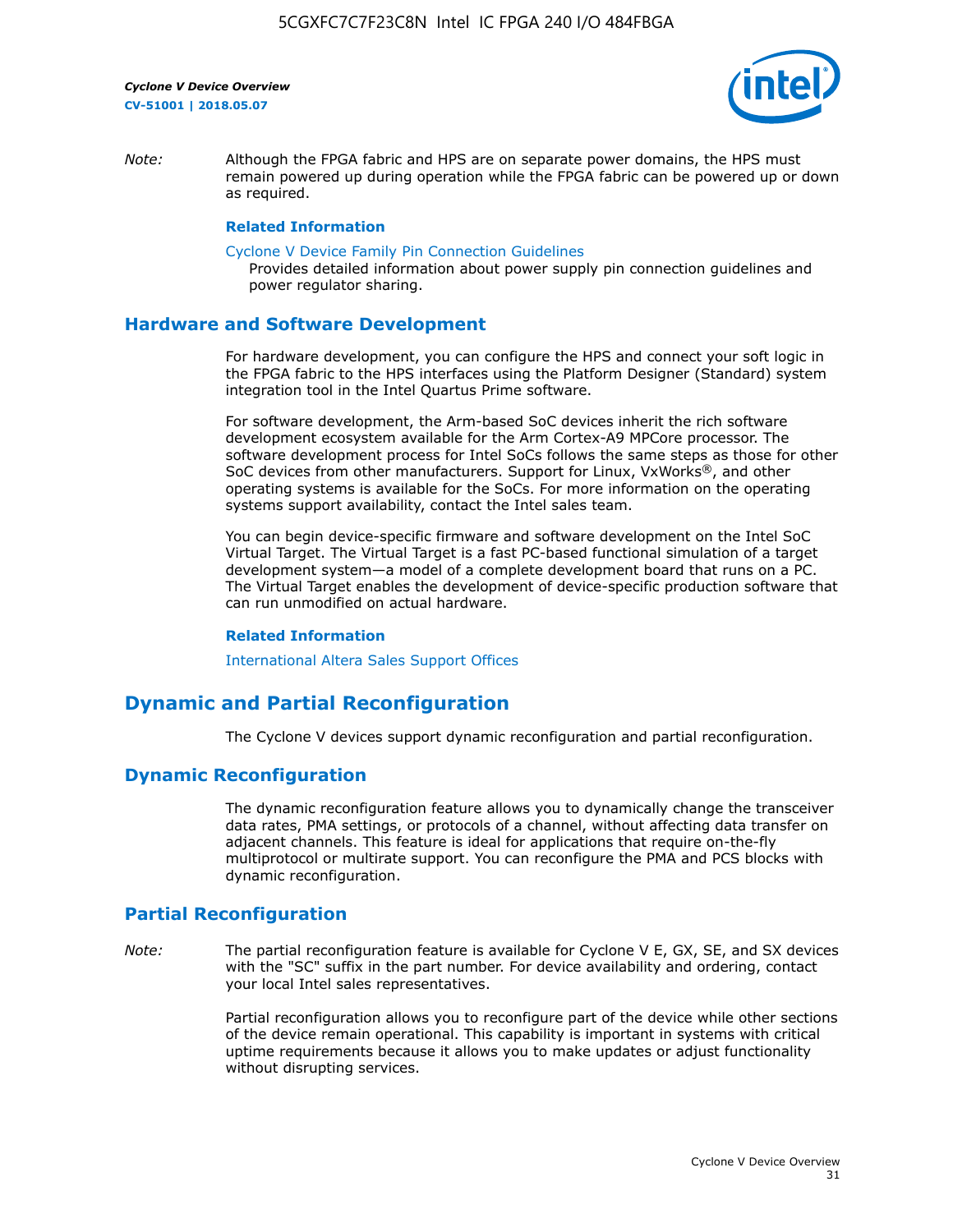

Apart from lowering cost and power consumption, partial reconfiguration increases the effective logic density of the device because placing device functions that do not operate simultaneously is not necessary. Instead, you can store these functions in external memory and load them whenever the functions are required. This capability reduces the size of the device because it allows multiple applications on a single device—saving the board space and reducing the power consumption.

Intel simplifies the time-intensive task of partial reconfiguration by building this capability on top of the proven incremental compile and design flow in the Intel Quartus Prime design software. With the Intel solution, you do not need to know all the intricate device architecture details to perform a partial reconfiguration.

Partial reconfiguration is supported through the FPP x16 configuration interface. You can seamlessly use partial reconfiguration in tandem with dynamic reconfiguration to enable simultaneous partial reconfiguration of both the device core and transceivers.

# **Enhanced Configuration and Configuration via Protocol**

Cyclone V devices support 1.8 V, 2.5 V, 3.0 V, and 3.3 V programming voltages and several configuration schemes.

| <b>Mode</b>                                                    | <b>Data</b><br>Width         | Max Clock  <br>Rate<br>(MHz) | <b>Max Data</b><br>Rate<br>(Mbps) | <b>Decompressi</b><br>on | <b>Design</b><br><b>Security</b> | <b>Partial</b><br><b>Reconfigurat</b><br>ion <sup>(18)</sup> | <b>Remote</b><br><b>System</b><br><b>Update</b> |
|----------------------------------------------------------------|------------------------------|------------------------------|-----------------------------------|--------------------------|----------------------------------|--------------------------------------------------------------|-------------------------------------------------|
| AS through the EPCS<br>and EPCQ serial<br>configuration device | 1 bit, 4<br>bits             | 100                          |                                   | Yes                      | <b>Yes</b>                       |                                                              | Yes                                             |
| PS through CPLD or<br>external<br>microcontroller              | 1 bit                        | 125                          | 125                               | Yes                      | Yes                              |                                                              |                                                 |
| <b>FPP</b>                                                     | 8 bits                       | 125                          |                                   | Yes                      | <b>Yes</b>                       |                                                              | Parallel flash                                  |
|                                                                | 16 bits                      | 125                          |                                   | Yes                      | <b>Yes</b>                       | Yes                                                          | loader                                          |
| CvP (PCIe)                                                     | x1, x2,<br>and $x4$<br>lanes |                              |                                   | Yes                      | <b>Yes</b>                       | Yes                                                          |                                                 |
| <b>JTAG</b>                                                    | 1 bit                        | 33                           | 33                                |                          |                                  |                                                              |                                                 |

**Table 24. Configuration Schemes and Features Supported by Cyclone V Devices**

Instead of using an external flash or ROM, you can configure the Cyclone V devices through PCIe using CvP. The CvP mode offers the fastest configuration rate and flexibility with the easy-to-use PCIe hard IP block interface. The Cyclone V CvP implementation conforms to the PCIe 100 ms power-up-to-active time requirement.

## **Related Information**

[Configuration via Protocol \(CvP\) Implementation in Intel FPGAs User Guide](https://www.altera.com/documentation/nik1412546950394.html#nik1412546833714) Provides more information about CvP.

 $(18)$  The partial reconfiguration feature is available for Cyclone V E, GX, SE, and SX devices with the "SC" suffix in the part number. For device availability and ordering, contact your local Intel sales representatives.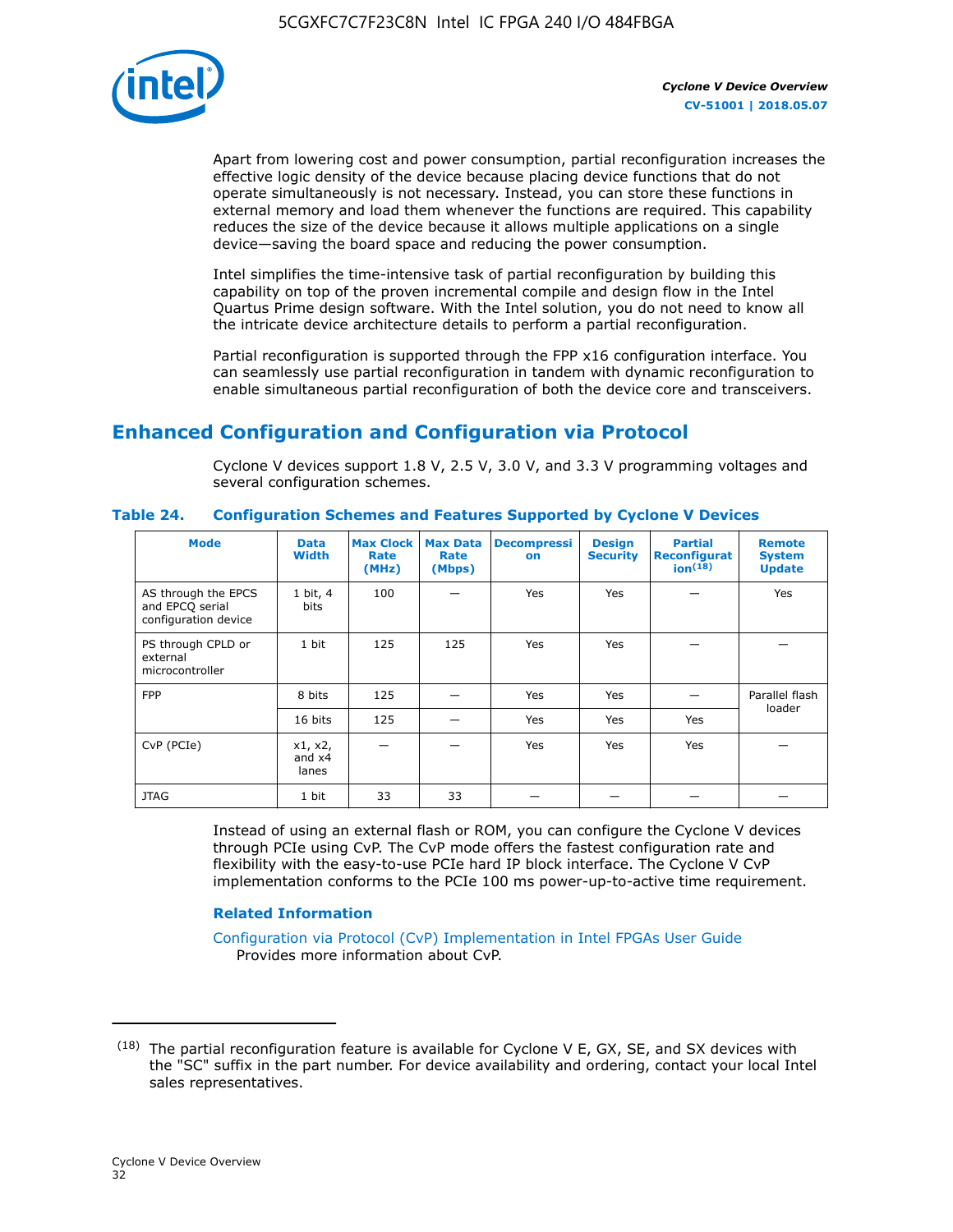

# **Power Management**

Leveraging the FPGA architectural features, process technology advancements, and transceivers that are designed for power efficiency, the Cyclone V devices consume less power than previous generation Cyclone FPGAs:

- Total device core power consumption—less by up to 40%.
- Transceiver channel power consumption—less by up to 50%.

Additionally, Cyclone V devices contain several hard IP blocks that reduce logic resources and deliver substantial power savings of up to 25% less power than equivalent soft implementations.

# **Document Revision History for Cyclone V Device Overview**

| <b>Document</b><br><b>Version</b> | <b>Changes</b>                                                                                                                                                          |
|-----------------------------------|-------------------------------------------------------------------------------------------------------------------------------------------------------------------------|
| 2018.05.07                        | Added the low power option ("L" suffix) for Cyclone V SE and Cyclone V SX devices in the Sample<br>Ordering Code and Available Options diagrams.<br>Rebranded as Intel. |

| <b>Date</b>   | <b>Version</b> | <b>Changes</b>                                                                                                                                                                                                                                                                                                                                                                                                                                                                                                                                                                                                                                                                                                                                                                                                                                                                                                    |
|---------------|----------------|-------------------------------------------------------------------------------------------------------------------------------------------------------------------------------------------------------------------------------------------------------------------------------------------------------------------------------------------------------------------------------------------------------------------------------------------------------------------------------------------------------------------------------------------------------------------------------------------------------------------------------------------------------------------------------------------------------------------------------------------------------------------------------------------------------------------------------------------------------------------------------------------------------------------|
| December 2017 | 2017.12.18     | Updated ALM resources for Cyclone V E, Cyclone V SE, Cyclone V SX, and<br>Cyclone V ST devices.                                                                                                                                                                                                                                                                                                                                                                                                                                                                                                                                                                                                                                                                                                                                                                                                                   |
| June 2016     | 2016.06.10     | Updated Cyclone V GT speed grade to -7 in Sample Ordering Code and<br>Available Options for Cyclone V GT Devices diagram.                                                                                                                                                                                                                                                                                                                                                                                                                                                                                                                                                                                                                                                                                                                                                                                         |
| December 2015 | 2015.12.21     | Added descriptions to package plan tables for Cyclone V GT and ST<br>devices.<br>Changed instances of <i>Quartus II</i> to <i>Quartus Prime</i> .                                                                                                                                                                                                                                                                                                                                                                                                                                                                                                                                                                                                                                                                                                                                                                 |
| June 2015     | 2015.06.12     | Replaced a note to partial reconfiguration feature. Note: The partial<br>reconfiguration feature is available for Cyclone V E, GX, SE, and SX<br>devices with the "SC" suffix in the part number. For device availability and<br>ordering, contact your local Altera sales representatives.<br>Updated logic elements (LE) (K) for the following devices:<br>$\bullet$<br>$-$ Cyclone V E A7: Updated from 149.5 to 150<br>- Cyclone V GX C3: Updated from 35.5 to 36<br>- Cyclone V GX C7: Updated from 149.7 to 150<br>- Cyclone V GT D7: Updated from 149.5 to 150<br>Updated MLAB (Kb) in Maximum Resource Counts for Cyclone V GX<br>Devices table as follows:<br>- Cyclone V GX C3: Updated from 291 to 182<br>- Cyclone V GX C4: Updated from 678 to 424<br>- Cyclone V GX C5: Updated from 678 to 424<br>- Cyclone V GX C7: Updated from 1,338 to 836<br>$-$ Cyclone V GX C9: Updated from 2,748 to 1,717 |
|               |                | continued                                                                                                                                                                                                                                                                                                                                                                                                                                                                                                                                                                                                                                                                                                                                                                                                                                                                                                         |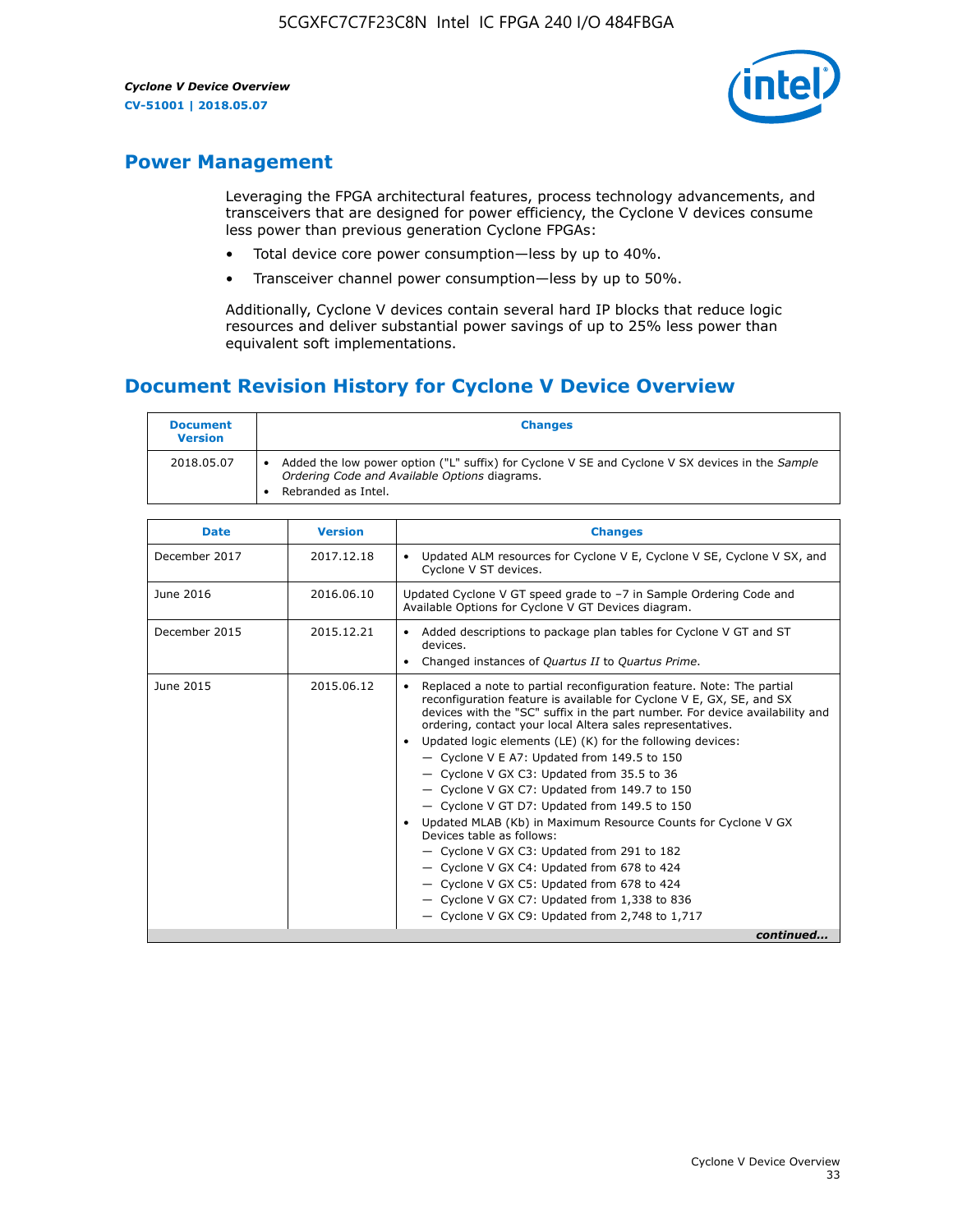

| Date         | <b>Version</b> | <b>Changes</b>                                                                                                                                                                                                                                                                                                                                                                                                                                                                                                                                                                                                                                                                                                                                                                                                                                                                                                                                                                                                                                                                                                                                                                                                                                                                                                                                                                                                                                                                                                                                                                                                                                                                                                |
|--------------|----------------|---------------------------------------------------------------------------------------------------------------------------------------------------------------------------------------------------------------------------------------------------------------------------------------------------------------------------------------------------------------------------------------------------------------------------------------------------------------------------------------------------------------------------------------------------------------------------------------------------------------------------------------------------------------------------------------------------------------------------------------------------------------------------------------------------------------------------------------------------------------------------------------------------------------------------------------------------------------------------------------------------------------------------------------------------------------------------------------------------------------------------------------------------------------------------------------------------------------------------------------------------------------------------------------------------------------------------------------------------------------------------------------------------------------------------------------------------------------------------------------------------------------------------------------------------------------------------------------------------------------------------------------------------------------------------------------------------------------|
|              |                | Updated MLAB RAM Bit (Kb) in Embedded Memory Capacity and<br>Distribution in Cyclone V Devices table as follows:<br>- Cyclone V GX C3: Updated from 181 to 182<br>- Cyclone V GX C4: Updated from 295 to 424<br>Updated Total RAM Bit (Kb) in Embedded Memory Capacity and<br>Distribution in Cyclone V Devices table as follows:<br>- Cyclone V GX C3: Updated from 1,531 to 1,532<br>- Cyclone V GX C4: Updated from 2,795 to 2,924<br>Updated MLAB Block count in Embedded Memory Capacity and<br>Distribution in Cyclone V Devices table as follows:<br>- Cyclone V GX C4: Updated from 472 to 678<br>- Cyclone V GX C5: Updated from 679 to 678                                                                                                                                                                                                                                                                                                                                                                                                                                                                                                                                                                                                                                                                                                                                                                                                                                                                                                                                                                                                                                                          |
| March 2015   | 2015.03.31     | Added internal scrubbing feature under configuration in Summary of<br>$\bullet$<br>Features for Cyclone V Devices table.<br>Added optional suffix "SC: Internal scrubbing support" to the following<br>diagrams:<br>- Sample Ordering Code and Available Options for Cyclone V E Devices<br>- Sample Ordering Code and Available Options for Cyclone V GX Devices<br>- Sample Ordering Code and Available Options for Cyclone V SE Devices<br>- Sample Ordering Code and Available Options for Cyclone V SX Devices                                                                                                                                                                                                                                                                                                                                                                                                                                                                                                                                                                                                                                                                                                                                                                                                                                                                                                                                                                                                                                                                                                                                                                                           |
| January 2015 | 2015.01.23     | Updated Sample Ordering Code and Available Options for Cyclone V ST<br>Devices figure because Cyclone V ST devices are only available in I<br>temperature grade and -7 speed grade.<br>- Operating Temperature: Removed C and A temperature grades<br>- FPGA Fabric Speed Grade: Removed -6 and -8 speed grades<br>Updated the transceiver specification for Cyclone V ST from 5 Gbps to<br>6.144 Gbps:<br>- Device Variants for the Cyclone V Device Family table<br>- Sample Ordering Code and Available Options for Cyclone V ST Devices<br>figure<br>- Maximum Resource Counts for Cyclone V ST Devices<br>Updated Maximum Resource Counts for Cyclone V GX Devices table for<br>Cyclone V GX G3 devices.<br>$-$ Logic elements (LE) (K): Updated from 35.7 to 35.5<br>- Variable-precision DSP block: Updated from 51 to 57<br>$-18 \times 18$ multiplier: Updated from 102 to 114<br>Updated Number of Multipliers in Cyclone V Devices table for Cyclone V<br>GX G3 devices.<br>- Variableprecision DSP Block: Updated from 51 to 57<br>$-9x9$ Multiplier: Updated from 153 to 171<br>$-18 \times 18$ Multiplier: Updated from 102 to 114<br>- 27 x 27 Multiplier: Updated from 51 to 57<br>- 18 x 18 Multiplier Adder Mode: Updated from 51 to 57<br>$-18 \times 18$ Multiplier Adder Summed with 36 bit Input: Updated from 51<br>to 57<br>Updated Embedded Memory Capacity and Distribution in Cyclone V<br>Devices table for Cyclone V GX G3 devices.<br>- M10K block: Updated from 119 to 135<br>- M10K RAM bit (Kb): Updated from 1,190 to 1,350<br>- MLAB block: Updated from 255 to 291<br>- MLAB RAM bit (Kb): Updated from 159 to 181<br>$-$ Total RAM bit (Kb): Updated from 1,349 to 1,531 |
| October 2014 | 2014.10.06     | Added a footnote to the "Transceiver PCS Features for Cyclone V Devices"<br>table to show that PCIe Gen2 is supported for Cyclone V GT and ST devices.                                                                                                                                                                                                                                                                                                                                                                                                                                                                                                                                                                                                                                                                                                                                                                                                                                                                                                                                                                                                                                                                                                                                                                                                                                                                                                                                                                                                                                                                                                                                                        |
|              |                | continued                                                                                                                                                                                                                                                                                                                                                                                                                                                                                                                                                                                                                                                                                                                                                                                                                                                                                                                                                                                                                                                                                                                                                                                                                                                                                                                                                                                                                                                                                                                                                                                                                                                                                                     |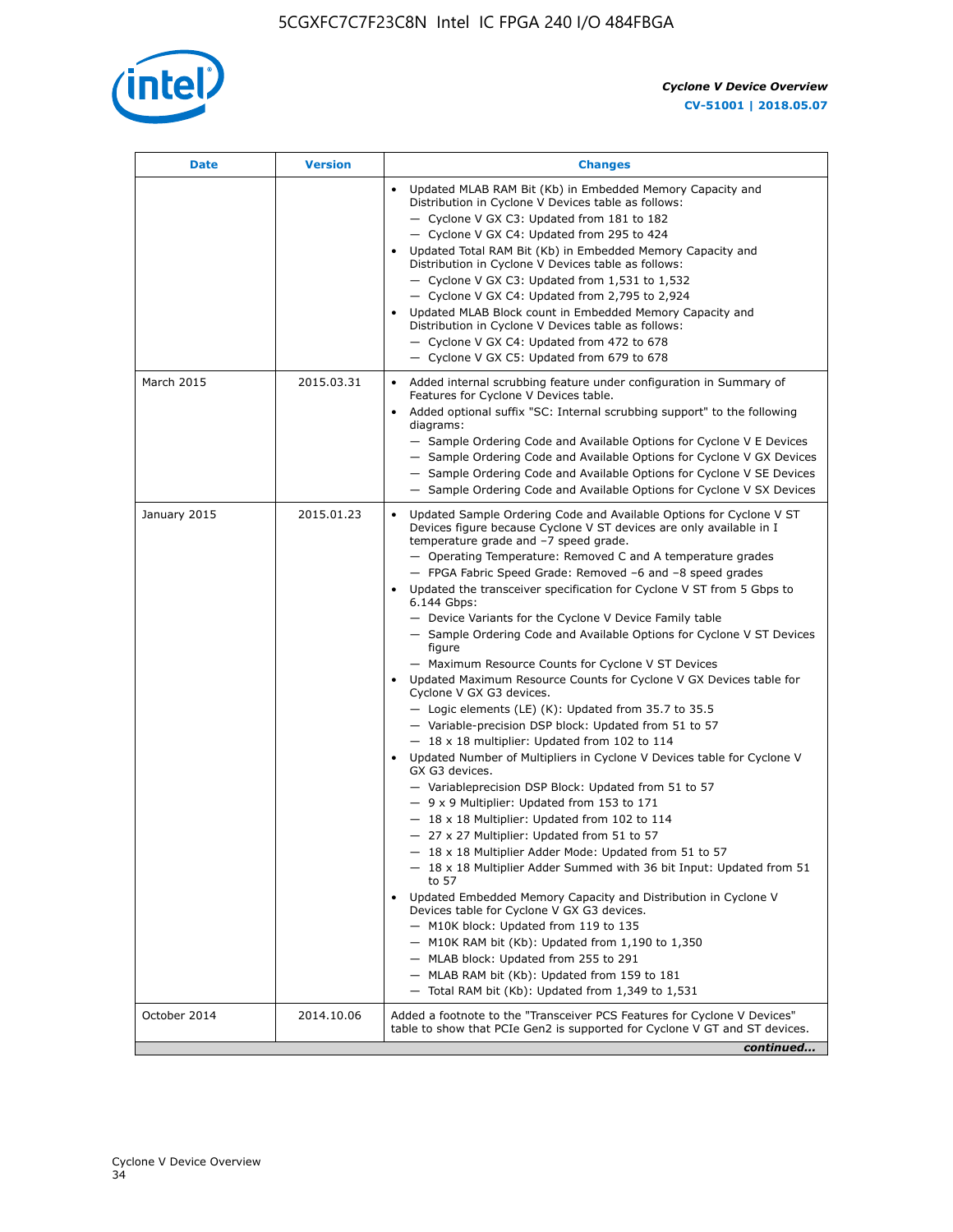

| <b>Date</b>   | <b>Version</b> | <b>Changes</b>                                                                                                                                                                                                                           |
|---------------|----------------|------------------------------------------------------------------------------------------------------------------------------------------------------------------------------------------------------------------------------------------|
| July 2014     | 2014.07.07     | Updated the I/O vertical migration figure to clarify the migration capability of<br>Cyclone V SE and SX devices.                                                                                                                         |
| December 2013 | 2013.12.26     | Corrected single or dual-core ARM Cortex-A9 MPCore processor-up to 925<br>MHz from 800 MHz.                                                                                                                                              |
|               |                | Removed "Preliminary" texts from Ordering Code figures, Maximum<br>Resources, Package Plan and I/O Vertical Migration tables.                                                                                                            |
|               |                | Removed the note "The number of GPIOs does not include transceiver<br>I/Os. In the Quartus II software, the number of user I/Os includes<br>transceiver I/Os." for GPIOs in the Maximum Resource Counts table for<br>Cyclone V E and SE. |
|               |                | Added link to Altera Product Selector for each device variant.<br>Updated Embedded Hard IPs for Cyclone V GT devices to indicate<br>Maximum 2 hard PCIe and 2 hard memory controllers.                                                   |
|               |                | • Added leaded package options.<br>Removed the note "The number of PLLs includes general-purpose<br>fractional PLLs and transceiver fractional PLLs." for all PLLs in the<br>Maximum Resource Counts table.                              |
|               |                | • Corrected max LVDS counts for transmitter and receiver for Cyclone V E<br>A5 device from 84 to 60.                                                                                                                                     |
|               |                | Corrected max LVDS counts for transmitter and receiver for Cyclone V E<br>A9 device from 140 to 120.                                                                                                                                     |
|               |                | Corrected variable-precision DSP block, 27 x 27 multiplier, 18 x 18<br>multiplier adder mode and $18 \times 18$ multiplier adder summed with 36 bit<br>input for Cyclone V SE devices from 58 to 84.                                     |
|               |                | Corrected 18 x 18 multiplier for Cyclone V SE devices from 116 to 168.<br>Corrected 9 x 9 multiplier for Cyclone V SE devices from 174 to 252.                                                                                           |
|               |                | Corrected LVDS transmitter for Cyclone V SE A2 and A4 as well as SX C2<br>and C4 devices from 31 to 32.                                                                                                                                  |
|               |                | Corrected LVDS receiver for Cyclone V SE A2 and A4 as well as SX C2 and<br>C4 devices from 35 to 37.                                                                                                                                     |
|               |                | • Corrected transceiver speed grade for Cyclone V ST devices ordering code<br>from 4 to 5.                                                                                                                                               |
|               |                | Updated the DDR3 SDRAM for the maximum frequency's soft controller<br>and the minimum frequency from 300 to 303 for voltage 1.35V.                                                                                                       |
|               |                | Added links to Altera's External Memory Spec Estimator tool to the topics<br>listing the external memory interface performance.                                                                                                          |
|               |                | Corrected XAUI is supported through the soft PCS in the PCS features for<br>Cyclone V.                                                                                                                                                   |
|               |                | Added decompression support for the CvP configuration mode.                                                                                                                                                                              |
| May 2013      | 2013.05.06     | Added link to the known document issues in the Knowledge Base.<br>$\bullet$<br>Moved all links to the Related Information section of respective topics for<br>easy reference.                                                            |
|               |                | Corrected the title to the PCIe hard IP topic. Cyclone V devices support<br>only PCIe Gen1 and Gen2.                                                                                                                                     |
|               |                | • Updated Supporting Feature in Table 1 of Increased bandwidth capacity to<br>'6.144 Gbps'.                                                                                                                                              |
|               |                | Updated Description in Table 2 of Low-power high-speed serial interface to<br>'6.144 Gbps'.                                                                                                                                              |
|               |                | Updated Description in Table 3 of Cyclone V GT to '6.144 Gbps'.<br>Updated the M386 package to M383 for Figure 1, Figure 2 and Figure 3.<br>$\bullet$                                                                                    |
|               |                | Updated Figure 2 and Figure 3 for Transceiver Count by adding 'F : 4'.<br>$\bullet$                                                                                                                                                      |
|               |                | Updated LVDS in the Maximum Resource Counts tables to include<br>Transmitter and Receiver values.                                                                                                                                        |
|               |                | Updated the package plan with M383 for the Cyclone V E device.<br>$\bullet$                                                                                                                                                              |
|               |                | Removed the M301 and M383 packages from the Cyclone V GX C4 device.<br>Updated the GPIO count to '129' for the M301 package of the Cyclone V<br>GX C5 device.                                                                            |
|               |                | Updated 5 Gbps to '6.144 Gbps' for Cyclone V GT device.                                                                                                                                                                                  |
|               |                | continued                                                                                                                                                                                                                                |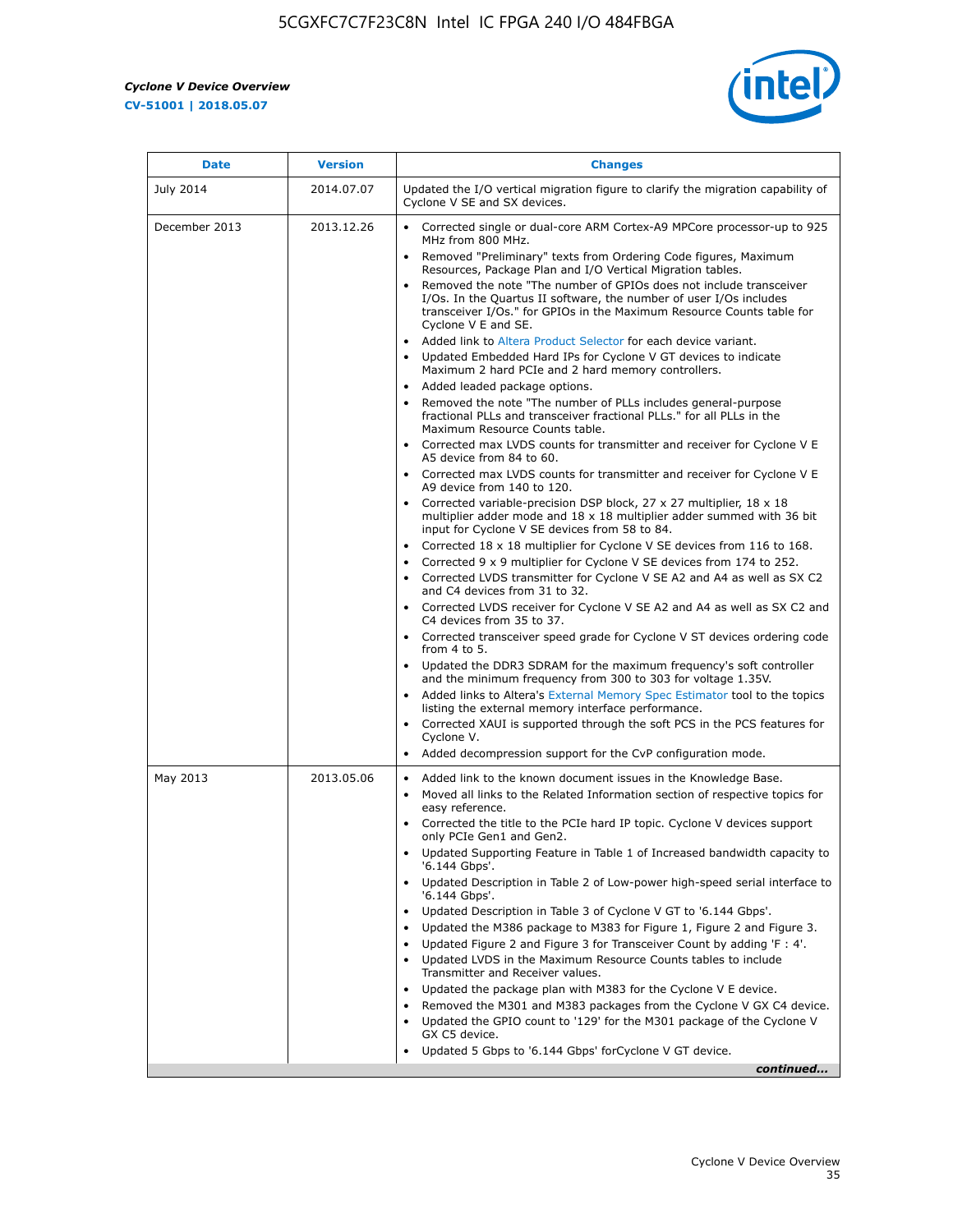

| Date          | <b>Version</b> | <b>Changes</b>                                                                                                                                             |
|---------------|----------------|------------------------------------------------------------------------------------------------------------------------------------------------------------|
|               |                | Updated HPS I/O for U484 (19 mm) in Table 11 with '151' for A2, A4, A5<br>and A6.                                                                          |
|               |                | • Updated Memory (Kb) for Maximum Resource Counts for Cyclone V SE A4<br>and A6, SX C4 and C6, ST D6 devices.                                              |
|               |                | • Updated FPGA PLL for Maximum Resource Counts for Cyclone V SE A2, SX<br>C2, devices.                                                                     |
|               |                | Removed '36 x 36' from the Variable-Precision DSP Block.<br>$\bullet$                                                                                      |
|               |                | Updated Variable-precision DSP Blocks and 18 x 18 Multiplier for<br>Maximum Resource Counts for Cyclone V SX C4 device.                                    |
|               |                | Updated the HPS I/O counts for Cyclone V SE, SX, and ST devices.<br>$\bullet$                                                                              |
|               |                | Updated Figure 7 which shows the I/O vertical migration table.<br>$\bullet$                                                                                |
|               |                | Updated Table 17 for Cyclone V SX C4 device.<br>Updated Embedded Memory Capacity and Distribution table for Cyclone V<br>$\bullet$                         |
|               |                | SE A4 and A6, SX C4 and C6, ST D6 devices.                                                                                                                 |
|               |                | Removed 'Counter reconfiguration' from the PLL Features.<br>Updated Low-Power Serial Transceivers by replacing 5 Gbps with                                 |
|               |                | 6.144 Gbps.                                                                                                                                                |
|               |                | Removed 'Distributed Memory' symbol.<br>$\bullet$<br>Updated the Capability in Table 22 of Backplane support to '6.144 Gbps'.                              |
|               |                | Updated Capability in Table 22 of Ring oscillator transmit PLLs with<br>6.144 Gbps.                                                                        |
|               |                | Updated the PCS Support in Table 23 from 5 Gbps to '6 Gbps'.                                                                                               |
|               |                | Updated the Data Rates (Gbps) in Table 23 of 3 Gbps and 6 Gbps Basic to<br>'6.144 Gbps'.                                                                   |
|               |                | Updated the Data Rates (Gbps) in Table 23 of CPRI 4.1 to '6.144 Gbps'.                                                                                     |
|               |                | Clarified that partial reconfiguration is an advanced feature. Contact Altera<br>for support of the feature.                                               |
| December 2012 | 2012.12.28     | Updated the pin counts for the MBGA packages.<br>$\bullet$                                                                                                 |
|               |                | Updated the GPIO and transceiver counts for the MBGA packages.<br>٠<br>Updated the GPIO counts for the U484 package of the Cyclone V E A9, GX<br>$\bullet$ |
|               |                | C9, and GT D9 devices.                                                                                                                                     |
|               |                | • Updated the vertical migration table for vertical migration of the U484<br>packages.                                                                     |
|               |                | Updated the MLAB supported programmable widths at 32 bits depth.                                                                                           |
| November 2012 | 2012.11.19     | • Added new MBGA packages and additional U484 packages for Cyclone V E,<br>GX, and GT.                                                                     |
|               |                | • Added ordering code for five-transceiver devices for Cyclone V GT and ST.                                                                                |
|               |                | Updated the vertical migration table to add MBGA packages.<br>Added performance information for HPS memory controller.<br>٠                                |
|               |                | Removed DDR3U support.<br>$\bullet$                                                                                                                        |
|               |                | Updated Cyclone V ST speed grade information.                                                                                                              |
|               |                | Added information on maximum transceiver channel usage restrictions for<br>PCI Gen2 and CPRI at 4.9152 Gbps transmit jitter compliance.                    |
|               |                | Added note on the differences between GPIO reported in Overview with                                                                                       |
|               |                | User I/O numbers shown in the Quartus II software.<br>Updated template.                                                                                    |
| July 2012     | 2.1            | Added support for PCIe Gen2 x4 lane configuration (PCIe-compatible)                                                                                        |
| June 2012     | 2.0            | Restructured the document.                                                                                                                                 |
|               |                | Added the "Embedded Memory Capacity" and "Embedded Memory<br>Configurations" sections.                                                                     |
|               |                | Added Table 1, Table 3, Table 16, Table 19, and Table 20.                                                                                                  |
|               |                | Updated Table 2, Table 4, Table 5, Table 6, Table 7, Table 8, Table 9, Table<br>10, Table 11, Table 12, Table 13, Table 14, Table 17, and Table 18.        |
|               |                | continued                                                                                                                                                  |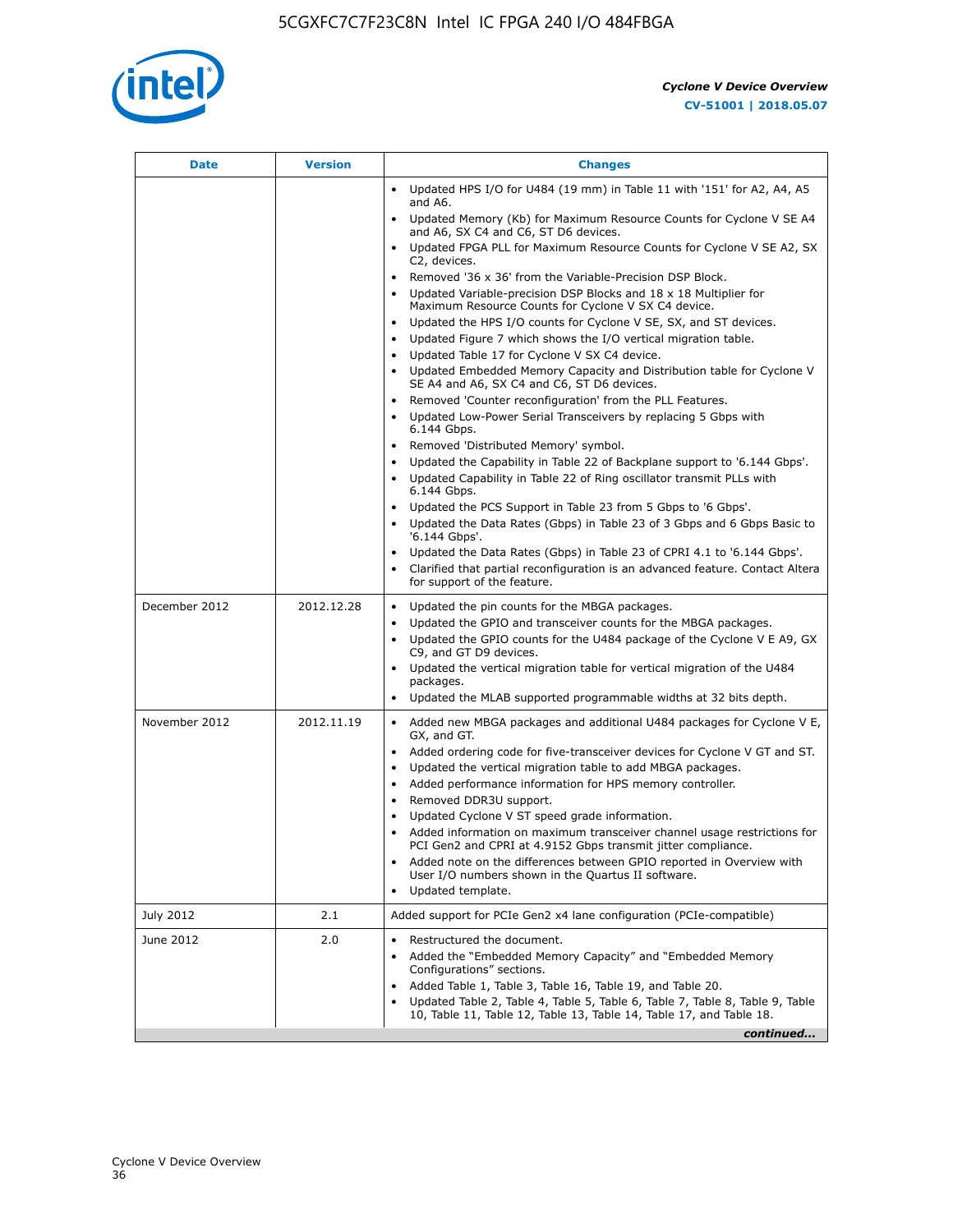

| <b>Date</b>   | <b>Version</b> | <b>Changes</b>                                                                                                                                                                                                                                                                                                                                                                                                                                                |
|---------------|----------------|---------------------------------------------------------------------------------------------------------------------------------------------------------------------------------------------------------------------------------------------------------------------------------------------------------------------------------------------------------------------------------------------------------------------------------------------------------------|
|               |                | Updated Figure 1, Figure 2, Figure 3, Figure 4, Figure 5, Figure 6, and<br>Figure 10.<br>Updated the "FPGA Configuration and Processor Booting" and "Hardware"<br>and Software Development" sections.<br>Text edits throughout the document.                                                                                                                                                                                                                  |
| February 2012 | 1.2            | • Updated Table 1-2, Table 1-3, and Table 1-6.<br>Updated "Cyclone V Family Plan" on page 1-4 and "Clock Networks and<br>PLL Clock Sources" on page 1-15.<br>Updated Figure 1-1 and Figure 1-6.                                                                                                                                                                                                                                                               |
| November 2011 | 1.1            | Updated Table $1-1$ , Table $1-2$ , Table $1-3$ , Table $1-4$ , Table $1-5$ , and Table<br>$1 - 6.$<br>Updated Figure 1–4, Figure 1–5, Figure 1–6, Figure 1–7, and Figure 1–8.<br>Updated "System Peripherals" on page 1-18, "HPS-FPGA AXI Bridges" on<br>page 1-19, "HPS SDRAM Controller Subsystem" on page 1-19, "FPGA<br>Configuration and Processor Booting" on page 1-19, and "Hardware and<br>Software Development" on page 1-20.<br>Minor text edits. |
| October 2011  | 1.0            | Initial release.                                                                                                                                                                                                                                                                                                                                                                                                                                              |